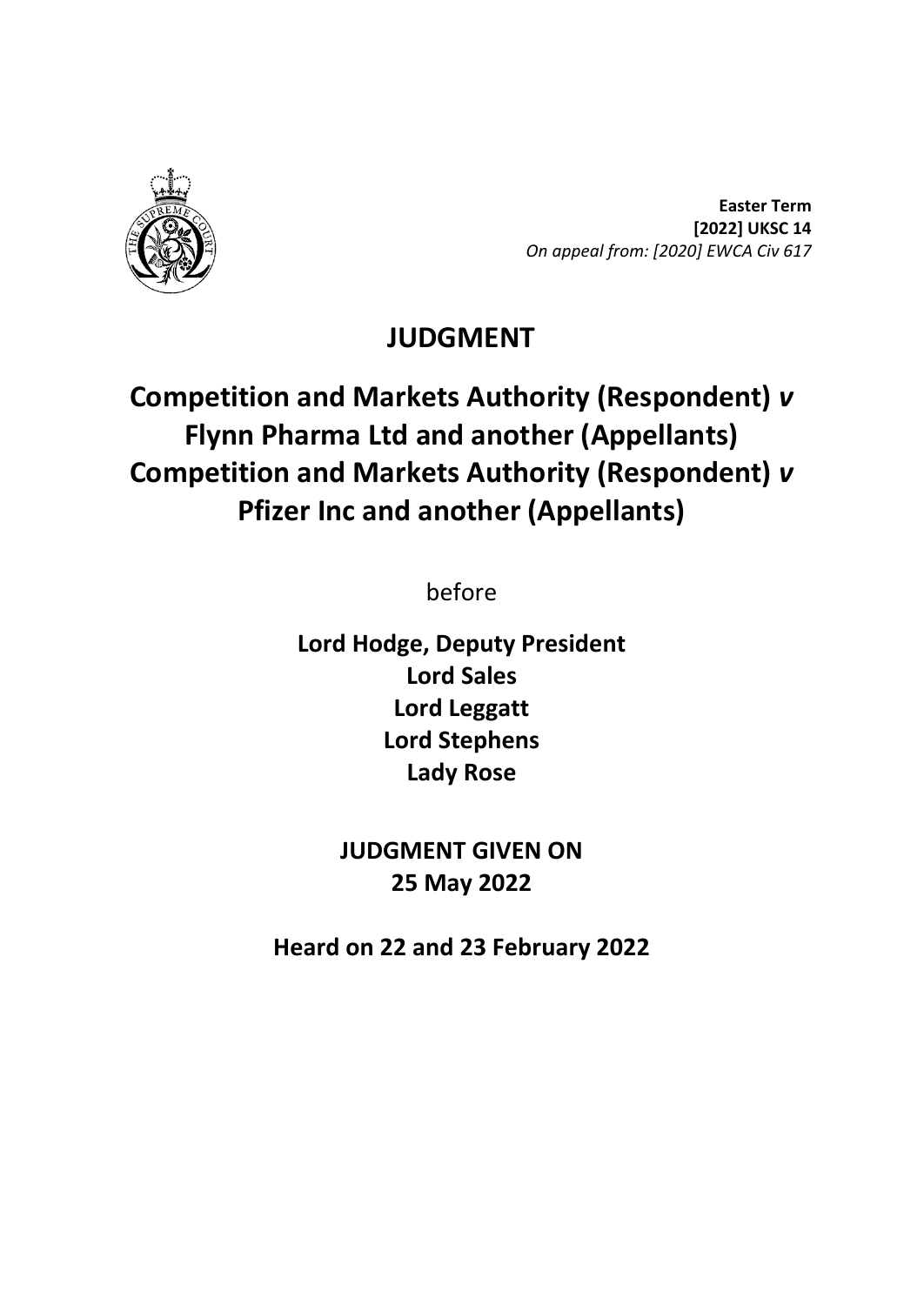*Appellants (Flynn Pharma Ltd and Flynn Pharma (Holdings) Ltd)* Daniel Jowell QC Tom Pascoe (Instructed by Macfarlanes LLP)

> *Appellants (Pfizer Inc and Pfizer Ltd)* Mark Brealey QC Tim Johnston (Instructed by Clifford Chance LLP (London))

*Respondent (Competition and Markets Authority)* Sir James Eadie QC Rob Williams QC David Bailey Rupert Paines (Instructed by Competition and Markets Authority)

*1st Interveners (Association of the British Pharmaceutical Industry (ABPI) and British Generic Manufacturers Association (BGMA)) (written submissions only)* Daniel Piccinin (Instructed by Bristows LLP (London))

> *2nd Intervener (Office of Communications (Ofcom)) (written submissions only)* Josh Holmes QC Jessica Boyd (Instructed by OFCOM)

*3rd Intervener (Solicitors Regulation Authority Ltd (SRA)) (written submissions only)* Andrew Tabachnik QC Ruth Keating (Instructed by Solicitors Regulation Authority Ltd)

*4th Intervener (Oakridge Farms Ltd) (written submissions only)* Charles Streeten (Instructed by Woodfines LLP (Milton Keynes))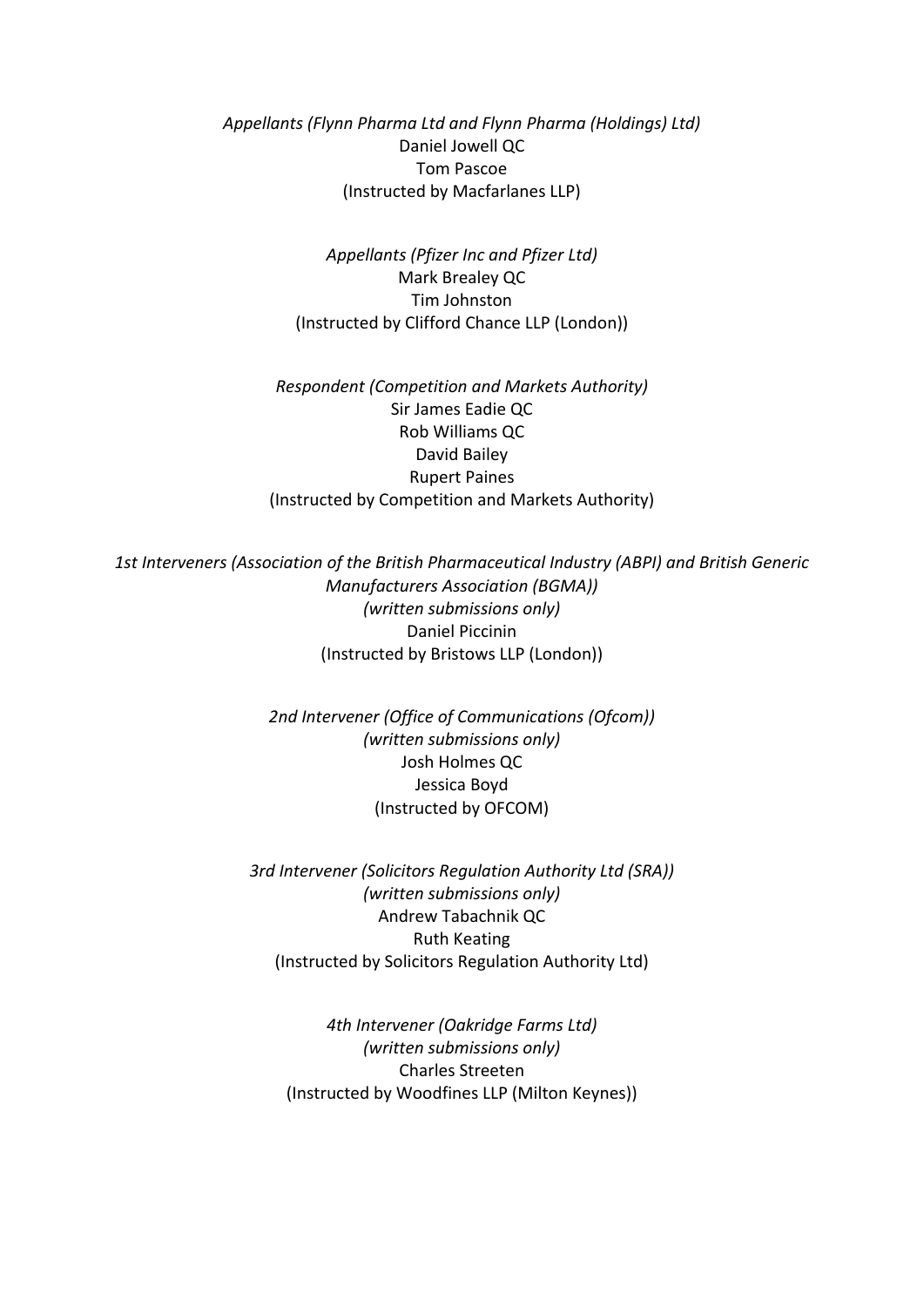**LADY ROSE: (with whom Lord Hodge, Lord Sales, Lord Leggatt and Lord Stephens agree)**

## **1. INTRODUCTION**

1. The appellants in these proceedings were successful in an appeal which they brought before the Competition Appeal Tribunal ("the CAT") under section 46 of the Competition Act 1998. In that appeal they challenged a decision adopted by the Respondent ("the CMA") fining them for an infringement of competition law.

2. The CAT allowed the appellants' appeal in part, set aside part of the CMA's decision and remitted the decision to the CMA for reconsideration. On the appellants' application for their costs of the appeal, the CAT made an order that the CMA pay the appellants a proportion of those costs. The Court of Appeal in the judgment now under appeal before this court set aside the CAT's costs order and directed that there be no order as to costs. The Court of Appeal held that the CAT had erred in ordering the CMA to pay the appellants' costs because it had disregarded a principle derived from a line of cases starting with *Bradford Metropolitan District Council v Booth* [2000] 164 JP 485. That principle was, the Court of Appeal held, that where, as here, a tribunal's power to make an order about costs does not include an express general rule or default position, the starting point is that no order for costs should be made against a public body that has been unsuccessful in bringing or defending proceedings in the exercise of its statutory functions.

3. The appellants now appeal to this court arguing that the Court of Appeal was wrong to hold that the CAT's discretion as to what costs order to make was constrained by any such principle. They argue that there is no such principle and that what is established by the case law is only that an important factor for a court or tribunal to take into account when considering costs is whether there is a risk that making adverse costs orders will have a "chilling effect" on the conduct of the public body concerned. By a risk of "chilling effect" they mean that the respondent public body might be so concerned about the risk of having to pay appellants' costs in appeals against its decision that it is discouraged from making and standing by decisions which it takes reasonably in the performance of its statutory functions in the public interest. The appellants say further that the CAT is best placed to consider whether there is such a risk of "chilling effect" as regards the different public bodies that regularly appear as respondents before it, defending different kinds of regulatory or enforcement decisions. They argue that the CAT was right to conclude in its earlier case law, applied to their application for the costs of this appeal, that there is no reason to adopt a "no order as to costs" starting point in appeals like this one and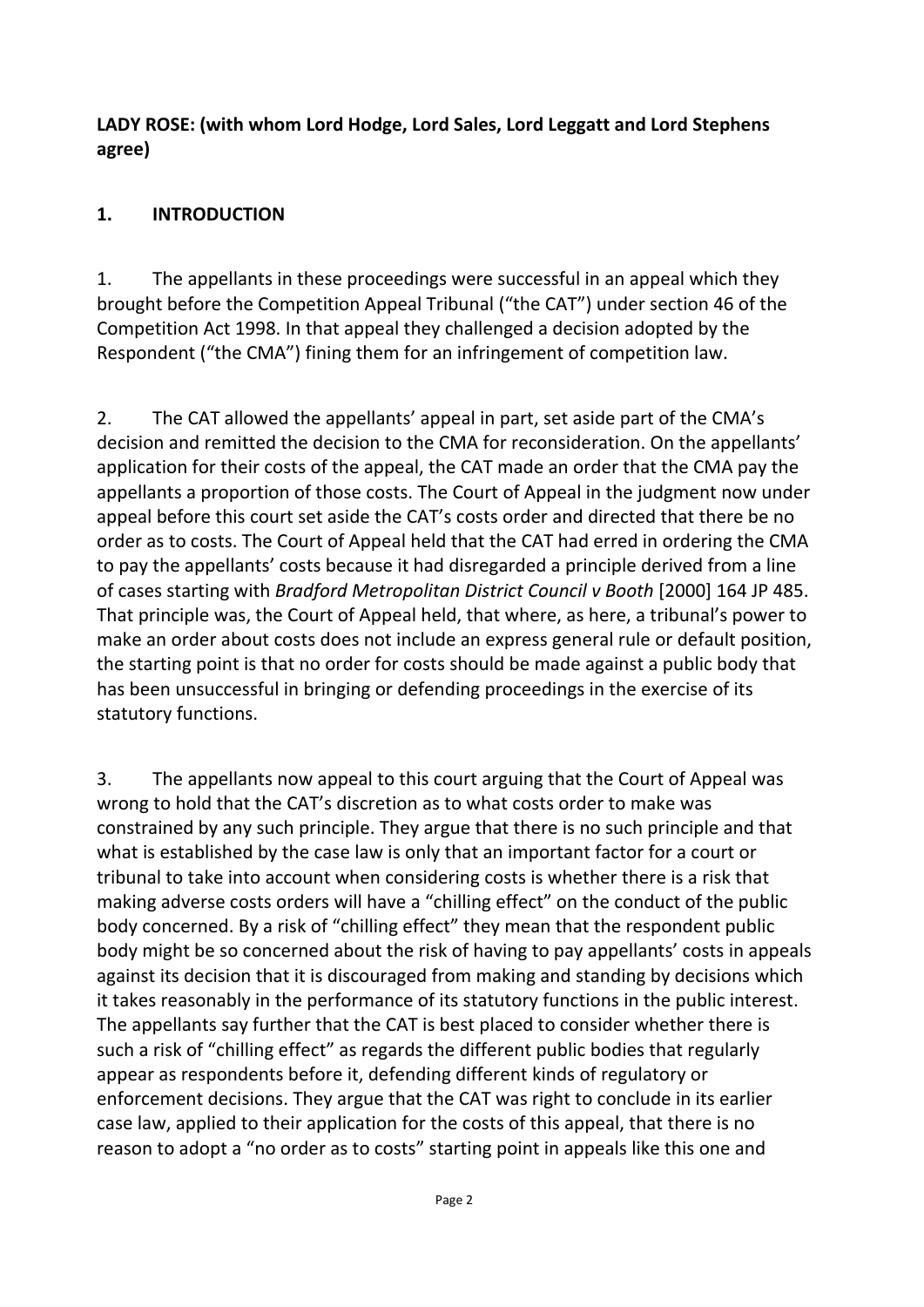every reason in general to award costs to a successful appellant in the absence of any particular circumstances pointing to a different result.

4. The CMA resists the appeal and supports the reasoning of the Court of Appeal.

## **2. BACKGROUND**

## **(a) The CMA's infringement decision**

5. The CMA's decision giving rise to these proceedings was published on 7 December 2016 entitled *Unfair pricing in respect of the supply of phenytoin sodium capsules in the UK*. Following a three year investigation, the CMA found that the appellants ("Flynn" and "Pfizer") had abused their dominant position in the supply of the prescription epilepsy drug, phenytoin sodium, by charging excessive prices for the drug in capsule form. This was an infringement of section 18 of the Competition Act 1998 and of article 102 of the Treaty on the Functioning of the European Union. The CMA imposed a fine of £84.2m on Pfizer and £5.2m on Flynn. The decision included directions requiring Pfizer and Flynn to reduce their prices.

6. Both Flynn and Pfizer appealed against the infringement decision to the CAT. The hearing of the appeal lasted 13 days. The CAT (chaired by Peter Freeman CBE QC (Hon)) held that the CMA was right to find that the appellants held a dominant position in the relevant market but that the CMA had made errors in its assessment of whether the appellants had abused that dominant position. Part of the CMA's decision was set aside and the CAT remitted the issue of abuse to the CMA for reconsideration in accordance with the CAT's judgment: see the main substantive judgment of the CAT at [2018] CAT 11 and its ruling on remittal [2018] CAT 12.

7. The CMA appealed to the Court of Appeal against the substantive judgment of the CAT and there was a cross-appeal by Flynn. Both the appeal and the cross appeal were in large part dismissed by the Court of Appeal: [2020] EWCA Civ 339; [2020] Bus LR 803.

8. While the appeal from the CAT's substantive judgment was pending before the Court of Appeal, the CAT dealt with the issue of the costs of the proceedings before it. The CAT delivered its ruling on costs on 29 March 2019: [2019] CAT 9 ("the CAT's Costs Ruling"). The CAT had regard to what it described as "the relative successes and failures of the parties" and accepted that the appropriate overall approach would be to award the CMA its costs of defending Pfizer's and Flynn's claims in respect of market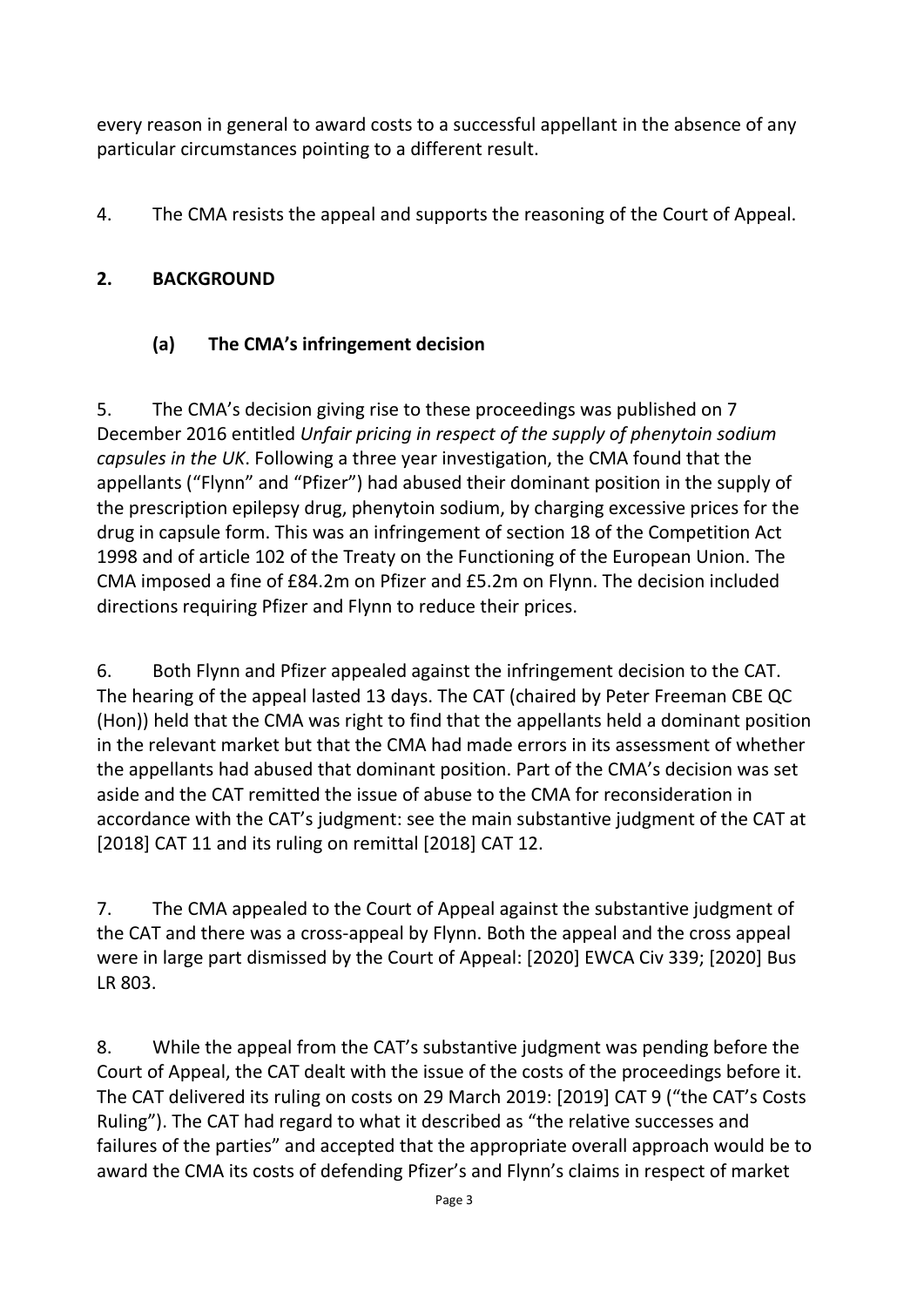definition and dominance and to award Pfizer and Flynn a percentage of their costs in respect of the part of the appeal relating to abuse. The CAT decided "on a broad-brush basis" that approximately one third of the assessed costs should be deemed to relate to market definition/dominance, and two thirds to abuse. The CAT therefore considered that the CMA should pay Pfizer 58% of its allowable costs and Flynn 55% of its allowable costs.

9. In calculating what those allowable costs were, the CAT deducted some of the costs claimed by the appellants from the base sum to which the percentages would be applied. Pfizer's and Flynn's costs were limited to those incurred after the CMA's decision so did not include costs incurred during the investigation stage. Pfizer's costs of its expert economist were reduced by 40% on the basis that they were too high. The CAT noted that further substantial discounts might be made when the costs went to be assessed, given the high level of Pfizer's costs.

10. The CMA appealed to the Court of Appeal against the CAT's Costs Ruling and that appeal was successful. In a judgment handed down on 12 May 2020, the Court of Appeal (Lewison, Floyd and Arnold LJJ) allowed the appeal, set aside the CAT's Costs Ruling and replaced it with no order for the costs of the proceedings before the CAT. That judgment ("the CA Judgment") is at [2020] EWCA Civ 617 and is the judgment now before this court. Permission to appeal was granted by this court on 17 December 2020.

11. Permission was granted to a number of interveners to make written submissions to the court. The Association of the British Pharmaceutical Industry and the British Generic Manufacturers Association made a joint submission in support of the appellants. The Office of Communications ("Ofcom") had been refused permission by the CAT to intervene in the costs applications ([2019] CAT 2) but was permitted to intervene in this appeal in support of the CMA. The Solicitors Regulation Authority Ltd ("SRA") also intervened in support of the CMA. Those interveners need no introduction.

12. A company called Oakridge Farms Ltd ("Oakridge") also intervened in support of the appellants. Oakridge is a farming enterprise which successfully appealed (under section 80 of the Environmental Protection Act 1990) against an abatement notice which alleged that the application of fertiliser to the land it farms was causing an odour nuisance. The magistrates' court awarded Oakridge its costs of that appeal under section 64 of the Magistrates' Courts Act 1980. The local authority appealed against the award of costs by way of case stated. That appeal is stayed, pending the decision of this court on this appeal.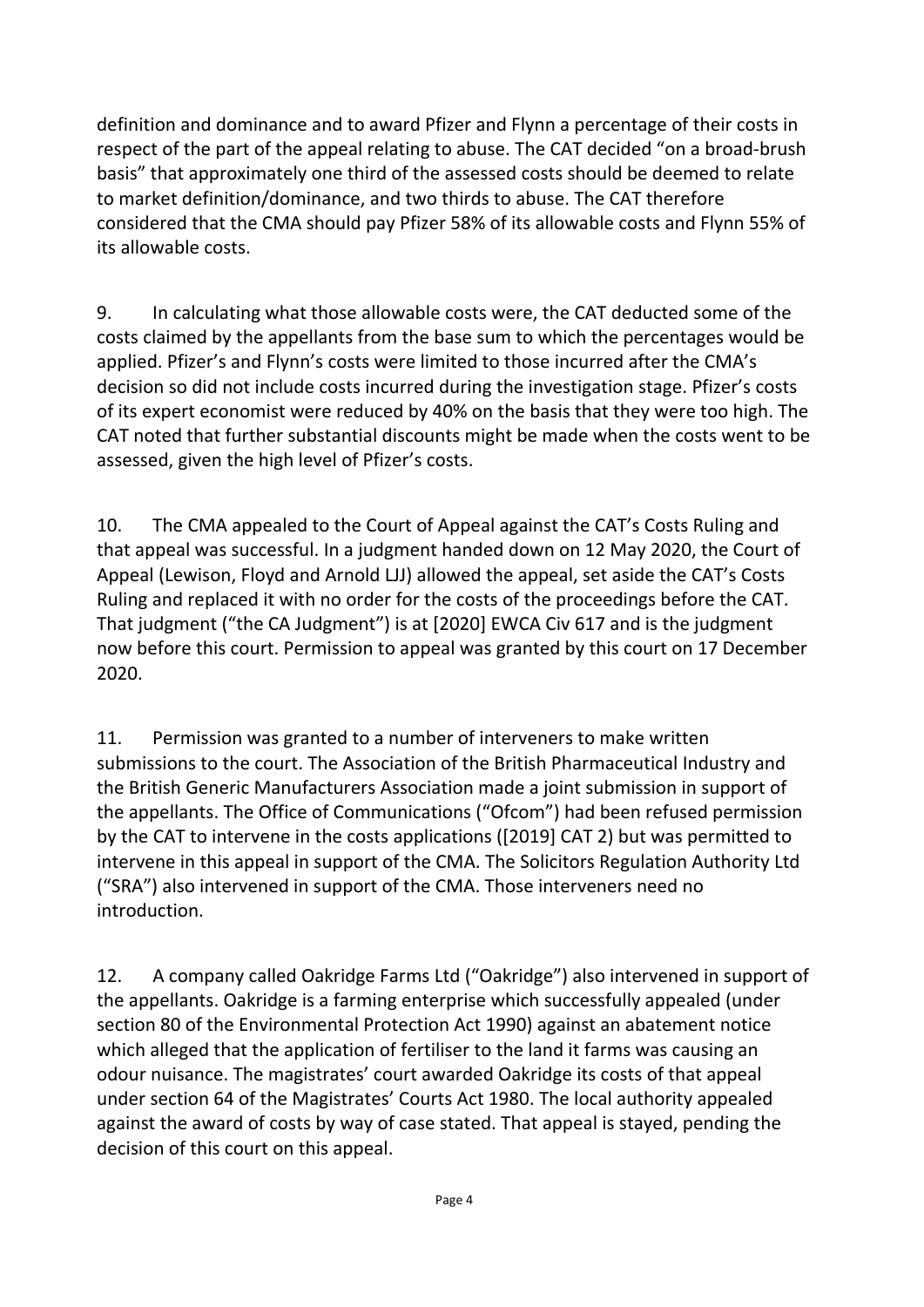## **(b) The CAT's jurisdiction and its power to award costs**

13. The CAT in its current form was established by section 12 of and Schedule 2 to the Enterprise Act 2002 ("the Enterprise Act"). It replaced the earlier appellate body the Competition Commission Appeal Tribunals which formed part of the Competition Commission with appeal panels convened as and when necessary. That in turn had replaced the Restrictive Practices Court which was established under the Restrictive Practices Court Act 1976 as the appellate body under the very different competition regime set up under the Restrictive Trade Practices Act 1976 and the Fair Trading Act 1973.

14. The Restrictive Practices Court Rules 1976 (SI 1976/1897) conferred a power on that court to order the payment of costs only in limited circumstances. Rule 58 provided that the court could make an order for costs against a party which had "been guilty of unreasonable delay, or of improper, vexatious, prolix or unnecessary steps in any proceedings … or of other unreasonable conduct (including, but without prejudice to the generality of the foregoing, a refusal to make any admission or agreement as to the conduct of the proceedings which he ought reasonably to have made)".

15. When the Competition Commission Appeal Tribunals came into being, their rules made in 2000 (SI 2000/261) conferred the broad discretion that has been carried forward ever since. Rule 26(2) of those 2000 Rules provided:

> $''(2)$  The tribunal may at its discretion, at any stage of the proceedings make any order it thinks fit in relation to the payment of costs by one party to another in respect of the whole or part of the proceedings and, in determining how much the party is required to pay the tribunal may take account of the conduct of all parties in relation to the proceedings."

16. The Enterprise Act established the CAT as entirely independent of the enforcement bodies whose decisions it reviews. A number of different jurisdictions were conferred on the CAT when it was first established and these have been added to over the years. There are now four main elements in the CAT's case load.

17. First there are appeals from decisions taken by the competition enforcement authorities under the Competition Act 1998 ("the Competition Act"). The primary enforcement authority is now the CMA, which, broadly, took over these functions from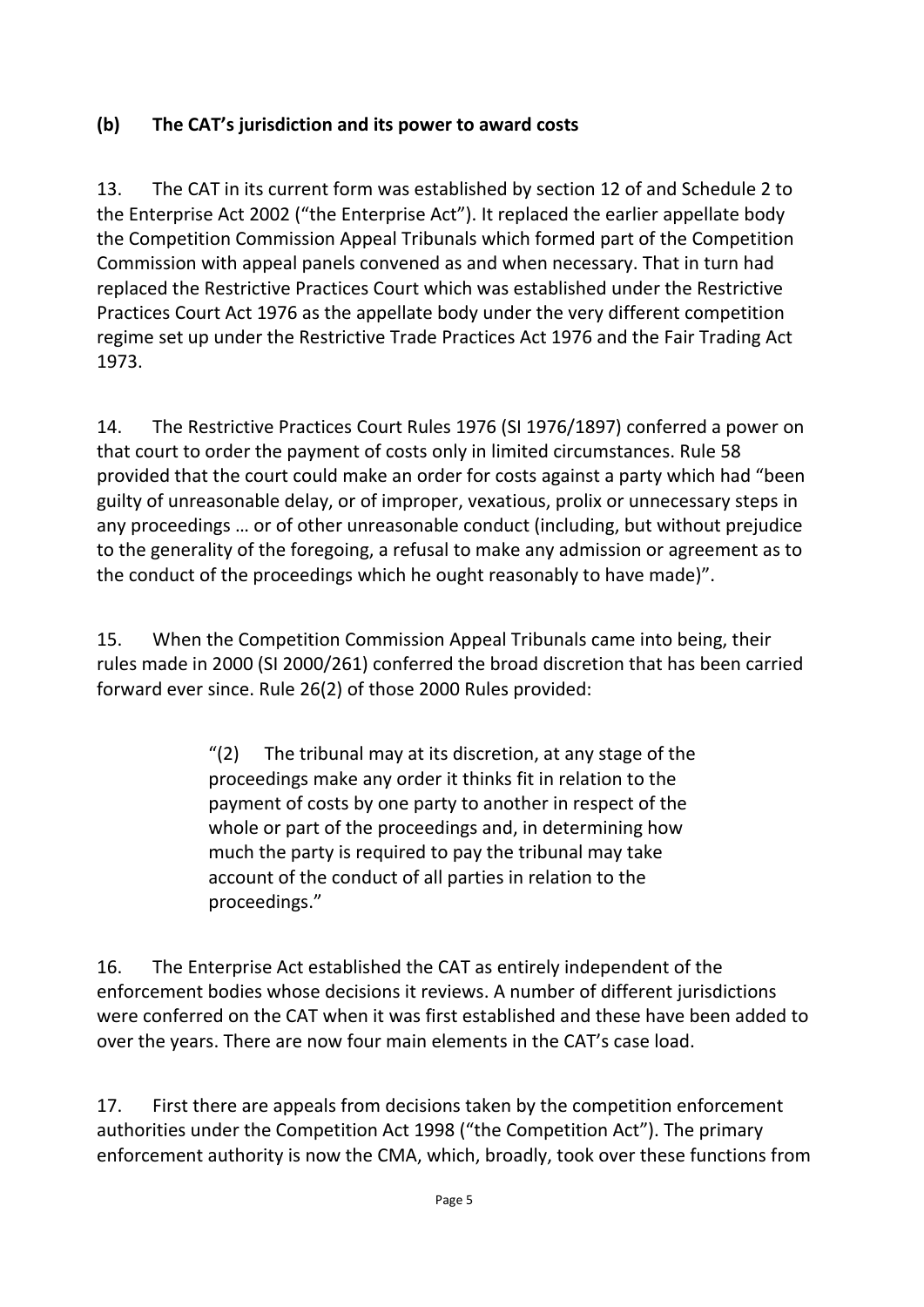the Office of Fair Trading ("the OFT"). The OFT itself took over the functions of the Director General of Fair Trading ("the DGFT"). These appeals include challenges like Flynn's and Pfizer's appeals against decisions which find that the addressee undertakings have committed infringements under section 2 of the Competition Act (anti-competitive agreements) known as the Chapter 1 prohibition or under section 18 of that Act (abuse of dominant position) known as the Chapter 2 prohibition. An appeal against an infringement decision under the Competition Act may challenge both liability and the penalty imposed or only the penalty. The sectoral regulators have concurrent jurisdiction to enforce the Chapter 1 and 2 prohibitions in their sector: see section 54(1) of the Competition Act and the Competition Act 1998 (Concurrency) Regulations 2014 (SI 2014/536).

18. Secondly there are appeals from decisions of the sectoral regulators, in particular Ofcom exercising functions under the Communications Act 2003 ("the Communications Act"). Most of the challenges to Ofcom decisions with which the CAT has been concerned arise from the exercise of Ofcom's ex ante regulatory powers in the telecoms sector, that is to say its decisions about how telecoms providers should act in the future rather than investigating and punishing past conduct. One distinction that has been made in the cases is between Ofcom's regulatory decisions and its dispute resolution decisions. Dispute resolution decisions are those taken under section 185 of the Communications Act. Section 185 provides, broadly, that a communications provider may refer a dispute it has with another communications provider to Ofcom, if the dispute concerns a matter specified in section 185. Such disputes can include disputes about the terms on which one provider gives access to its network to another provider, including how much it can charge to the provider seeking access. Regulatory decisions include the many different decisions that Ofcom makes under the Communications Act which implemented the EU Regulatory Framework for communications. This comprised five different EU directives requiring member states to confer powers and duties on a national regulatory authority (which is Ofcom in the UK) to set the terms and conditions on which the regulated companies supply services to customers and to each other. Section 192 of the Communications Act provides a route of appeal to the CAT from many of these decisions including both regulatory decisions and decisions resolving disputes under section 185.

19. Thirdly the CAT determines applications for the judicial review of decisions mostly made by the CMA in respect of merger and market investigations under the Enterprise Act. Under the merger control regime, there may be appeals by parties whose merger has been blocked but also by companies complaining that a merger has been cleared when, they assert, it should have been blocked. A market investigation can be carried out by the CMA, again broadly, where there are features of a market for goods or services in the UK which may be generating an adverse effect on competition. If the CMA finds that the market is not operating competitively it can impose remedies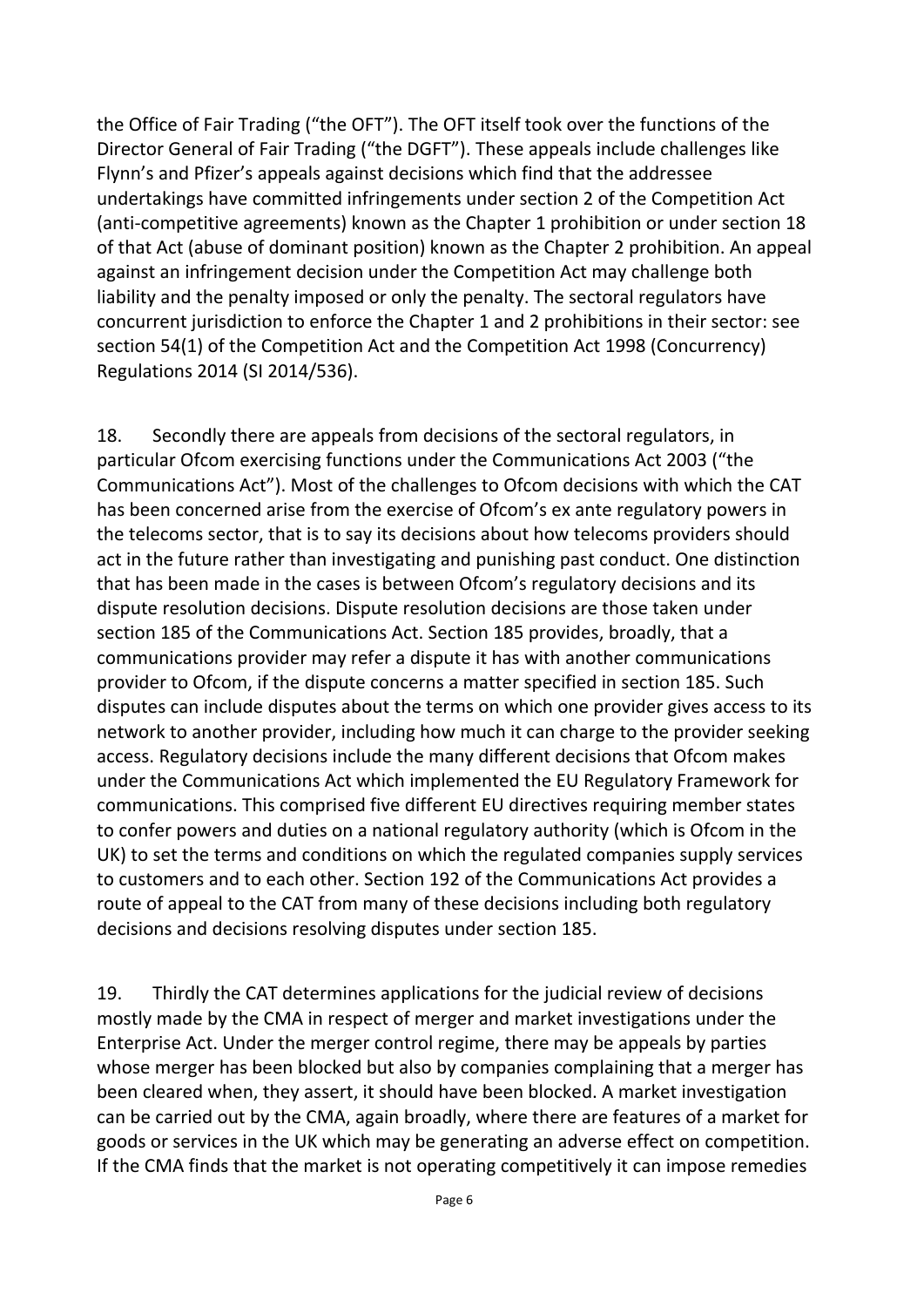to mitigate those effects. Those remedies may take the form of orders requiring undertakings to cease specified conduct. The CAT can hear appeals from the imposition of such remedies. The CMA took over these functions which were previously performed by the OFT, the Competition Commission and the Secretary of State in 2014.

20. Finally, the CAT has a rapidly burgeoning first instance jurisdiction to hear claims for damages brought by a private party against another private party seeking compensation for losses arising from the defendant's infringement of the competition rules. These include collective proceedings brought under sections 49A and 49B of the Competition Act claiming damages for competition law infringements.

21. The CAT has many other jurisdictions from regulators including other decisions of Ofcom in its role as the regulator of broadcasting, of the use of the radio spectrum and of postal services, some decisions of the Gas and Electricity Markets Authority, the Civil Aviation Authority and the Payment Systems Regulator. Its jurisdiction covers the whole of the United Kingdom.

22. The statutory power to make rules governing the CAT's proceedings is conferred by section 15 of the Enterprise Act which reads (as amended):

> "15(1) The Secretary of State may, after consulting the President [of the CAT] and such other persons as he considers appropriate, make rules (in this Part referred to as 'Tribunal rules') with respect to proceedings before the Tribunal including proceedings relating to the approval of a collective settlement under section 49A or 49B of the 1998 Act.

(2) Tribunal rules may make provision with respect to matters incidental to or consequential upon appeals provided for by or under any Act to the Court of Appeal or the Court of Session in relation to a decision of the Tribunal.

…

(4) The power to make Tribunal rules is exercisable by statutory instrument subject to annulment in pursuance of a resolution of either House of Parliament.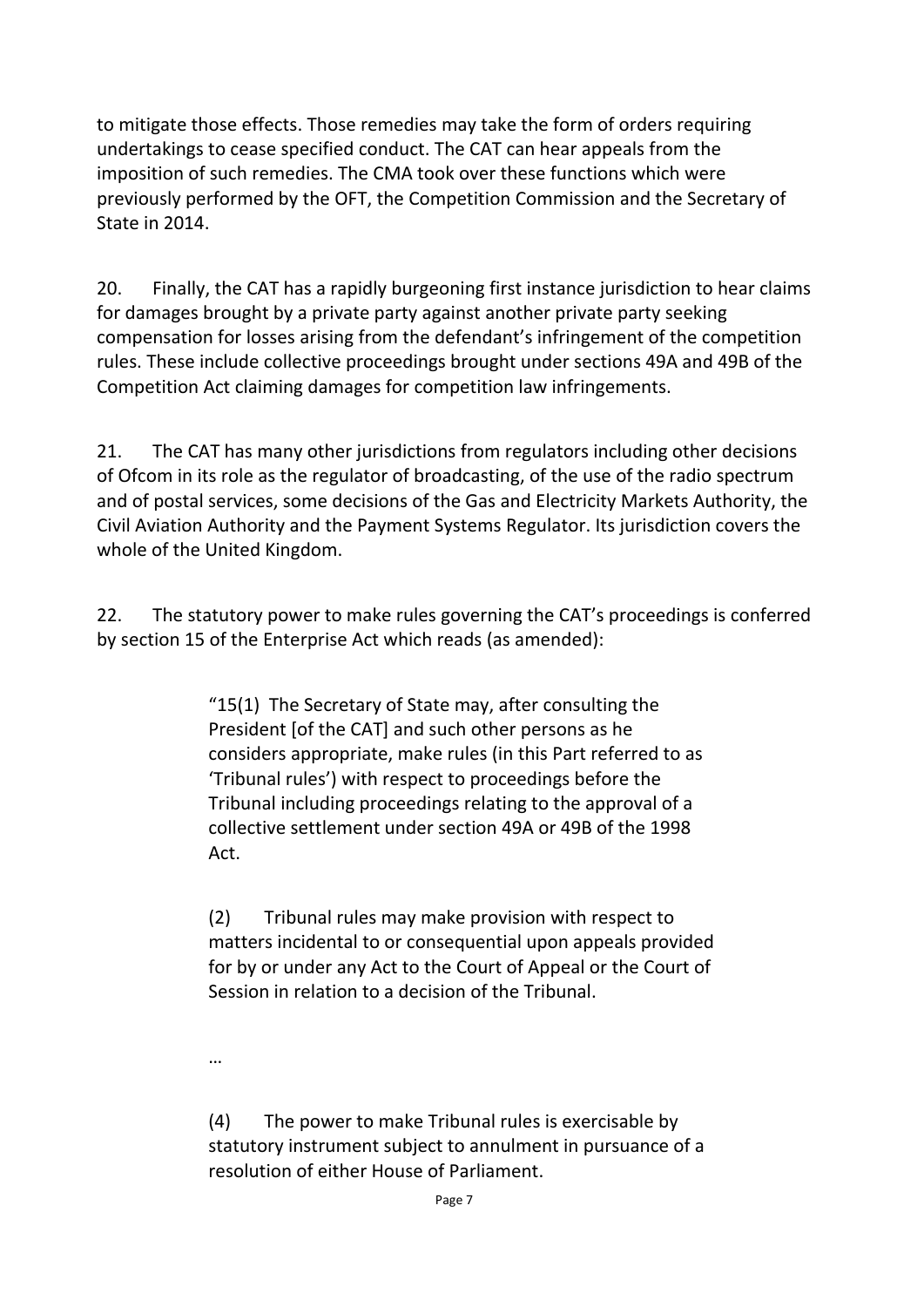…"

23. Schedule 4 to the Enterprise Act makes further specific provision about Tribunal rules including, by paragraph 10, that Tribunal rules may make different provision for different kinds of proceedings.

24. The CAT's original rules (the Competition Appeal Tribunal Rules 2003 (SI 2003/1372)) provided for costs and expenses as follows:

> "55(1) For the purposes of these rules 'costs' means costs and expenses recoverable before the Supreme Court of England and Wales, the Court of Session or the Supreme Court of Northern Ireland.

(2) The Tribunal may at its discretion, subject to paragraph (3), at any stage of the proceedings make any order it thinks fit in relation to the payment of costs by one party to another in respect of the whole or part of the proceedings and in determining how much the party is required to pay, the Tribunal may take account of the conduct of all parties in relation to the proceedings.

(3) Any party against whom an order for costs is made shall, if the Tribunal so directs, pay to any other party a lump sum by way of costs, or all or such proportion of the costs as may be just. The Tribunal may assess the sum to be paid pursuant to any order under paragraph (1), (2) or (3) or may direct that it be assessed by the President, a chairman or the Registrar, or dealt with by the detailed assessment of a costs officer of the Supreme Court or a taxing officer of the Supreme Court of Northern Ireland or by the Auditor of the Court of Session.

(4) Unless the Tribunal otherwise directs, an order made pursuant to paragraphs (1) and (2) may be made in the decision, if the parties so consent, or immediately following delivery of the decision.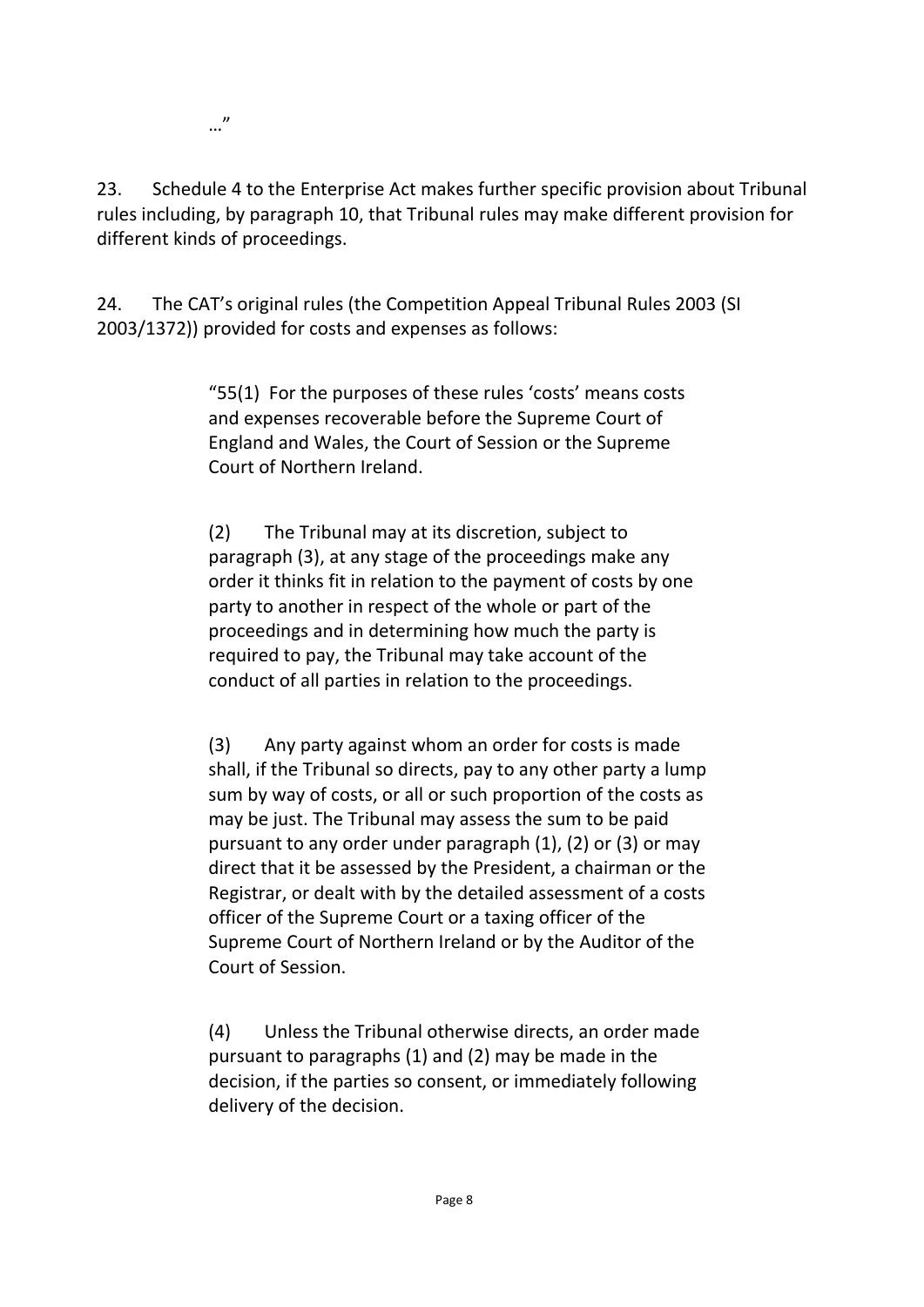(5) The power to award costs pursuant to paragraphs (1) to (3) includes the power to direct any party to pay to the Tribunal such sum as may be appropriate in reimbursement of any costs incurred by the Tribunal in connection with the summoning or citation of witnesses or the instruction of experts on the Tribunal's behalf. Any sum due as a result of such a direction may be recovered by the Tribunal as a civil debt due to the Tribunal."

25. That was the rule which applied in the period during which the CAT's case law about costs orders developed, as I describe below.

26. In 2014 there was a review chaired by Sir John Mummery of the CAT's Rules prompted by the Government's consultation on *Streamlining Regulatory and Competition Appeals* published in June 2013. The Expert Working Group formed by Sir John (of which I was a member) focused particularly on developments in the CAT's jurisdiction in areas other than the ones with which this appeal is concerned, in particular the growth of the CAT's case load in damages claims and the need to review the operation of the rules governing collective proceedings. Sir John's report led to the promulgation of the Competition Appeal Tribunal Rules 2015 (SI 2015/1648) ("the 2015 Rules").

27. Rule 4 of the 2015 Rules sets out the governing principles for the CAT's procedure. They give a flavour of how the CAT runs its proceedings, with an emphasis on written cases and active management soon after the commencement of the proceedings and throughout. The CAT aims to identify the main issues early on, limiting the scope and length of oral proceedings and encouraging the parties to cooperate with each other and with the CAT:

> " $4(1)$  The Tribunal shall seek to ensure that each case is dealt with justly and at proportionate cost.

(2) Dealing with a case justly and at proportionate cost includes, so far as is practicable -

> (a) ensuring that the parties are on an equal footing;

(b) saving expense;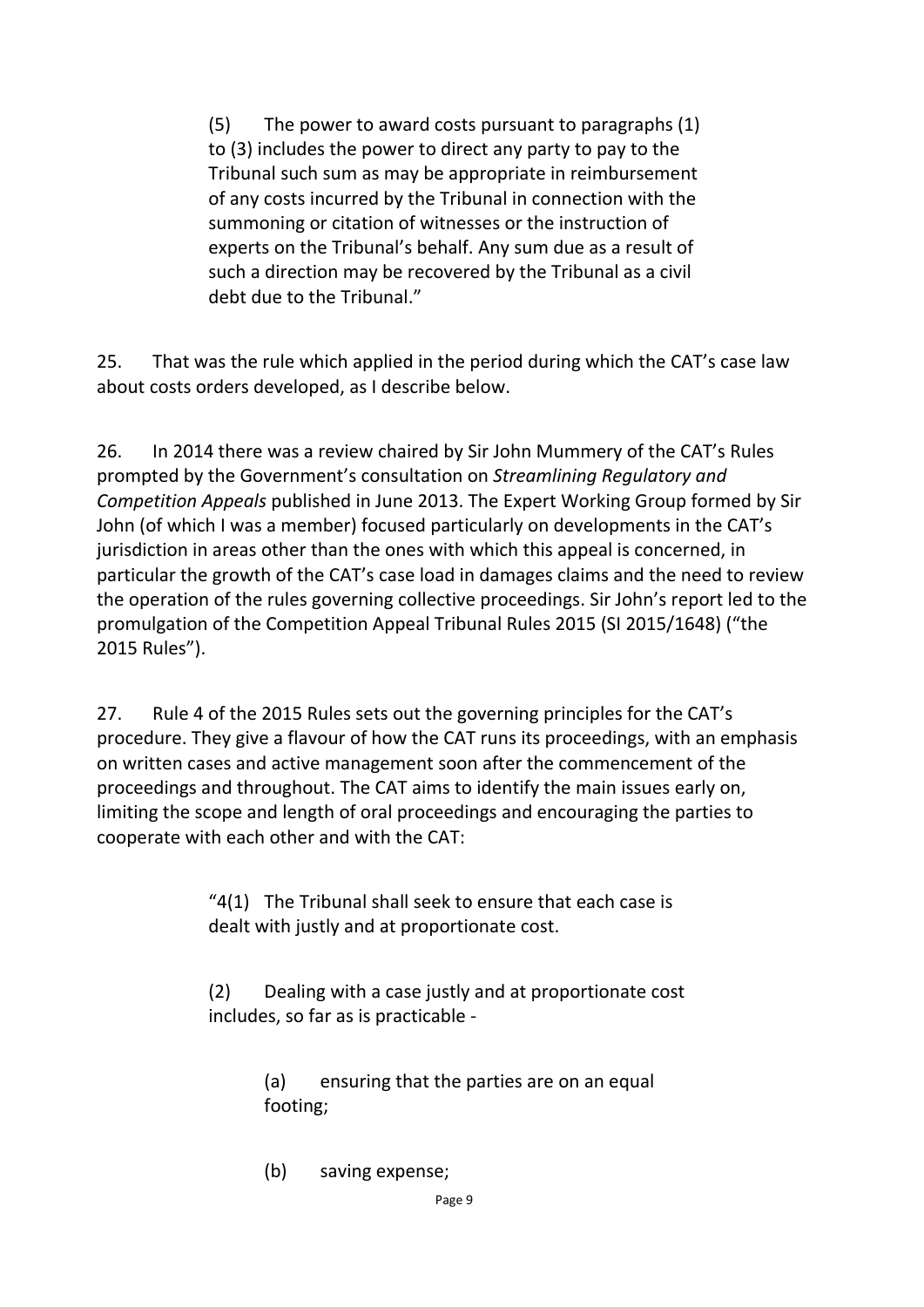(c) dealing with the case in ways which are proportionate -

- (i) to the amount of money involved;
- (ii) to the importance of the case;
- (iii) to the complexity of the issues; and
- (iv) to the financial position of each party;

(d) ensuring that it is dealt with expeditiously and fairly;

(e) allotting to it an appropriate share of the Tribunal's resources, while taking into account the need to allot resources to other cases; and

(f) enforcing compliance with these Rules, any practice direction issued under rule 115, and any order or direction of the Tribunal.

(3) Each party's case shall be fully set out in writing as early as possible.

(4) The Tribunal shall actively manage cases.

(5) Active case management includes -

(a) encouraging the parties to co-operate with each other in the conduct of the proceedings;

(b) identification of and concentration on the main issues as early as possible;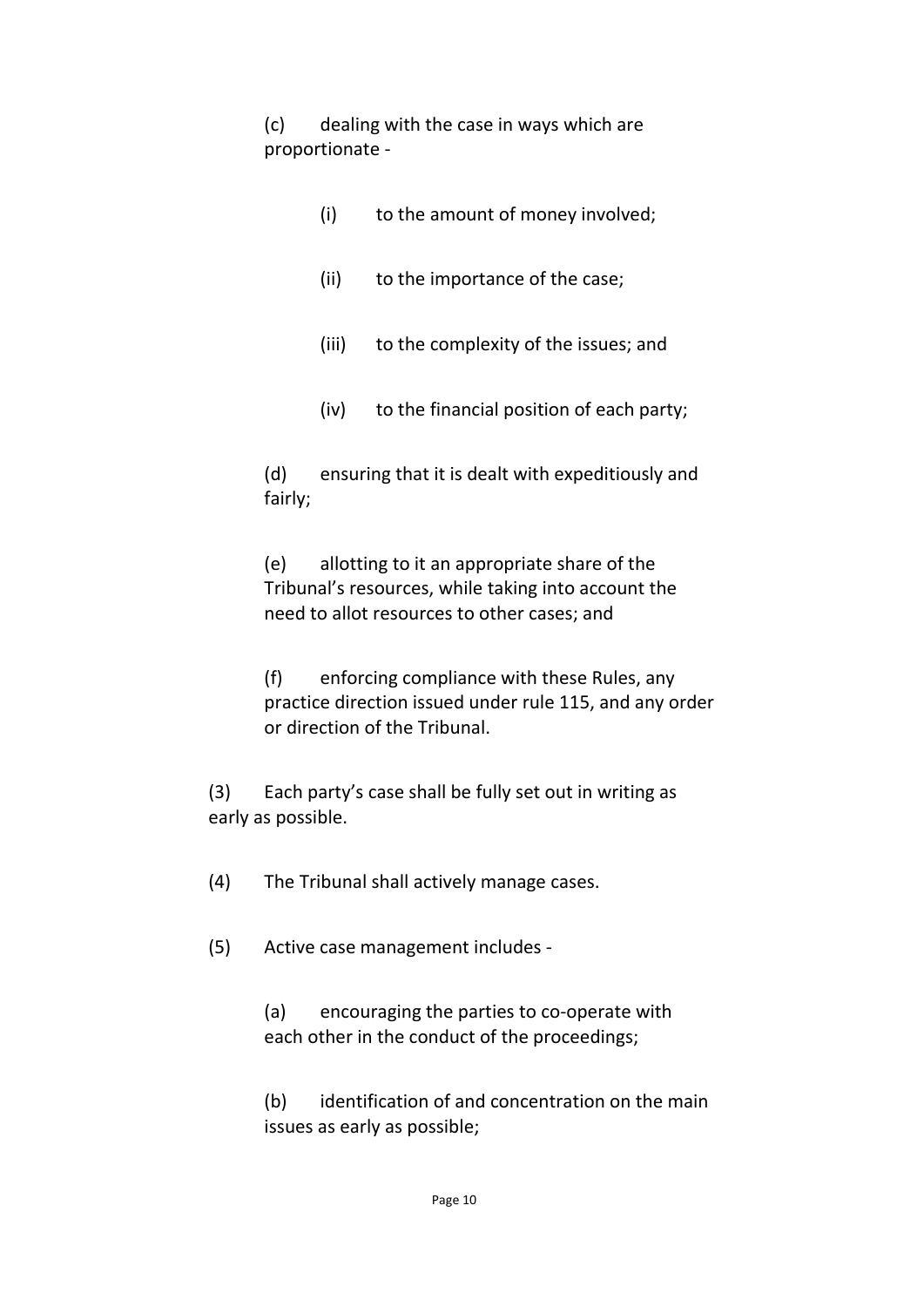(c) fixing a target date for the main hearing as early as possible together with a timetable for the proceedings up to the main hearing, taking into account the nature of the case;

(d) adopting fact-finding procedures that are most effective and appropriate for the case;

(e) planning the structure of the main hearing in advance with a view to avoiding unnecessary oral evidence and argument; and

(f) ensuring that the main hearing is conducted within defined time-limits.

(6) The Tribunal may -

(a) encourage and facilitate the use of an alternative dispute resolution procedure if the Tribunal considers that appropriate;

(b) dispense with the need for the parties to attend any hearing; and

(c) use technology actively to manage cases.

(7) The parties (together with their representatives and any experts) are required to co-operate with the Tribunal to give effect to the principles in this rule."

28. As to costs, rule 104 is the rule currently in force and provides:

"104(1) For the purposes of these rules 'costs' means costs and expenses recoverable before the Senior Courts of England and Wales, the Court of Session or the Court of Judicature of Northern Ireland, as appropriate, and include payments in respect of the representation of a party to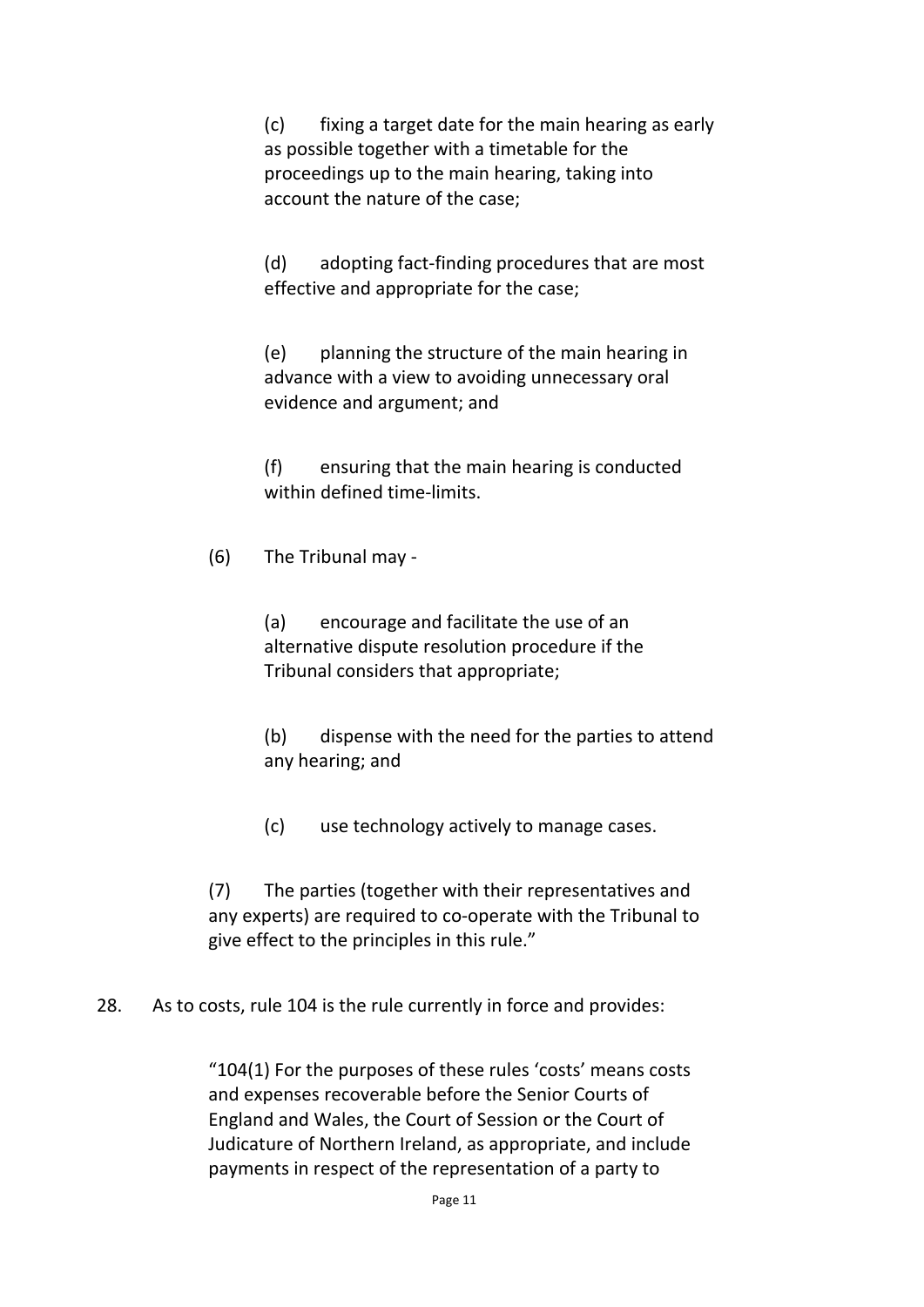proceedings under section 47A (claims for damages) or 47B (collective proceedings) of the 1998 Act, where the representation by a legal representative was provided free of charge.

(2) The Tribunal may at its discretion, subject to rules 48 and 49, at any stage of the proceedings make any order it thinks fit in relation to the payment of costs in respect of the whole or part of the proceedings.

(3) For the purposes of paragraph (2), applications made under rule 62 or 63 are considered to be proceedings of the Tribunal.

(4) In making an order under paragraph (2) and determining the amount of costs, the Tribunal may take account of -

> (a) the conduct of all parties in relation to the proceedings;

(b) any schedule of incurred or estimated costs filed by the parties;

(c) whether a party has succeeded on part of its case, even if that party has not been wholly successful;

(d) any admissible offer to settle made by a party which is drawn to the tribunal's attention, and which is not a rule 45 offer to which costs consequences under rules 48 and 49 apply;

(e) whether costs were proportionately and reasonably incurred; and

(f) whether costs are proportionate and reasonable in amount."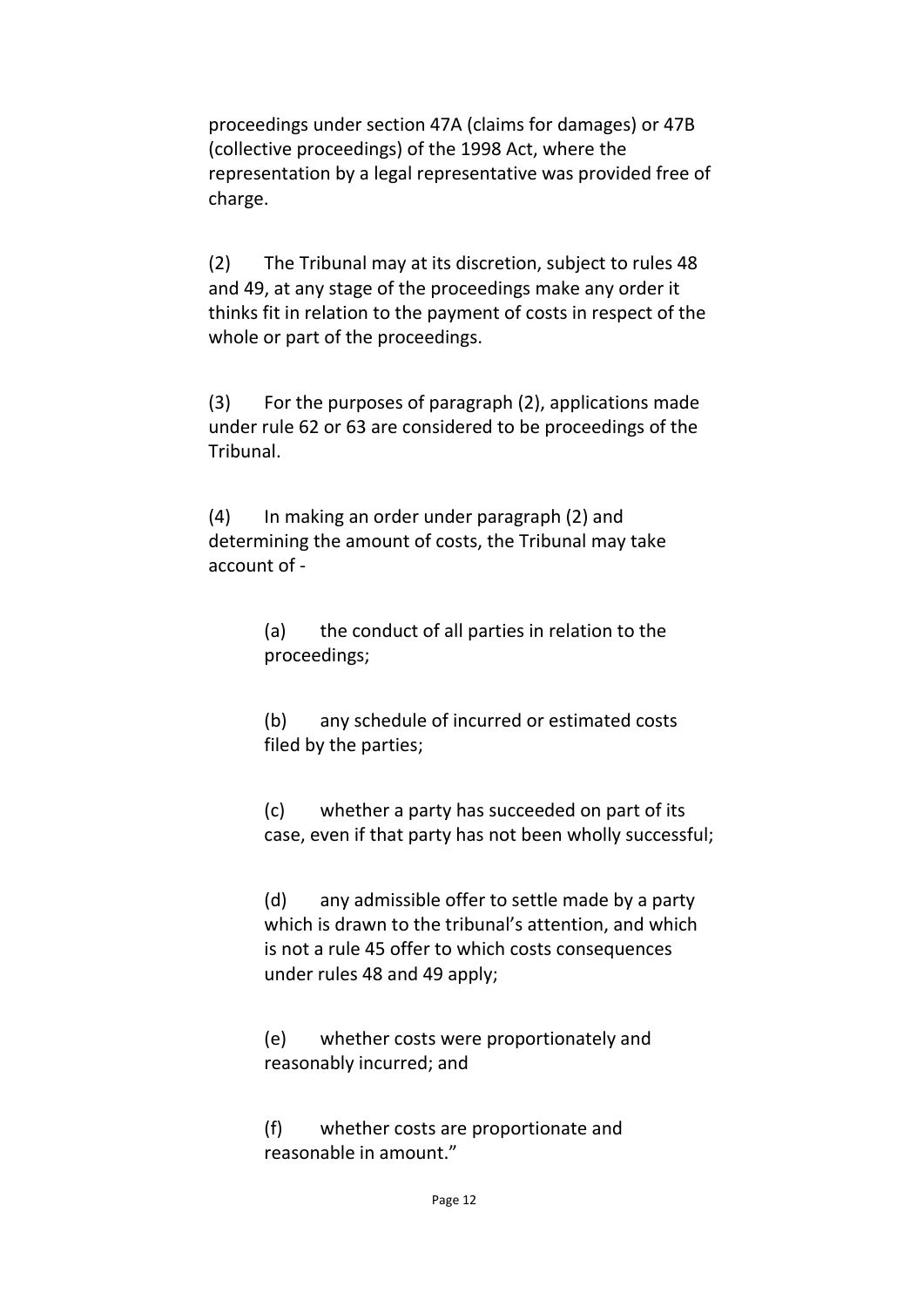29. One can see, therefore, that from the start of the CAT's jurisdiction, the costs rule has been different both from the generally applicable rule under the Civil Procedure Rules ("CPR") governing costs in High Court litigation and from the rules applicable in many other tribunals.

30. In the High Court, CPR rule 44.2 also confers a discretion to decide whether costs are payable from one party to another and the amount of those costs. But CPR rule 44.2(2) then provides that if the court decides to make an order about costs "the general rule is that the unsuccessful party will be ordered to pay the costs of the successful party" though the court may make a different order.

31. CPR rule 44.2(4) lists the factors that a court will have regard to when deciding what, if any, order to make about costs. The first three factors listed in CPR rule 44.2(4) are effectively the same as rule 104(a)-(c) above but rule 104 is different because there is no "general rule" that costs follow the event. This has, the parties accepted, led to a slight drafting glitch by the inclusion in rule 104 of factor (c) which mirrors CPR rule 44.2(4)(b) without following on from the general rule that a *wholly* successful party should receive all its costs. But both sides recognised that factor (c) in rule 104 must be read as allowing the CAT to take account of complete success by one party, not just partial success.

32. As to other tribunals, the Employment Tribunal Rules of Procedure 2013 as amended, for example, provide that no order for costs should be made in the absence of any procedural or substantive unreasonableness. The First-tier Tribunal (Health, Education and Social Care Chamber) Rules 2008 provide that the tribunal may make an order for costs only where there have been wasted costs or where the tribunal considers that a party or its representative has acted unreasonably in bringing, defending or conducting the proceedings. Some costs regimes expressly apply an asymmetric regime, for example the qualified one-way costs shifting costs provisions in CPR rule 44.14 for personal injury cases.

## **(c) The development of the CAT's case law on the exercise of its discretion**

33. The first occasion on which the exercise of the broad discretion to award costs was considered was by the Competition Commission Appeal Tribunal ("CCAT"), chaired by its President, Sir Christopher Bellamy QC in *The Institute of Independent Insurance Brokers v The Director General of Fair Trading* [2002] CAT 2 ("*GISC*"). The DGFT had taken a decision that the rules of the General Insurance Standards Council did not infringe the Chapter 1 prohibition of the Competition Act. This clearance was successfully challenged by the appellants. The CCAT set aside the DGFT's decision and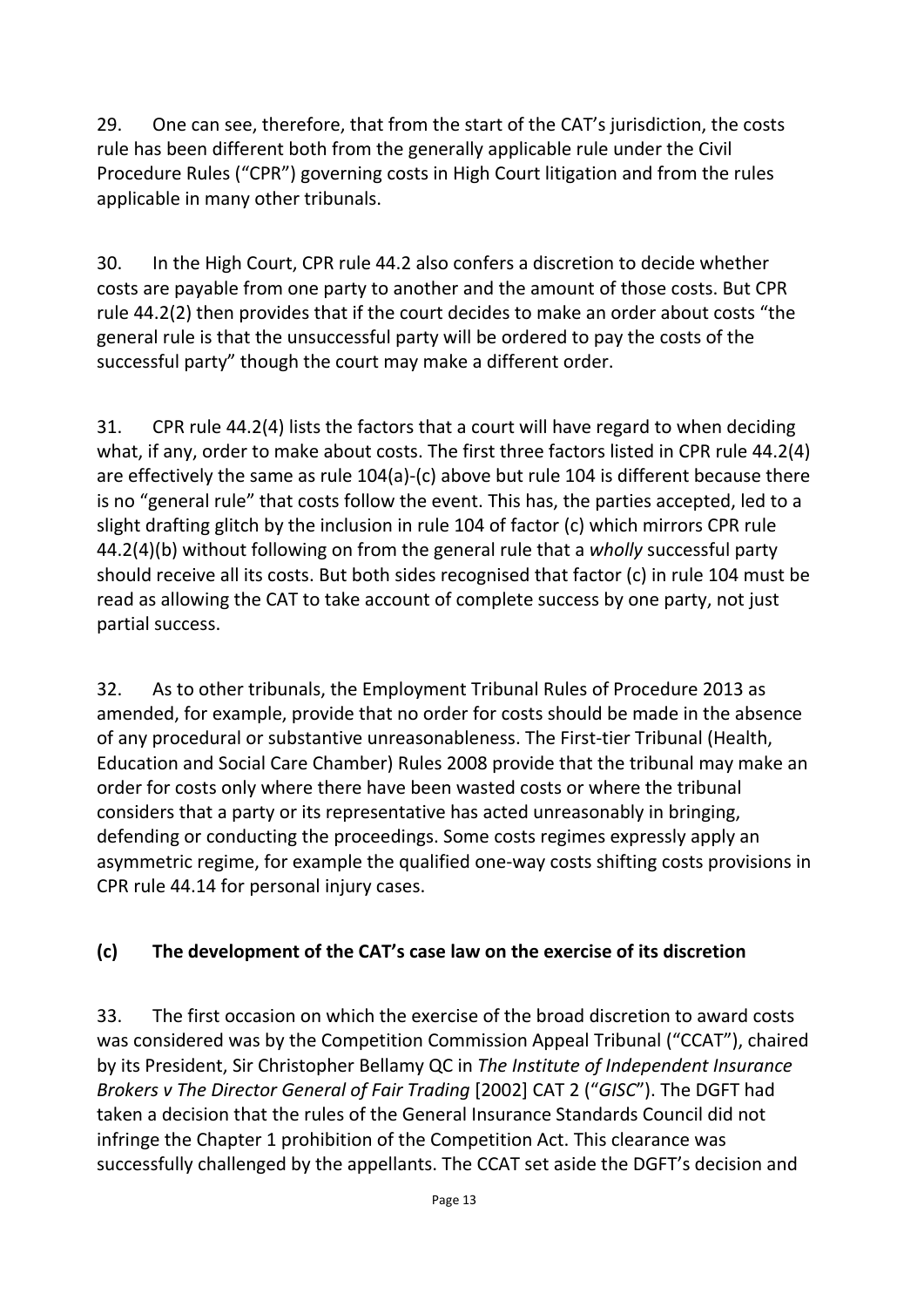went on to hold that the GISC rules restricted competition and fell within the prohibition.

34. The CCAT made some general observations which, although made in the context of the CCAT's rule, rule 26(2), have often been cited as equally relevant to the CAT's original rule 55 and to the current rule 104. The CCAT in *GISC* started with the fact that rule 26(2) appeared on its face to give the CCAT an unfettered discretion as to costs, leaving it to the tribunal to develop the relevant principles in the light of circumstances and experience. The CCAT noted that this was different from costs regimes applicable in other courts and tribunals where costs could only be awarded against a party behaving unreasonably; these costs regimes "normally reflect a specific policy decision on the part of Parliament that the particular objectives of the legislation in question can best be met by restricting the circumstances in which costs may be awarded": para 41.

35. The CCAT held that the wide discretion conferred must be exercised judicially. The CCAT should avoid formulating rigid rules at this stage of its new jurisdiction and the principal aim was to deal with cases justly: para 48. To that end, the judgment in *GISC* set out some general propositions: para 52.

a. An obvious factor to take into consideration was financial prejudice, that is to say "the fact that a successful appellant has been put to expense in exercising his rights under the Act is a factor relevant to the exercise of our discretion, even though we accept that it is not necessarily a decisive factor".

b. There may be no outright winner of the case, in which case costs should lie where they fall if neither side has prevailed in a decisive way.

c. The award may be affected if a party has lost on particular issues or has incurred costs on matters that were irrelevant or if the party has acted unreasonably.

d. Different considerations are likely to apply to different kinds of cases: "Cases involving regulated industries where the costs of statutory regulation are recovered, in one way or another, from the industry itself may also raise separate issues."

36. The CCAT said further at para 53 that any analogy there may be with the rule in civil litigation that the losing party should pay the winning party's costs, should be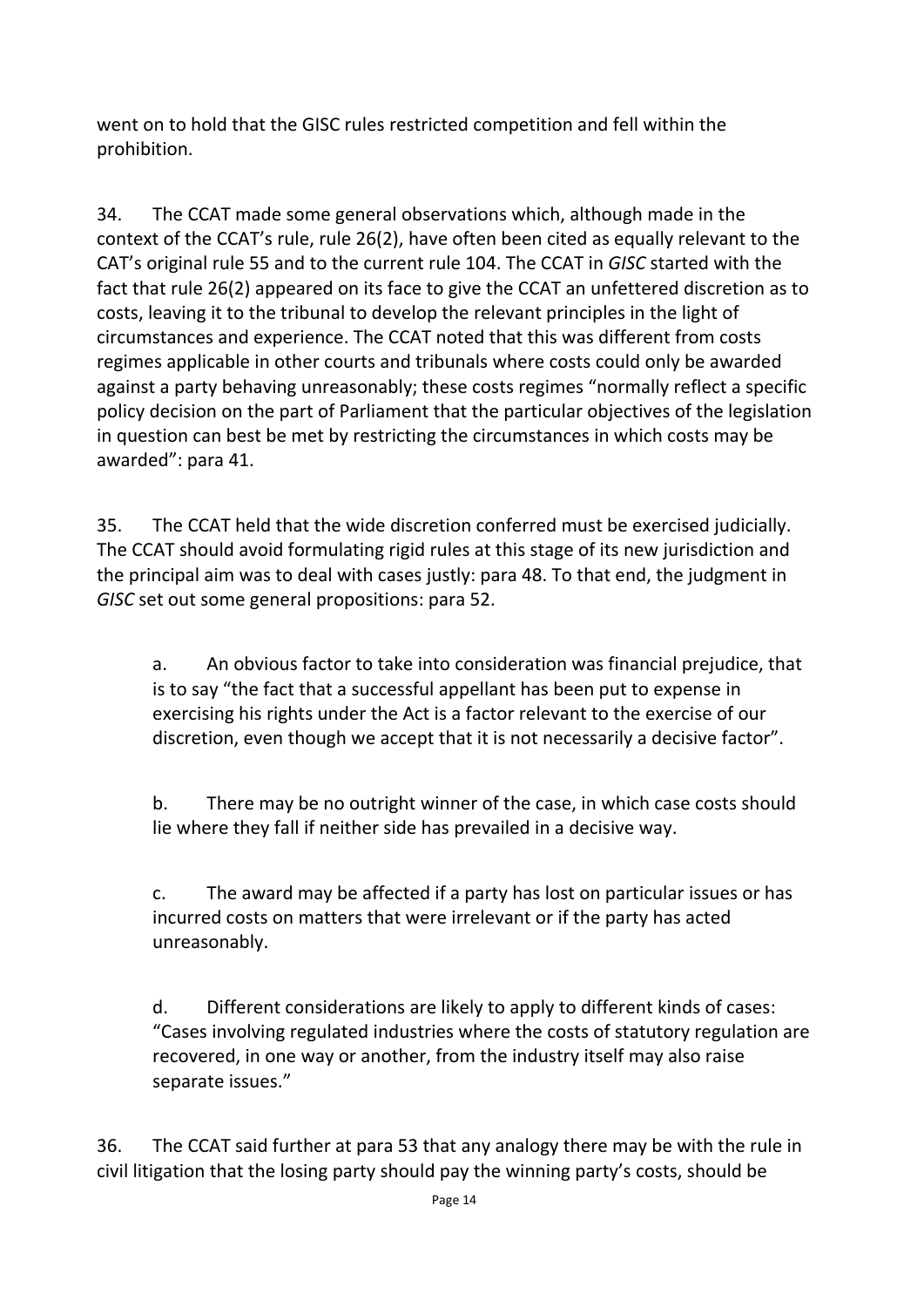displaced where the CCAT was satisfied that such a rule would frustrate the objects of the Competition Act. In that regard, the CCAT considered that a "costs follow the event" rule by which an unsuccessful appellant would have to pay the DGFT's costs "could be seriously counter-productive from the point of view of achieving the objectives of the Act, particularly as regards smaller companies, representative bodies and consumers": para 54.

37. The *GISC* judgment concerned an appeal by a third party challenging a clearance decision under the Competition Act. An early appeal by an addressee of an infringement decision under that Act was heard by the CAT in *The Racecourse Association v The Office of Fair Trading* [2006] CAT 1 ("*Racecourse*"). The appellant successfully challenged the decision of the OFT that the sale of certain media rights infringed the Chapter 1 prohibition. The CAT referred to the guidance in *GISC* noting that the CCAT in *GISC* had emphasised that it was not formulating any rigid rules and that each case must be dealt with on its own merits, with the CAT retaining flexibility to meet particular circumstances: para 7.

38. The CAT in *Racecourse* referred to the first factor listed in *GISC*, namely that a successful appellant has been put to expense. The CAT interpreted this as reflecting a starting point for the exercise of the discretion that a successful appellant ought, subject to all other relevant considerations, to be entitled to be compensated for the costs it has incurred in vindicating its rights. One can see from the CAT's summary of the position that it was aware of the need to ensure that the exercise of discretion did not frustrate the objectives of the Competition Act:

> "10. … First, as in all cases, there is no immutable rule as to the appropriate costs order; and how the discretion will be exercised in any case will depend on its particular circumstances, one relevant consideration being whether any award of costs may be perceived as frustrating the objects of the Act. Second, subject to this, the starting point is that a successful appellant who can fairly be identified as a 'winner' is entitled to recover his costs. Third, such an appellant will not necessarily be entitled to recover all his costs, and may in particular be deprived of those costs referable to issues on which he has failed, or which were not germane to the Tribunal's decision, or which involved unnecessary prolixity or duplication, and he may suffer a partial or total disallowance of costs by reason of any unreasonable conduct on his part. Fourth, the OFT is not entitled to any special protection from vulnerability to costs orders in favour of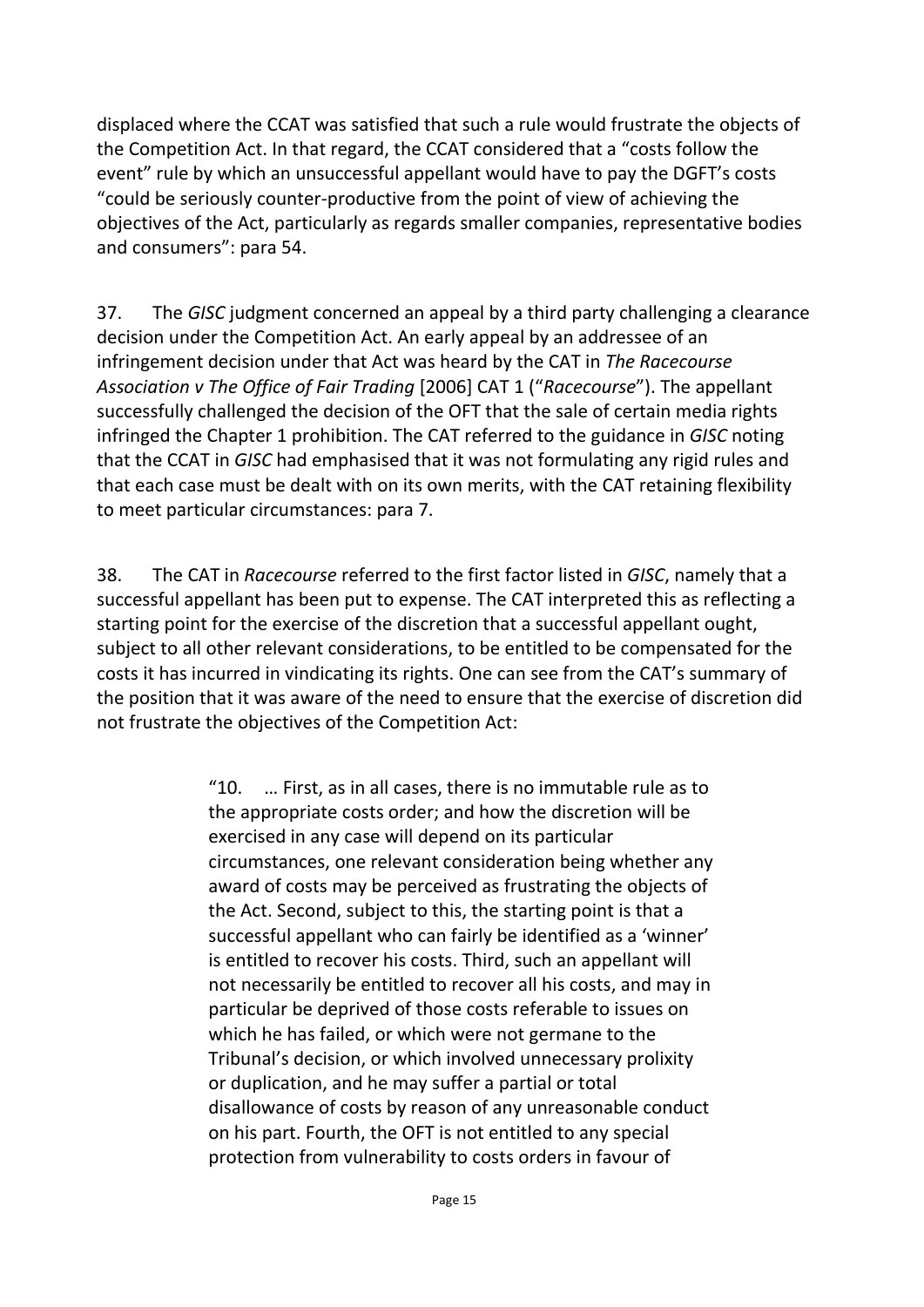successful appellants save such protection as it may obtain by appropriate case management of the appeal directed at ensuring that the costs of the appeal are kept within proportionate bounds."

39. Since that case, the CAT has in general applied a starting point that costs follow the event in appeals under the Competition Act. The CAT revisited the role of the OFT specifically in such appeals in *Eden Brown Ltd v Office of Fair Trading* [2011] CAT 29 ("*Eden Brown*"). In that case the CAT (chaired by the then President Roth J) was considering costs following its judgment determining three appeals brought by six appellants against a decision of the OFT. The OFT had imposed fines totalling £39m on six recruitment agencies for price-fixing and the collective boycott of another company. The appeals were limited to the penalty and resulted in a very substantial reduction of the fines imposed because of errors the CAT found in the way the OFT had calculated the fines.

40. The OFT contended that as a matter of principle, there should be no order as to costs in penalty appeals in the absence of particular circumstances. It argued that it was important that there was no undue burden on the OFT and the wider public purse by reason of the OFT taking penalty decisions conscientiously and in good faith. The CAT was not persuaded by these arguments and held that the starting point should be that the successful party should recover its costs:

> "10. Furthermore, we do not consider that having this principle as the starting point should deter the OFT from imposing appropriate penalties. The OFT does not contend that its potential liability for the costs of a successful appeal deters it from taking decisions finding infringements of the 1998 Act and articles 101 and 102 TFEU. … we consider that the OFT should be able to fulfil its role as the primary enforcer of competition law in the United Kingdom with equal vigour. However, if the potential liability to costs should deter the OFT from imposing excessive and disproportionate penalties, as were imposed in the present cases, that would be a benefit to result from this general principle."

41. Often the CMA has been awarded its costs when it successfully defends an appeal under the Competition Act. Recently, for example, in *Generics (UK) Ltd v CMA*  [2021] CAT 20 there were five appeals brought by addressees of the decision of the CMA concerning findings of infringements of competition law arising from agreements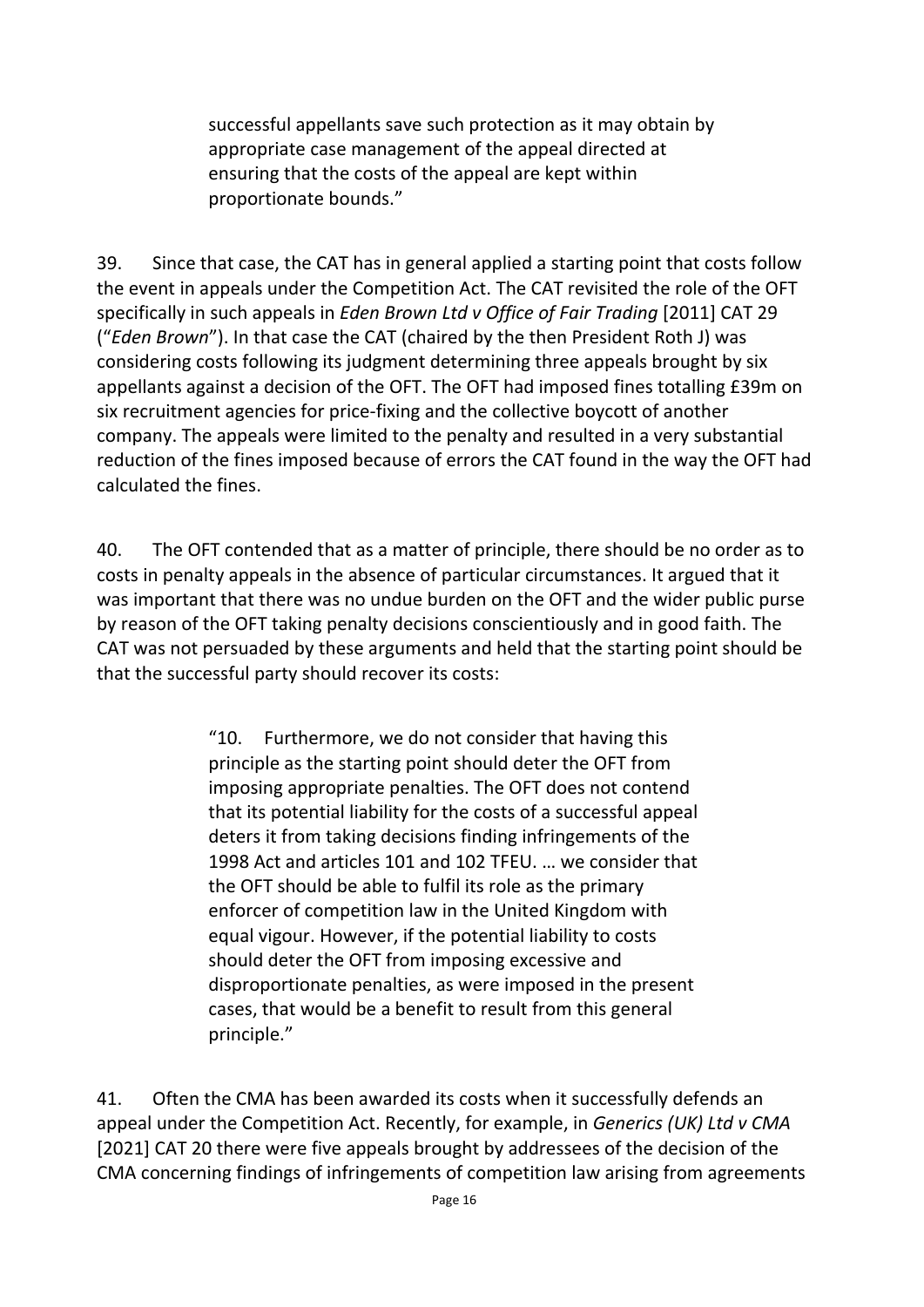concerning the pharmaceutical drug, paroxetine. All the appeals against infringement were dismissed but all the appeals against penalty were allowed with smaller fines substituted. The CMA applied for an order for costs of nearly £3m. The CAT awarded the CMA 68% of its costs with one appellant paying a further 7.5%.

42. In the light of these cases, it was common ground in the appeal before this court that the CAT has generally adopted a starting point of costs follow the event in appeals brought under the Competition Act. That has not been the case, however, in other kinds of appeals. In some kinds of appeals the CAT has adopted a starting point of no order as to costs, for example in dispute resolution decisions taken by Ofcom. Further, the CAT usually makes no order as to costs either in favour of or against an intervening party in an appeal. In *Ryanair Holdings plc v Competition Commission* [2012] CAT 29, para 7 the CAT explained this practice as reflecting a concern "to strike a balance between not discouraging legitimate interventions and not unduly encouraging interventions which may have implications for the expeditious conduct of proceedings to the detriment of the main parties".

43. The rulings of the CAT on costs across the range of different kinds of proceedings have, since the early cases, stressed two factors in particular: first, that the broadly worded discretion may need to be exercised in different ways in different kinds of cases and secondly that it is important to strike a balance between on the one hand, avoiding the development of "rigid rules" about costs and on the other, the need to provide consistency and predictability in costs decisions.

44. This approach has been approved by the Court of Appeal in *Quarmby Construction Co Ltd v Office of Fair Trading* [2012] EWCA Civ 1552. Quarmby had been unsuccessful in its appeal against liability for infringement of the Chapter 1 prohibition but had succeeded in having the penalty imposed by the OFT reduced by more than 75%. The CAT had decided that neither side was the overall winner and there should be no order as to costs. Lloyd LJ (with whom Jackson and Laws LJJ agreed) noted that it was plain that rule 104 gave the CAT a wide and general discretion. He rejected the submission that the CAT should adopt the general rule in the CPR that costs follow the event:

> "23. It seems to me that the approach taken by the tribunal in general, both in the earlier cases that we have been shown and in some more recent cases we have been shown, is prudent and sensible and allows proper regard to be had to the considerable variety of the types of dispute that come before the tribunal, almost all of them by way of appeal from one regulator or another.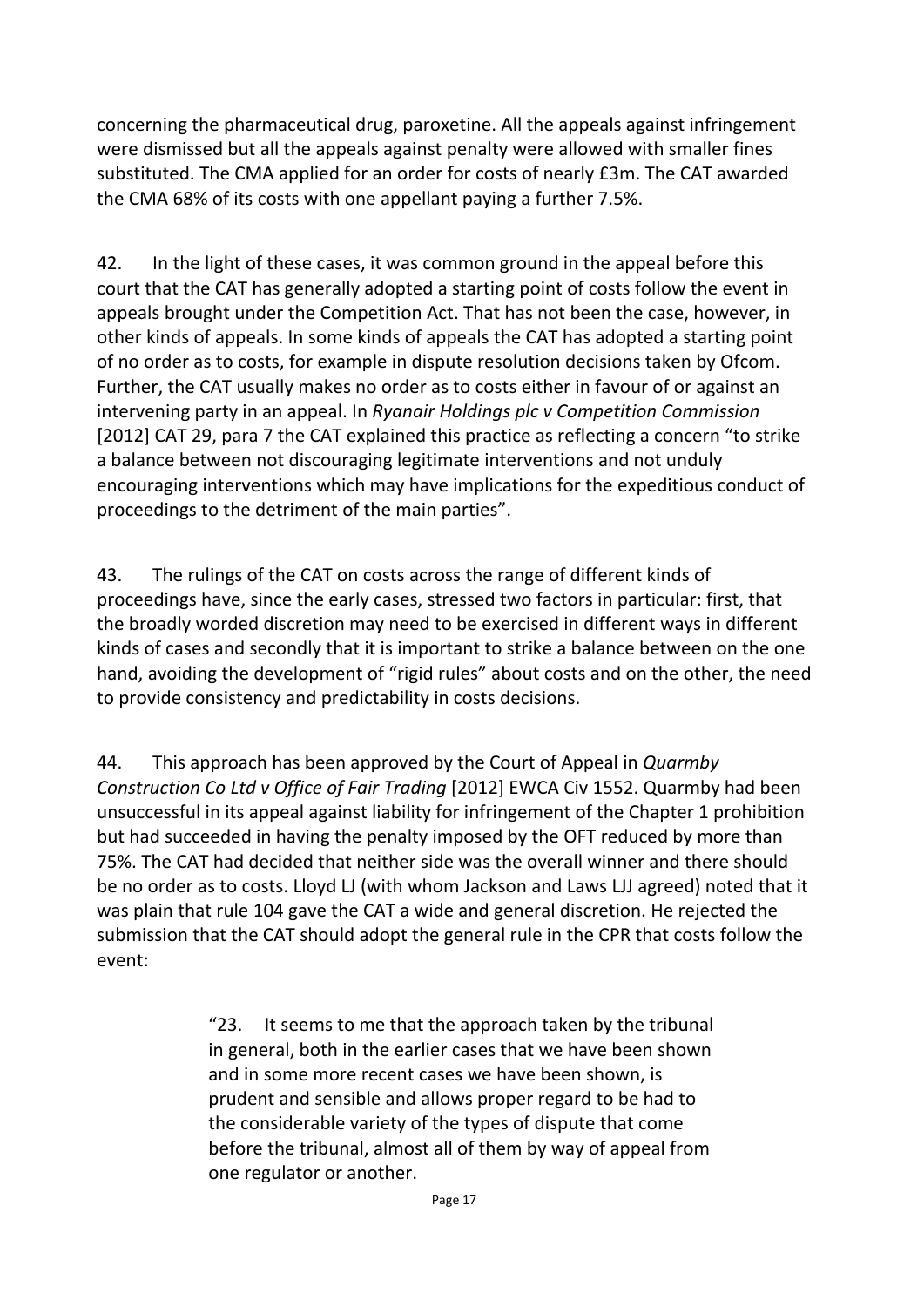24. That said, the tribunal did in this case, and often does, consider whether there was a winner in the proceedings before it …"

45. Laws LJ agreed that in deciding to make no order as to costs, the CAT had "not remotely exceeded the generous ambit of discretion which it enjoyed."

46. The need for consistency was referred to, as I have said, in the early decision of *GISC* and has been repeated often. For example, in *Federation of Independent Practitioner Organisations v CMA* [2015] CAT 10, the CAT dismissed a challenge to the CMA's report following a market investigation into private healthcare. The CAT said that the starting point in these circumstances was an expectation that the losing party should pay the costs of the successful party. There was no general rule to this effect as there was in the CPR rule 44, but there were strong reasons relating to fairness as between the parties and to the need to promote a properly disciplined approach to complex litigation why the wide discretion as to costs should be exercised in this way, absent good reason being made out to justify a departure from that approach on the facts of an individual case: para 3. The CAT explained the importance of starting points:

> "4. The importance of the Tribunal adopting a known and reasonably uniform starting point to this effect in relation to costs is reinforced by the need to keep the risk of discordant decisions within reasonable bounds: [*Merger Action Group v Secretary of State for Business, Enterprise and Regulatory Reform* [2009] CAT 19 at para 17]. It is also reinforced by the need for parties before the Tribunal to understand the position with reasonable clarity when they litigate. This enables them to make informed choices and to adjust their behaviour in the knowledge of what the Tribunal is likely to do when it comes to deciding issues of costs. It also helps to minimise the cost and expense which might otherwise arise if the costs discretion were regarded as unstructured and wholly at large, so that parties felt that it was advantageous or necessary for them to present and respond to wideranging and unstructured arguments about costs."

47. The CAT held that FIPO had brought the unsuccessful challenge to promote the commercial interests of its members and it took the risk of success or failure with its eyes open as to the CAT's approach to costs. There was no injustice in making it pay the CMA's costs of defending the proceedings.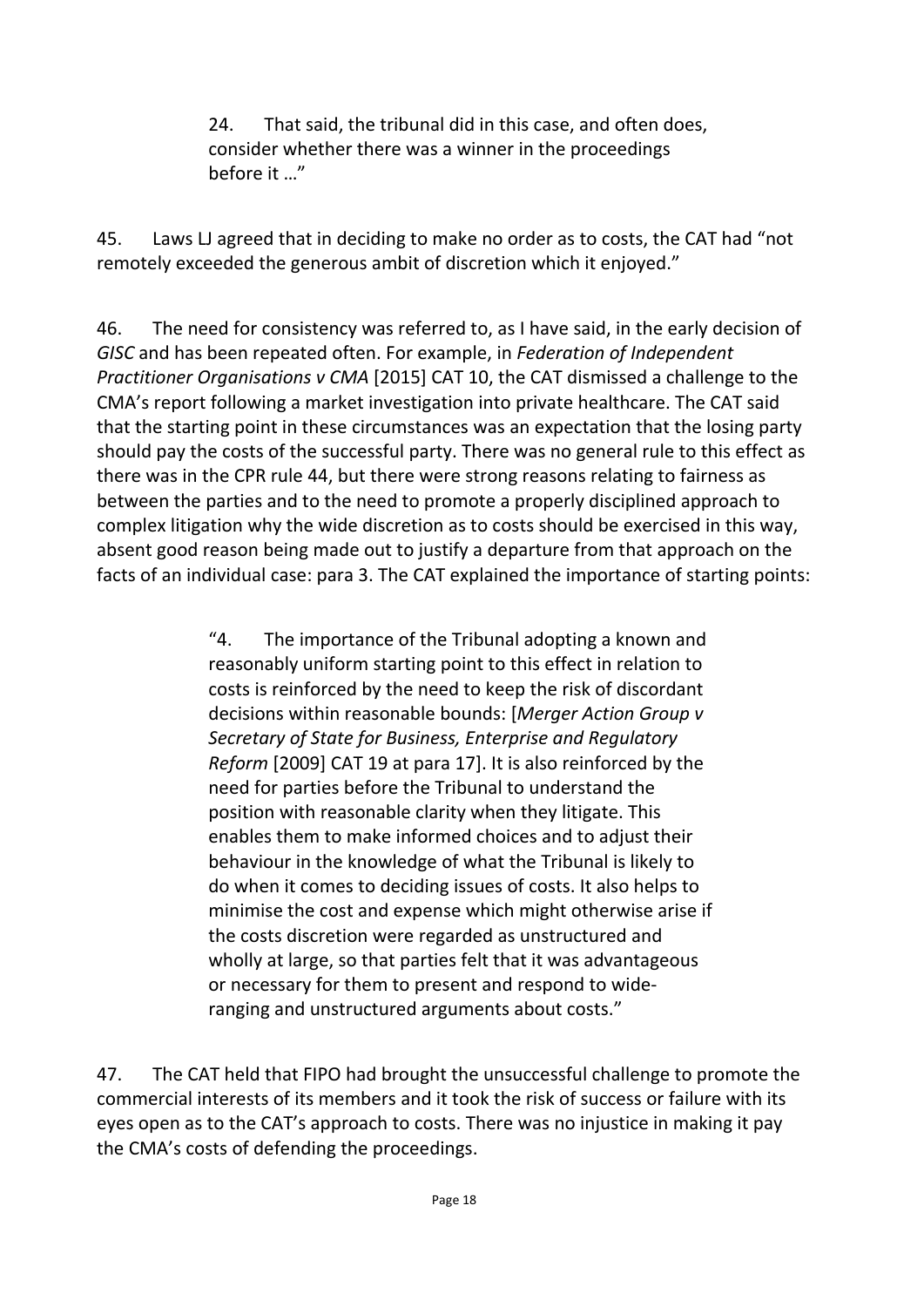## **(d) The main cases relied on by the CMA**

48. It is in the context of that evolution of the CAT's case law on how to apply rule 104 that the relevance of the line of cases relied on by the CMA in the present appeal must be assessed. There are four cases principally relied on in submissions which were successful in the Court of Appeal. I shall refer to them as the *Booth* line of cases.

## *(i) Booth and the licensing cases following Booth*

49. The first is *Bradford Metropolitan District Council v Booth* [2000] 164 JP 485, a judgment of Lord Bingham of Cornhill CJ and Silber J ("*Booth*"). The issue in that case was whether justices in the magistrates' court had erred in the exercise of their discretion by awarding costs against a local authority on Mr Booth's successful complaint against a vehicle licensing decision taken by the local authority. The justices had decided that Mr Booth had not breached the conditions of his licence and that the local authority had been wrong to refuse to renew it. It was accepted, however, that the local authority had not acted unreasonably or in bad faith in making the decision challenged by Mr Booth. Mr Booth applied for his costs against the local authority under section 64 of the Magistrates' Court Act 1980. That section conferred on the magistrates' court a broad power in its discretion to make such order as to costs as it thinks just and reasonable.

50. The local authority appealed against the order submitting that the correct principle was that a local authority "ought never to be ordered to pay costs in a situation of this kind unless it has acted unreasonably, improperly or dishonestly". Counsel for the local authority drew the court's attention to the wide range of licensing functions which the local authority is required by statute to carry out. He submitted that it would be gravely detrimental to the protection of the public if local authorities were to be deterred from making whatever decisions they thought right by the fear that they would have to pay the costs of a successful challenge. Counsel argued that Mr Booth's costs should be regarded by him as an ordinary business expense.

51. Lord Bingham referred to two earlier authorities concerned with decisions on the licensing of public houses, *R v Merthyr Tydfil Crown Court, Ex p Chief Constable Dyfed Powys Police* (9 November 1998); [2001] LLR 133 and *R v Totnes Licensing Justices, Ex p Chief Constable of Devon and Cornwall* (1990) 156 JP 587. In both those cases the High Court had overturned decisions awarding costs against the justices to the successful licensee.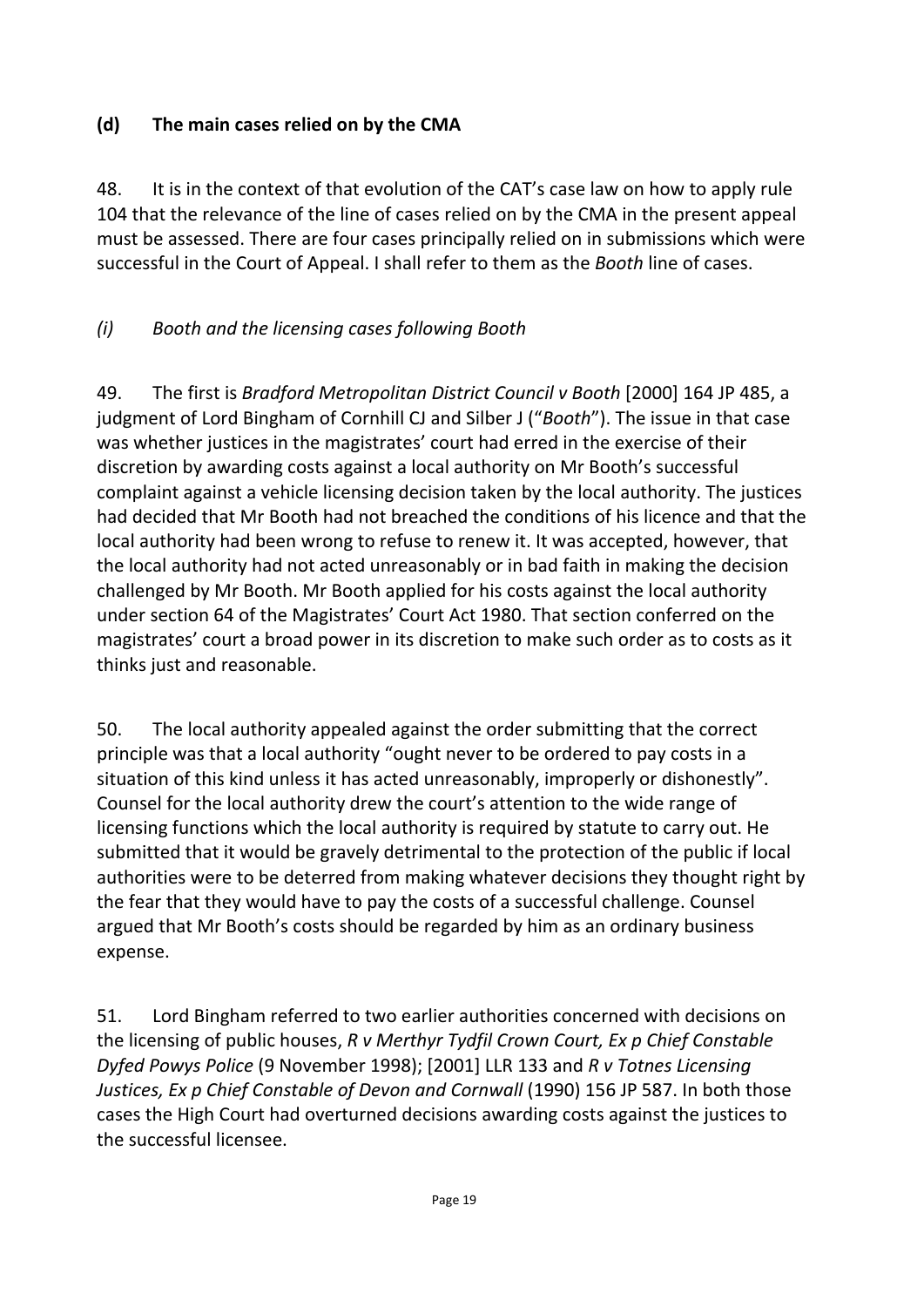52. Lord Bingham held that the submissions of counsel for the local authority went "too far the other way since to give effect to the principle for which he contends would deprive the justices of any discretion to view the case in the round which is in my judgment what section 64 intends." Having therefore rejected the submission that there was any rule of the kind proposed by the local authority, Lord Bingham summarised the proper approach in three propositions which have been cited many times since ("the *Booth* propositions"):

> "(1) Section 64(1) confers a discretion upon a magistrates' court to make such order as to costs as it thinks just and reasonable. That provision applies both to the quantum of the costs (if any) to be paid, but also as to the party (if any) which should pay them.

(2) What the court will think just and reasonable will depend on all the relevant facts and circumstances of the case before the court. The court may think it just and reasonable that costs should follow the event, but need not think so in all cases covered by the subsection.

(3) Where a complainant has successfully challenged before justices an administrative decision made by a police or regulatory authority acting honestly, reasonably, properly and on grounds that reasonably appeared to be sound, in exercise of its public duty, the court should consider, in addition to any other relevant fact or circumstances, both (i) the financial prejudice to the particular complainant in the particular circumstances if an order for costs is not made in his favour; and (ii) the need to encourage public authorities to make and stand by honest, reasonable and apparently sound administrative decisions made in the public interest without fear of exposure to undue financial prejudice if the decision is successfully challenged."

53. We were referred to a number of licensing costs decisions in which *Booth* has been applied, though not always with the result that the local authority escaped liability for costs. In *R (Cambridge City Council) v Alex Nestling Ltd* [2006] EWHC 1374 (Admin), the respondent had succeeded in part in an appeal in respect of permitted licensing hours. The magistrates had awarded him half his costs in exercise of their discretion under section 64 of the Magistrates' Courts Act 1980. The Administrative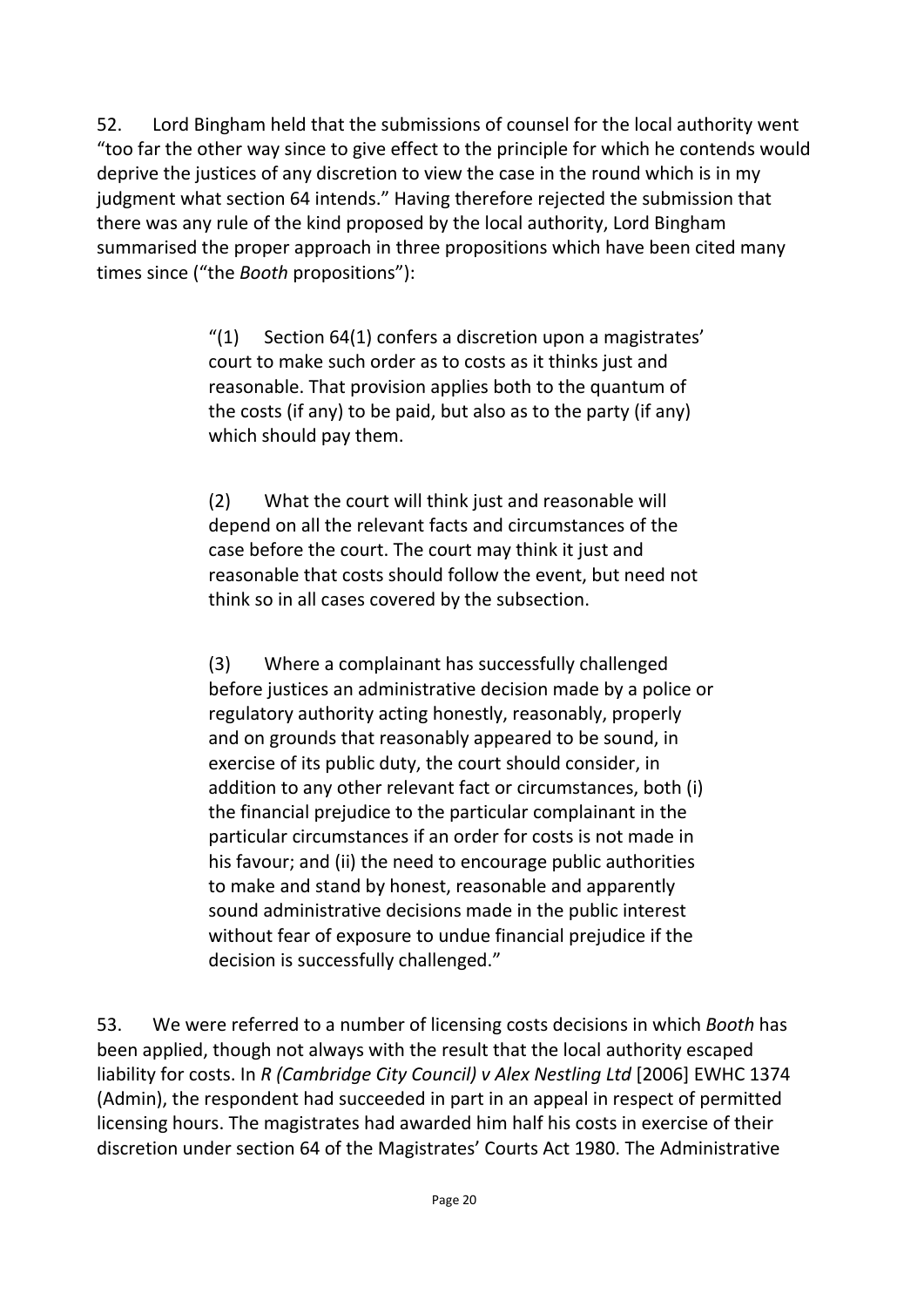Court (Richards LJ and Toulson J) set aside the order on the local authority's appeal. Toulson J set out the *Booth* propositions and went on:

> "Although as a matter of strict law the power of the court in such circumstances to award costs is not confined to cases where the Local Authority acted unreasonably and in bad faith, the fact that the Local Authority has acted reasonably and in good faith in the discharge of its public function is plainly a most important factor."

54. By contrast in *The Mayor and Burgesses of the London Borough of Tower Hamlets v Thames Magistrates' Court* [2012] EWHC 961 (Admin), Burnett J, having set out the *Booth* propositions, noted that the District Judge had directed herself by reference to them and had recognised that the default position in a licensing appeal was no order as to costs. However, he upheld the judge's finding that the local authority had acted unreasonably and that an adverse costs order was appropriate. He then awarded the costs of the appeal to the respondent and summarily assessed them.

## *(ii) Booth applied in professional disciplinary appeals*

55. The second case on which the CMA relies is *Baxendale-Walker v Law Society*  [2007] EWCA Civ 233; [2008] 1 WLR 426 ("*Baxendale-Walker*"). The Law Society had brought disciplinary proceedings against the then solicitor, Mr Baxendale-Walker, before the Solicitors Disciplinary Tribunal ("the SDT") on two counts of conduct unbefitting a solicitor. One of the counts was admitted. The tribunal dismissed the case on the contested count but suspended Mr Baxendale-Walker from practice for three years on the admitted count. Section 47(2) of the Solicitors Act 1974 conferred on the tribunal a power to make such order as it may think fit including the payment of costs in such amount as the tribunal may consider reasonable. The tribunal ordered the Law Society to pay 30% of Mr Baxendale-Walker's costs in defending the unproven allegation. On appeal to the Divisional Court (Moses LJ and Stanley Burnton J ([2006] EWHC 643 (Admin); [2006] 3 All ER 675)), the order was reversed requiring Mr Baxendale-Walker to pay 60% of the Law Society's costs. Moses LJ held that the principles to be applied in a case where a disciplinary body or regulator brings proceedings in the public interest in the exercise of its public function "differed from those which applied in ordinary civil litigation". Moses LJ continued (para 43):

> "Absent dishonesty or a lack of good faith, a costs order should not be made against such a regulator unless there is good reason to do so. That reason must be more than that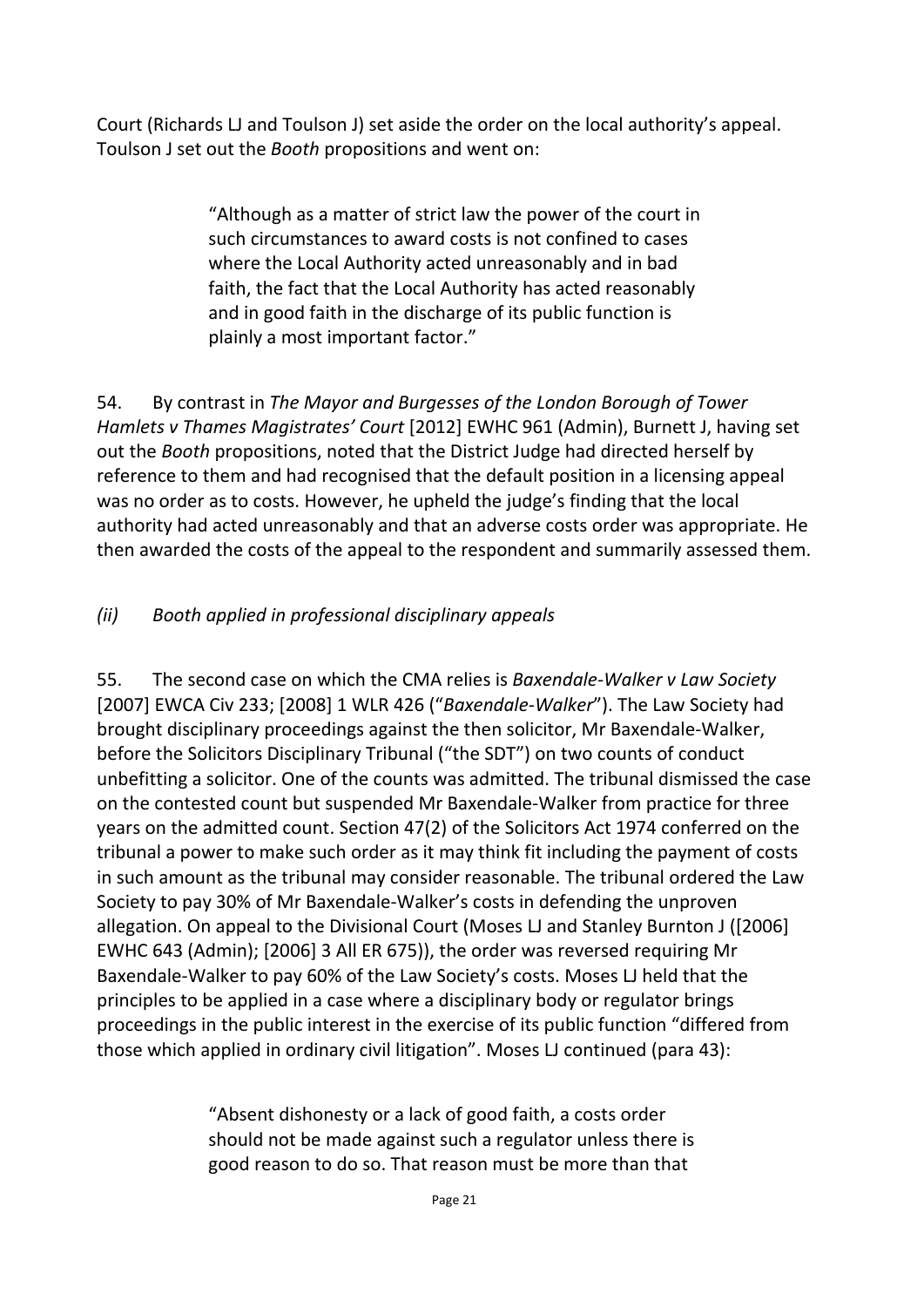the other party had succeeded. In considering an award of costs against a public regulator the court must consider on the one hand the financial prejudice to the particular complainant, weighed against the need to encourage public bodies to exercise their public function of making reasonable and sound decisions without fear of exposure to undue financial prejudice, if the decision is successfully challenged."

56. On appeal to the Court of Appeal (Sir Igor Judge P, Laws and Scott Baker LJJ), Sir Igor contrasted what Moses LJ had said there with a statement by Waller LJ in *Law Society v Adcock* [2006] EWHC 3212 (Admin); [2007] 1 WLR 1096. The judgment in *Adcock* had been handed down after the Divisional Court's decision in *Baxendale-Walker* but before the hearing of the appeal. Waller LJ had said at para 39 of *Adcock*  that Moses LJ in *Baxendale-Walker* had put the matter too high in favour of the regulator. Waller LJ did not agree that Moses LJ's statement was supported by the *Booth* propositions. Rather, he thought, Lord Bingham did not suggest that there should be a presumption one way or another; "he simply makes clear that there are particular circumstances to bear in mind when a public body or a regulator is concerned."

57. Sir Igor addressed what he described as this "apparent difference of approach" between Moses LJ in *Baxendale-Walker* in the Divisional Court and Waller LJ in the *Adcock* case*.* He started with the fact that section 47(2) undoubtedly vested the tribunal with a very wide costs discretion and that a costs order adverse to the Law Society was neither prohibited nor expressly discouraged by that section. That said, the ambit of the Law Society's responsibility when deciding whether to bring a formal complaint to the tribunal was far greater than it would be for a litigant deciding whether to bring civil proceedings: para 34. The Law Society had an independent obligation of its own to ensure that the disciplinary tribunal was able to fulfil its statutory responsibilities of ensuring high standards in the profession. Sir Igor referred to the earlier case of *R (Gorlov) v Institute of Chartered Accountants in England and Wales* [2001] EWHC Admin 220 where the professional appeal panel's decision to make no order as to costs was quashed and remitted to the panel, in part because the disciplinary proceedings brought by the professional body "were a shambles from start to finish": per Jackson J at para 37 of *Gorlov*. Having reviewed the authorities, Sir Igor concluded at para 39 of *Baxendale-Walker*:

> "Unless the complaint is improperly brought, or, for example, proceeds as it did in *Gorlov'*s case [2001] ACD 393, as a 'shambles from start to finish', when the Law Society is discharging its responsibilities as a regulator of the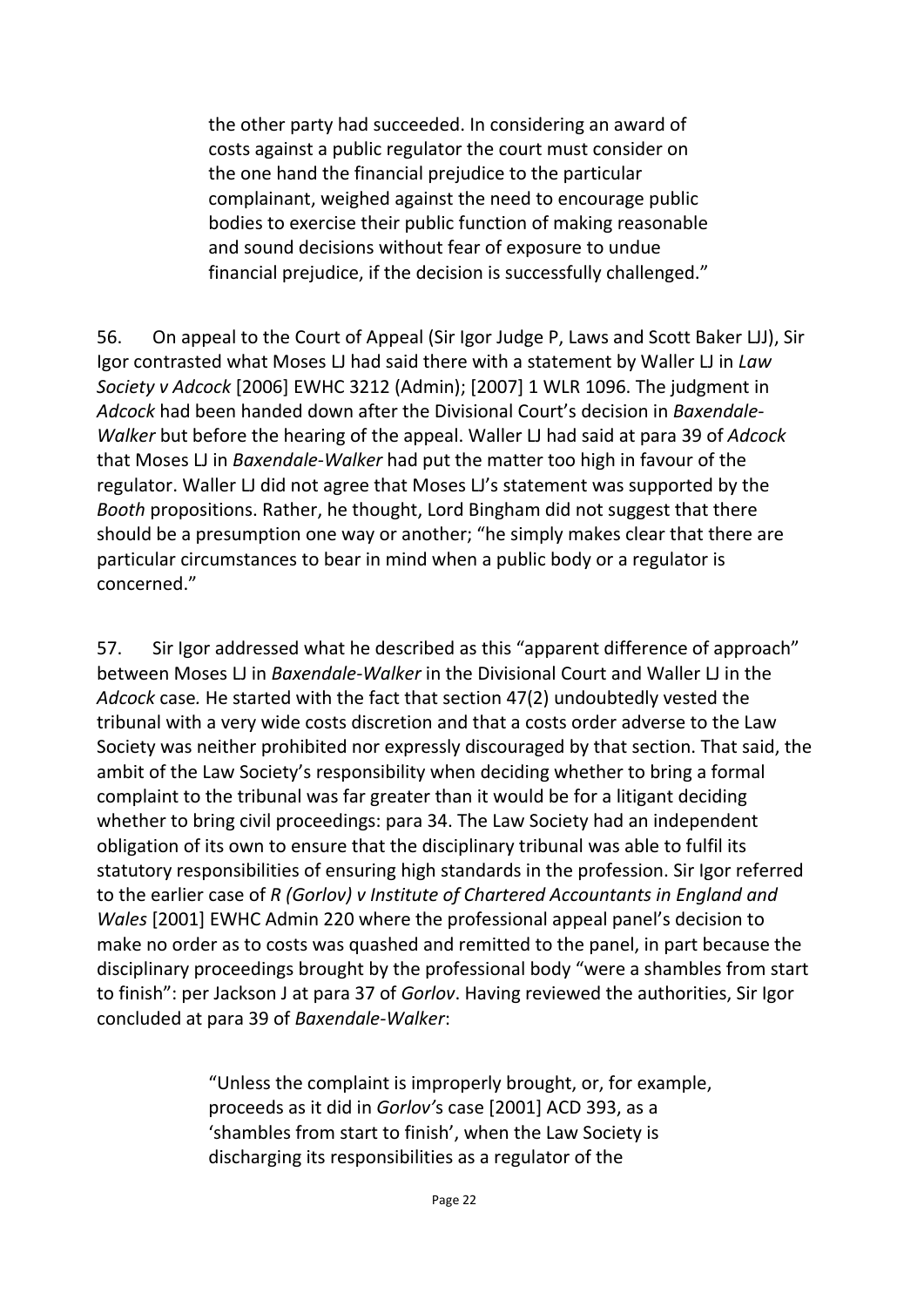profession, an order for costs should not ordinarily be made against it on the basis that costs follow the event. The 'event' is simply one factor for consideration. It is not a starting point. There is no assumption that an order for costs in favour of a solicitor who has successfully defeated an allegation of professional misconduct will automatically follow. One crucial feature which should inform the tribunal's costs decision is that the proceedings were brought by the Law Society in exercise of its regulatory responsibility, in the public interest and the maintenance of proper professional standards. For the Law Society to be exposed to the risk of an adverse costs order simply because properly brought proceedings were unsuccessful might have a chilling effect on the exercise of its regulatory obligations, to the public disadvantage. Accordingly, Moses LJ's approach to this issue did not go further than the principles described in this judgment."

58. He held therefore that the tribunal had misdirected itself when it ordered the Law Society to pay part of Mr Baxendale-Walker's costs. Such an order overlooked not only the public obligations of the Law Society but also the additional fact that the solicitor brought the proceedings on himself and had been guilty of misconduct which justified a three year suspension.

59. A different stance has been taken in Scotland where, in the past, the Scottish Solicitors Disciplinary Tribunal has adopted a practice of awarding expenses against the Council of the Law Society of Scotland, the Scottish counterpart to the SRA. This was discussed recently in *Ahmed-Sheikh v Scottish Solicitors' Discipline Tribunal* [2019] CSOH 104 in the Outer House, Court of Session. The power conferred on the tribunal to award expenses is expressed as a power to make such order as it thinks fit. The solicitor involved had been found guilty of professional misconduct but resisted any order that she pay the expenses. Lord Ericht noted that the conventional line on costs in English proceedings before the SDT was significantly different from that followed in the Scottish Tribunal and that a solicitor in Scotland "is in a more favourable position than his counterpart south of the border" in that no order for costs is usually made regardless of who succeeds in the proceedings. By contrast the Scottish Tribunal does make awards against the Law Society of Scotland: see para 50. He held that:

> "52. … The question of what particular conventional line a disciplinary tribunal will take on expenses is a matter of the discretion of the Tribunal. The Tribunal differs from a civil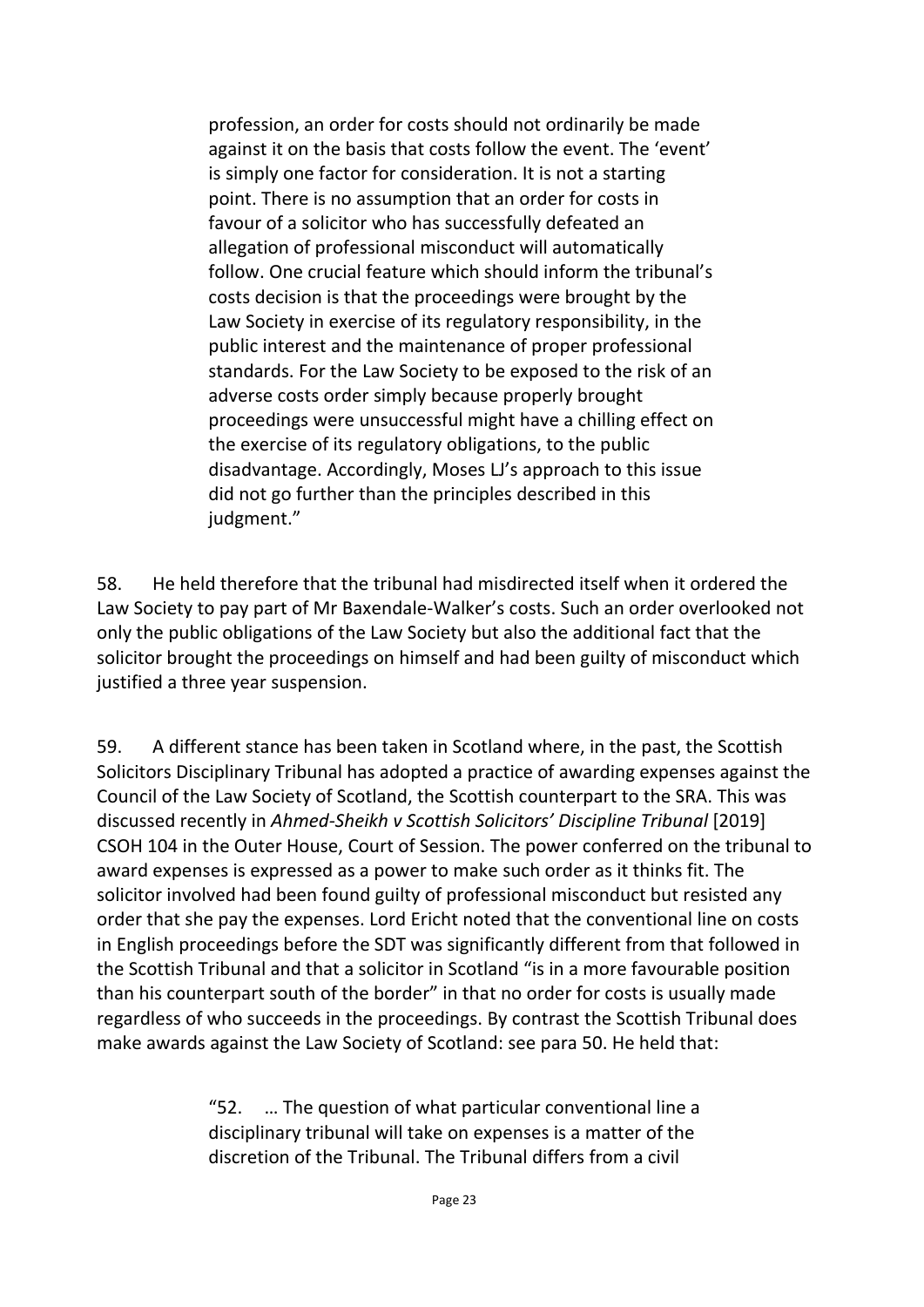court in that it is performing a regulatory function. The Tribunal differs from a civil court in that both the Tribunal and the Law Society in its role as prosecutor are funded by members of a profession. In view of these differences, it is not *Wednesbury* unreasonable for the Tribunal to follow a different conventional line on expenses than the Scottish civil courts, nor is it *Wednesbury* unreasonable for the Tribunal to follow the particular conventional line which it does."

60. Aside from the different approach adopted in Scotland, I also note here the point made by the Association of the British Pharmaceutical Industry and the British Generic Manufacturers Association in their written intervention. The "no order as to costs" principle applied in proceedings before the first instance professional tribunal does not apply to any appeal from that decision. In *Walker v Royal College of Veterinary Surgeons* [2008] UKPC 20 the Privy Council had allowed Dr Walker's appeal against the order of the Disciplinary Committee of the Royal College of Veterinary Surgeons ordering his removal from the register. The Board substituted an order suspending him for six months. Dr Walker applied for an order that the Royal College pay the costs of his appeal to the Board. The Royal College resisted the order citing *Booth*, *Gorlov* and *Baxendale-Walker*. The Board stated that that principle was not relevant to appellate proceedings; the principle applied only to costs before disciplinary tribunals or before a court upon a first appeal against an administrative decision by a body such as a police or regulatory authority. The Disciplinary Committee had made no order as to costs of the proceedings before it and no one had challenged that. The Royal College was ordered to pay Mr Walker his costs of the appeal to the Board.

## *(iii) Booth applied in other contexts: Perinpanathan*

61. The third case on which the CMA relies is *R (Perinpanathan) v City of Westminster Magistrates' Court* [2010] EWCA Civ 40; [2010] 1 WLR 1508 ("*Perinpanathan*"). In that case the claimant's 15 year old daughter was stopped at Heathrow Airport by the police with a bag containing over £150,000 in cash. The police seized and retained the cash under the Proceeds of Crime Act 2002 on the basis that there were reasonable grounds to suspect that it was intended for use in terrorism. Subsequently the magistrates dismissed the Chief Constable's application for forfeiture of the money, accepting evidence produced by the claimant that the cash was intended for a lawful purpose. They refused to make an order for costs in Ms Perinpanathan's favour under section 64 of the Magistrates' Courts Act and she sought judicial review of that decision.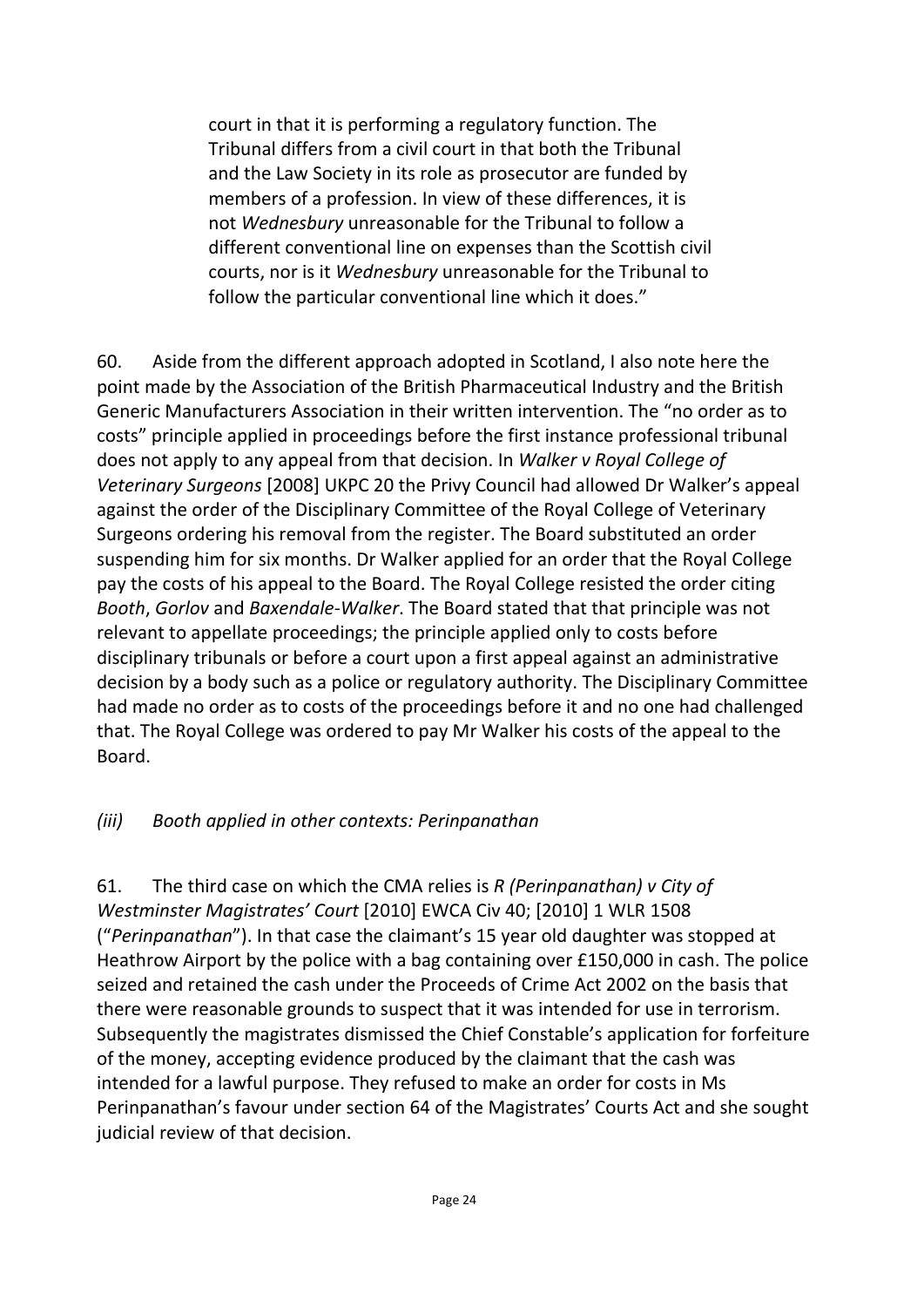<span id="page-25-0"></span>62. The Divisional Court (Goldring LJ and Sweeney J ([2009] EWHC 762 (Admin); 173 JP 379)) dismissed the claim and that decision was upheld by the Court of Appeal (Lord Neuberger of Abbotsbury MR, Maurice Kay and Stanley Burnton LJJ). In that appeal the claimant challenged the correctness of the *Booth* propositions as well as their application to the facts of the case. Stanley Burnton LJ noted at para 28 that the principle in *Booth* had been consistently applied in the Divisional Court in licensing cases and had been approved in *Baxendale-Walker*. He cited at length from the judgment of Sir Igor in that case as well as referring to judgments in different contexts including the CAT and proceedings for the disqualification of company directors. He expressed his conclusions on the authorities as follows (para 40):

> "40. I derive the following propositions from the authorities to which I have referred.

> > (1) As a result of the decision of the Court of Appeal in [*Baxendale-Walker*], the principle in [*Booth*] is binding on this court. Quite apart from authority, however, for the reasons given by Lord Bingham CJ I would respectfully endorse its application in licensing proceedings in the magistrates' court and the Crown Court.

(2) For the same reasons, the principle is applicable to disciplinary proceedings before tribunals at first instance brought by public authorities acting in the public interest: see *Baxendale-Walker v Law Society*.

(3) Whether the principle should be applied in other contexts will depend on the substantive legislative framework and the applicable procedural provisions.

(4) The principle does not apply in proceedings to which the CPR apply.

(5) Where the principle applies, and the party opposing the order sought by the public authority has been successful, in relation to costs the starting point and default position is that no order should be made.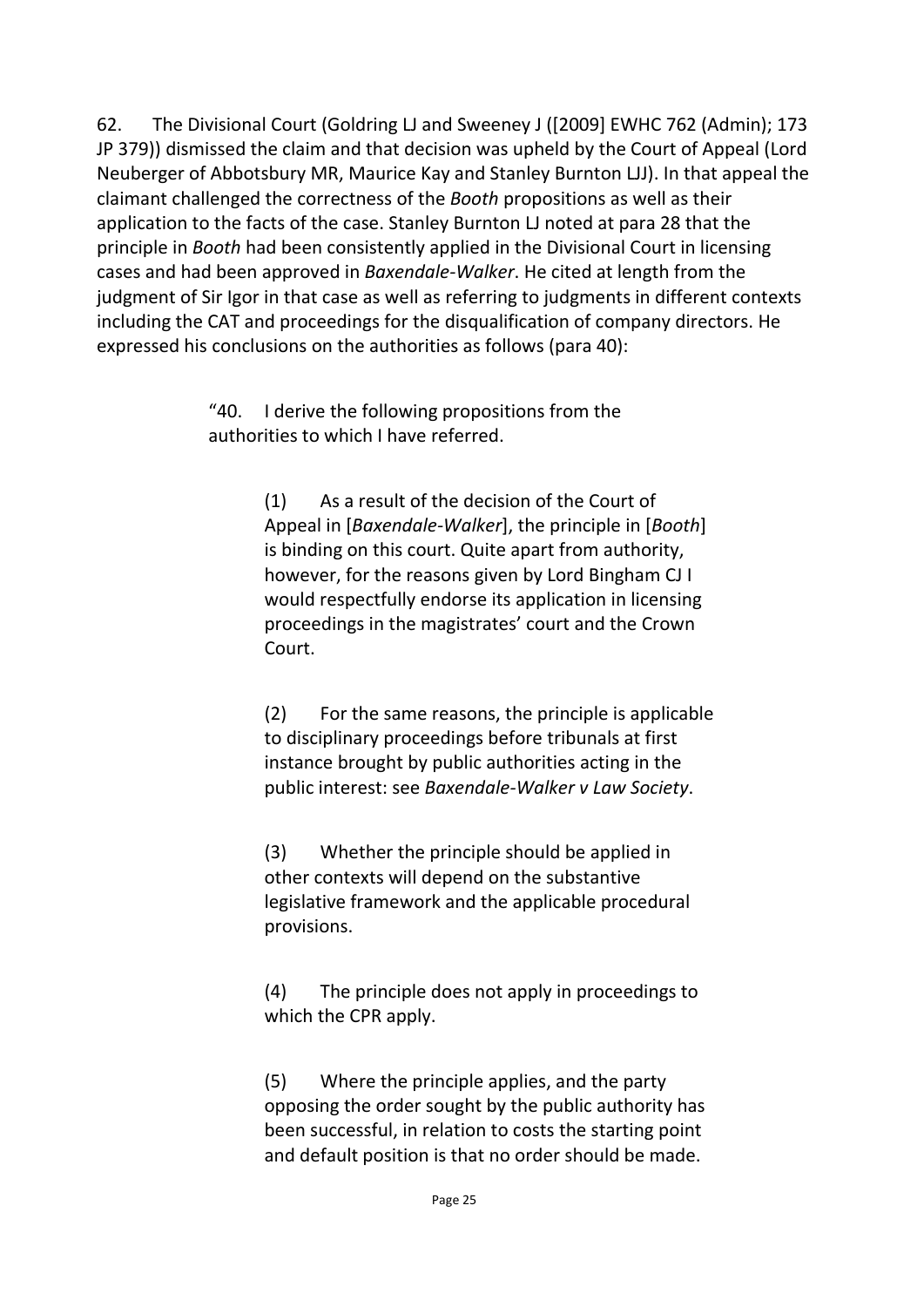(6) A successful private party to proceedings to which the principle applies may none the less be awarded all or part of his costs if the conduct of the public authority in question justifies it.

(7) Other facts relevant to the exercise of the discretion conferred by the applicable procedural rules may also justify an order for costs. It would not be sensible to try exhaustively to define such matters, and I do not propose to do so.

…

42. I would also comment that there may have been a tendency to focus more on Lord Bingham CJ's answer to the straightforward issue defined in para 1 of his judgment than to the more nuanced propositions set out under para 23. Ultimately, the duty of the magistrates' court is to make such order as to costs as is just and reasonable, subject to the constraint imposed by section 64."

63. Stanley Burnton LJ therefore decided that a similar approach to that adopted in *Booth* should be applied to the appeal before him. He approved what Goldring LJ had said in *Perinpanathan* in the Divisional Court at para 29 of his judgment that it was crucial that the police make and stand by honest, reasonable and apparently sound decisions in the public interest without fear of exposure to undue financial prejudice.

64. Lord Neuberger gave a concurring judgment. As Oakridge rightly point out in their written intervention, he also cited with approval the passage where Goldring LJ had emphasised the limits of what was said in *Booth*: it was not "setting out any sort of a test" (see para 45 of his judgment quoting para 32 of Goldring LJ's judgment). Lord Bingham was merely setting out a series of factors which the court should take into account in the application of section 64 of the 1980 Act. He noted at para 54 the contrast between the principle being applied there and the normal and very well established rule in civil litigation that costs follow the event "even when it results in a regulatory or similar body, which has acted reasonably, having to bear the costs of pursuing a reasonable but ultimately unsuccessful claim": para 53. There was no wording in section 64 similar to that about costs following the event in CPR rule 44; the section conferred "an ostensibly unfettered discretion". He continued: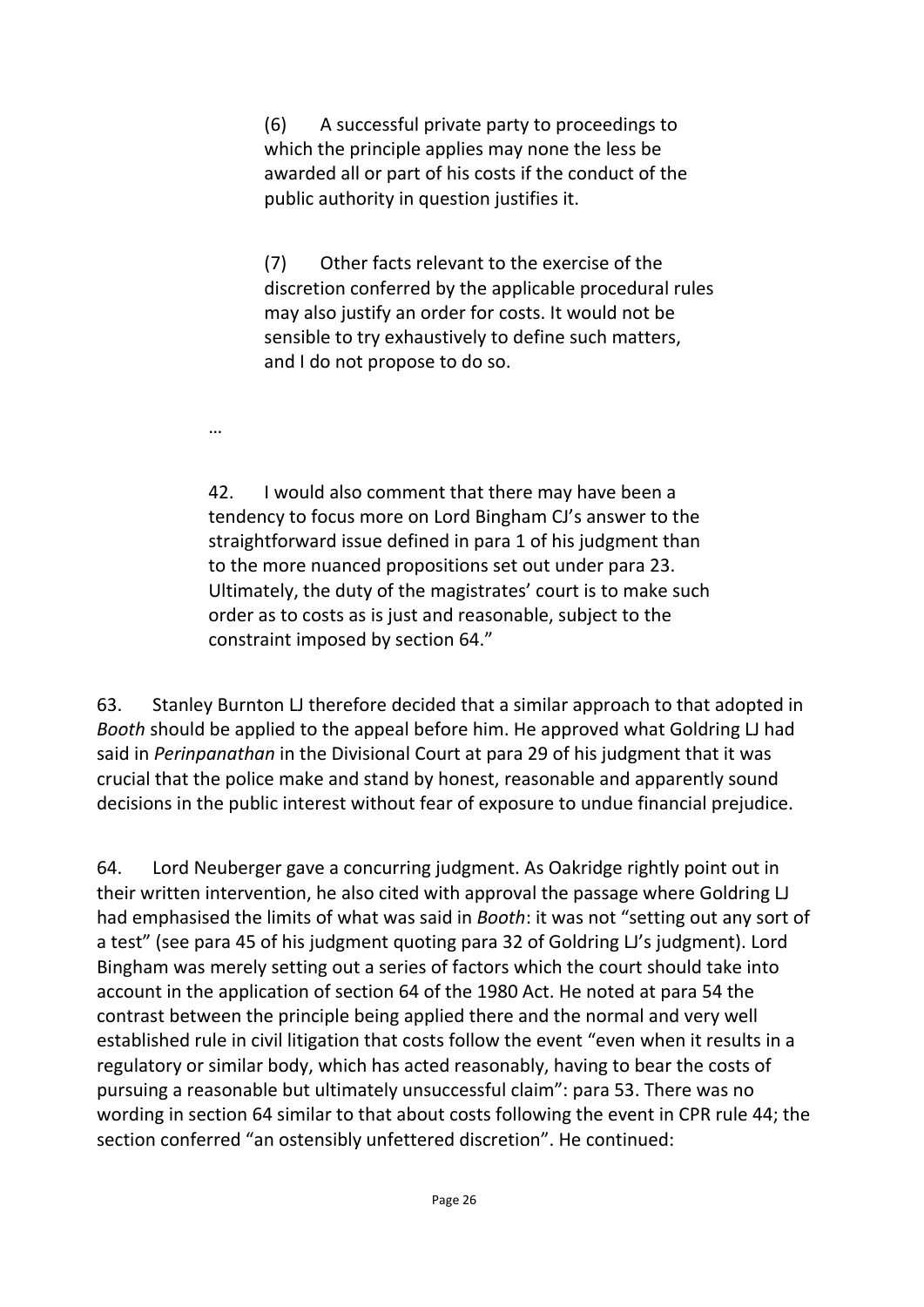"59. The fact that section 64 contains no fetter on the magistrates' discretion as to whether, and if so to what extent, to award costs in favour of a successful party does not mean that a court of record cannot lay down guidance, or indeed rules, which should apply, at least in the absence of special circumstances. It is clearly desirable that there are general guidelines, but it is equally important that any such guidelines are not too rigid. There is a difficult, if not unfamiliar, balance to be struck, namely between flexibility, so a court can make the order which is most appropriate to the facts of the particular case and the circumstances and behaviour of the particular parties, and certainty, so that parties can know where they are likely to stand in advance, and inconsistency between different courts is kept to a minimum."

65. Such guidance had been given, he said, by the *Booth* propositions and had been applied in the context of other decisions of magistrates where costs were governed by section 64 and where costs were governed by similarly worded provisions. Kay LJ agreed with both judgments.

*(iv) BT v Ofcom (Business Connectivity)*

66. The fourth case on which the CMA relies is the decision of the Court of Appeal in *British Telecommunications plc v Ofcom* [2018] EWCA Civ 2542; [2019] Bus LR 592 ("*BT v Ofcom (Business Connectivity)*"). That was an appeal under section 192 of the Communications Act in which BT had been successful in its challenge to Ofcom's 2016 Business Connectivity Market Review. The CAT held that Ofcom had wrongly defined the relevant market and ordered Ofcom to pay 50% of the bulk of the costs incurred by BT.

67. To understand the Court of Appeal's decision in *BT v Ofcom (Business Connectivity)* one must first consider the CAT's decision in the earlier case of *British Sky Broadcasting Ltd v Ofcom (PayTV)* [2013] CAT 9 ("*PayTV*").

68. *PayTV* was not an appeal arising in the telecoms sector but a challenge by four appellants to a decision taken by Ofcom in its capacity as the regulator of PayTV broadcasting. Ofcom had imposed on Sky certain obligations to make its programme content, particularly live sports coverage, available to other broadcasters on fair and reasonable terms. BT's interest (in this case aligned with Ofcom) was as a provider of a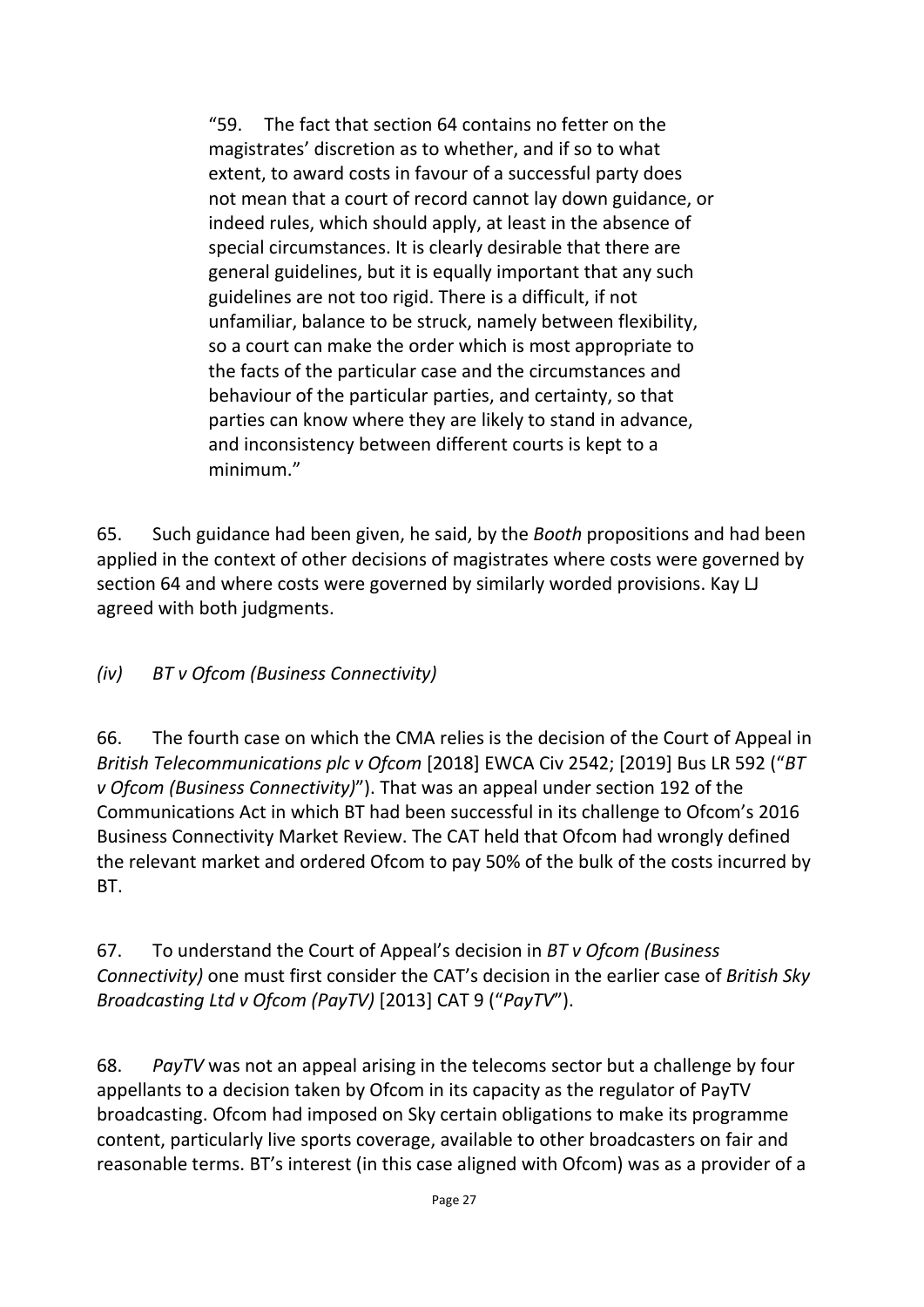wholesale platform streaming programmes to televisions over the internet. In this it competed with Sky in the retail market to provide PayTV to consumers.

69. The CAT upheld some of the challenges to the Ofcom decision. On further appeal against the CAT's judgment by BT and Ofcom, the Court of Appeal allowed BT and Ofcom's appeal and remitted the matter to the CAT: [2014] EWCA Civ 133; [2014] Bus LR 713. However, the case settled before the CAT reconsidered the remitted matter, following Ofcom's withdrawal of the disputed conditions. The CAT therefore dealt with costs only following its initial *PayTV* judgment (which was then overturned in part on appeal) and there was no appeal against the CAT's costs ruling.

70. In that costs ruling in *PayTV*, the CAT addressed directly the issue of the "chilling effect" that the threat of costs orders might have on future decision-making by Ofcom: (para 25). The CAT concluded that the threat did not override other factors:

> "… we do not believe that the possibility of an award of costs in a section 192 appeal poses so substantial a risk of deterring Ofcom from taking appropriate regulatory action as to justify a *general principle* that such an award should not normally be made. However, the nature and extent of the risk that an award in a particular case could create a chilling effect is a relevant factor when the Tribunal is considering whether to make an award against Ofcom and if so on what terms it should be made."

71. The CAT in *PayTV* referred to *Baxendale-Walker* and *Perinpanathan* but held that they did not provide close analogies with the instant case which was much closer to cases involving challenges to market investigation decisions taken by the OFT. The CAT's conclusion was that the starting point should be that costs follow the event, even where Ofcom was the loser in the appeal. However, the CAT went on to say in *PayTV* that "the position and duties of Ofcom as a regulator, together with the extent of any risk that an order for costs might have a chilling effect on Ofcom's activities in pursuit of its statutory duties, including its willingness to defend regulatory decisions made in pursuit of the public interest, are always likely to be included in the relevant factors when considering whether to make such an order and the amount thereof": para 52.

72. In *BT v Ofcom (Business Connectivity)* the Court of Appeal reviewed the reasoning of the CAT in *PayTV*. Sir Geoffrey Vos, Chancellor of the High Court delivering the judgment of the court, noted at the outset that neither side had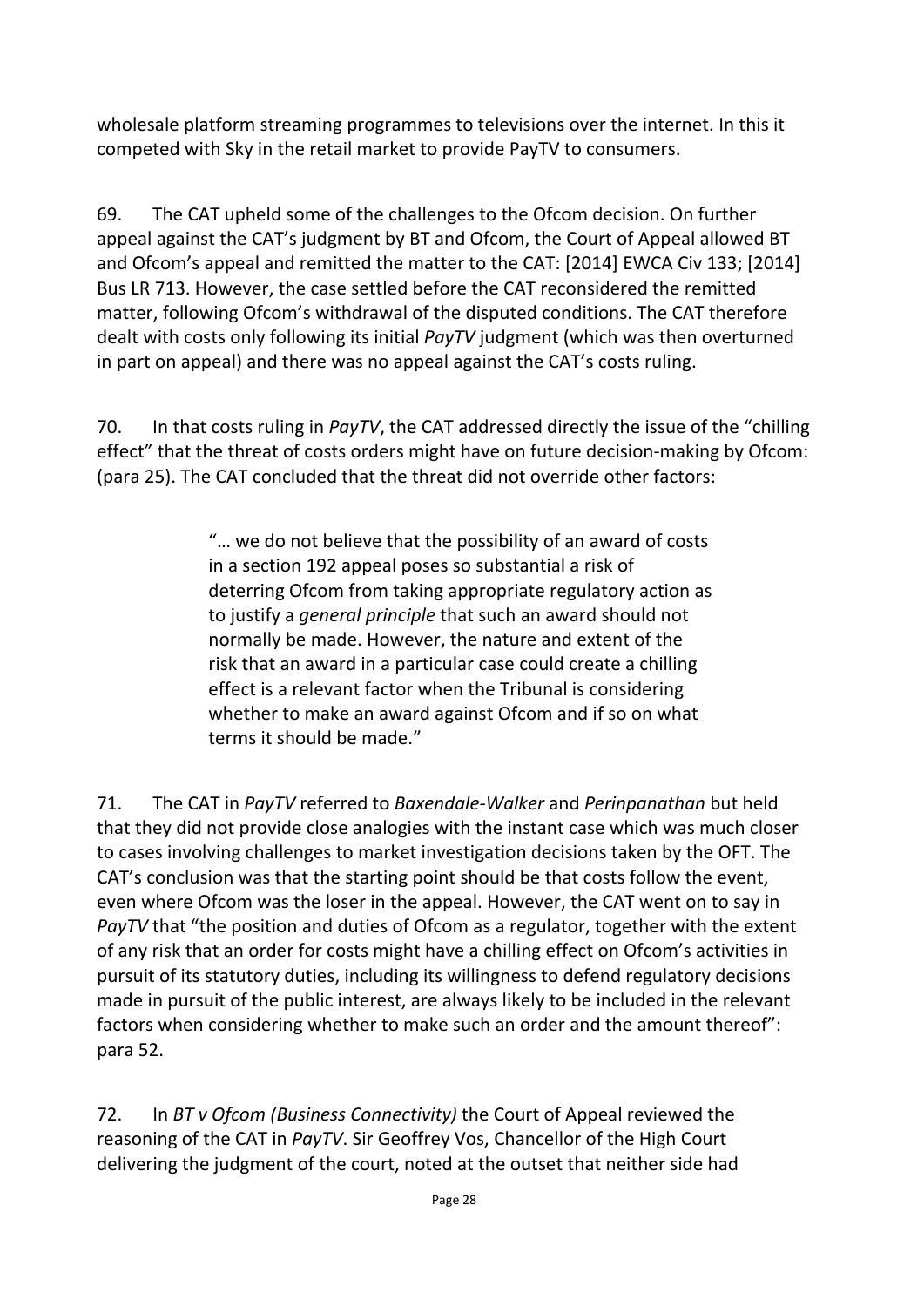concentrated their submissions on the power of the CAT, as a UK tribunal, to regulate its own procedure and to adopt costs starting points that it regarded as appropriate in the context of its specific and specialist functions: para 6. Rather the arguments focused on whether, according to Ofcom, the *PayTV* decision had wrongly signalled a departure from the CAT's earlier practice of making no order as to costs where Ofcom lost an appeal or judicial review in the CAT. Ofcom submitted that a costs follow the event starting point was inconsistent with the regulatory framework and risked having a chilling effect on regulation: para 20. BT (its interests opposed to those of Ofcom in this appeal) argued that that earlier practice had only ever related to dispute resolution appeals where Ofcom was "performing a unique quasi-judicial role". Since the challenge to the Business Connectivity Review was purely a regulatory decision, BT submitted that the other cases relied on by Ofcom such as *Booth* and *Perinpanathan*  were inapplicable.

73. The Court of Appeal in *BT v Ofcom (Business Connectivity)* considered *Booth*, *Perinpanathan* and *Baxendale-Walker*, as well as CAT rulings from a range of jurisdictions. These included *Tesco plc v Competition Commission* [2009] CAT 26; [2009] Comp AR 429 where Tesco had succeeded in its judicial review of a recommendation made in the Competition Commission's market investigation report into the supply of groceries in the UK. The CAT had used a "costs follow the event" starting point although they ordered the Commission to pay only a small fraction of the costs Tesco had claimed. The Court of Appeal also referred to *PayTV* and to several costs rulings in the telecoms sector in regulatory and dispute resolution appeals.

74. The first question addressed by the Court of Appeal in *BT v Ofcom (Business Connectivity)* was whether the CAT had taken inadequate account of *Perinpanathan*  and that line of authority. The Court of Appeal emphasised that tribunals should be in charge of their own procedure fashioned in accordance with their own procedural rules, always provided that that procedure was not in conflict with any applicable legal principles: para 64.

75. The court considered that the principles enunciated in *Booth*, *Perinpanathan* and *Baxendale-Walker* were of significance and application outside directly analogous situations. The CAT had therefore fallen into error in *PayTV* and in *Tesco* in dismissing the relevance of the principles enunciated in those three cases: paras 70 and 71. The Court of Appeal held therefore that: para 72.

> "… The question was whether there were specific circumstances of the costs regime in the particular kind of appeal before the CAT that made inapplicable the principles enunciated by the Court of Appeal as to the correct starting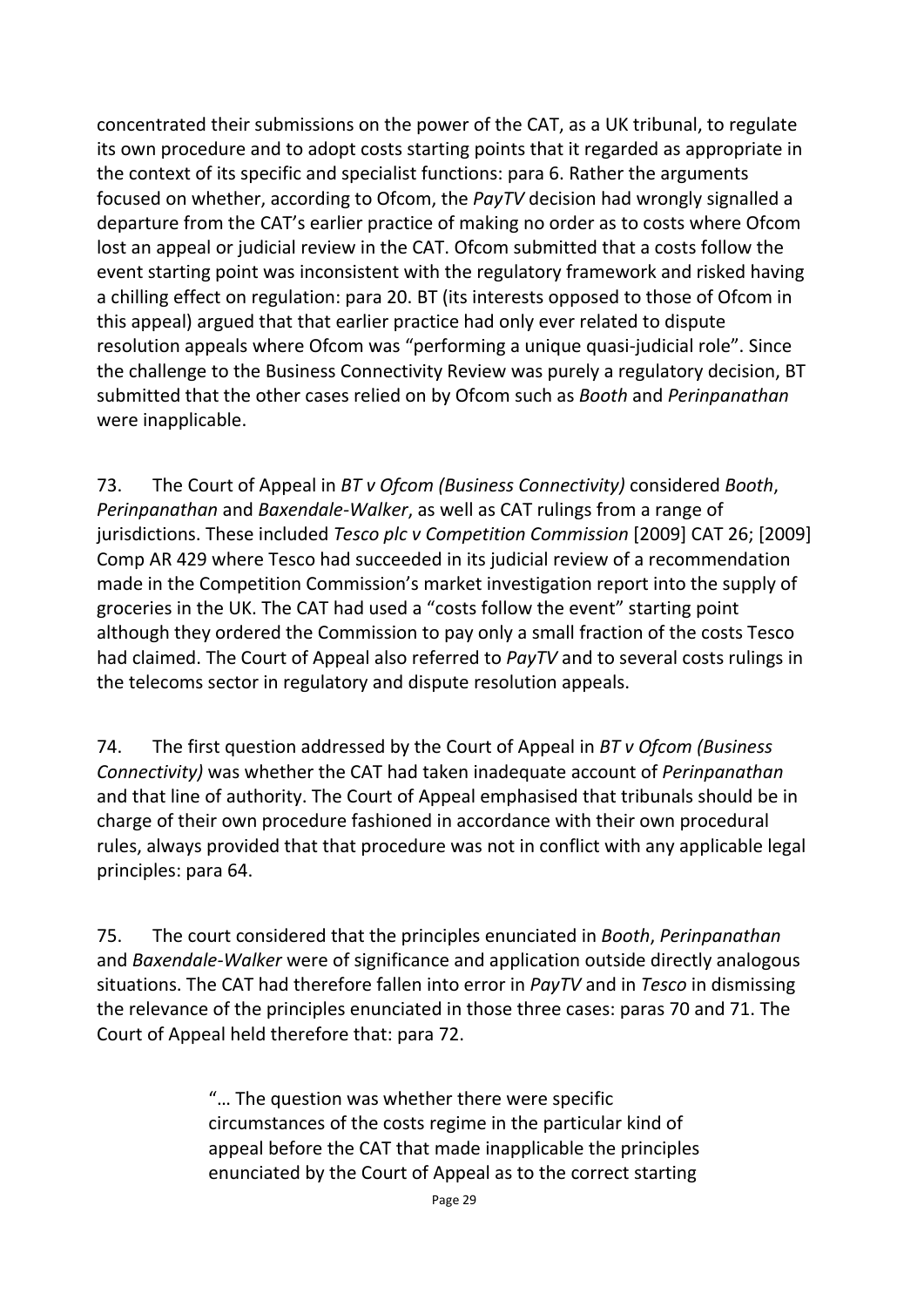point in an application for costs against a regulator acting reasonably and in good faith."

76. The court did not regard fine distinctions between dispute resolution appeals and regulatory appeals or between appeals where the test was a judicial review test and appeals on the merits to be particularly helpful; what mattered was that the regulator was acting in that capacity in bringing or resisting proceedings. In an important passage the Court of Appeal said: (para 78)

> "In general terms, in our judgment, the CAT costs authorities that wholly disregarded Court of Appeal authorities in similar regulatory situations were in error, and those which took the authorities into account and then decided whether the specific situation, in which the CAT was expert, demanded a different procedural approach, were entitled to act as they did."

77. The Court of Appeal then said at para 83:

"In conclusion, then, on this issue, we need only reiterate the importance of the fact that the regulator is acting in that capacity in bringing or resisting proceedings. Thus, if Ofcom has acted purely in its regulatory capacity in prosecuting or resisting a claim before the CAT and its actions are reasonable and in the public interest, it is hard to see why one would start with a predisposition to award costs against it, even if it were unsuccessful."

78. The court then turned to the consequences of its conclusion that the CAT had erred. Although the costs decision could not stand, it was open to the CAT to conclude that there were good reasons why the principles in the three cases to which it had referred were inapplicable in this kind of appeal: para 86

> "The CAT will itself be best placed to consider in detail the arguments on the 'chilling effect' advanced by both sides before us. It will need also to be astute to ensure that it is adopting a consistent and sustainable approach, based not on fine distinctions between the routes by which cases reach the CAT, but on applicable legal principle, the specific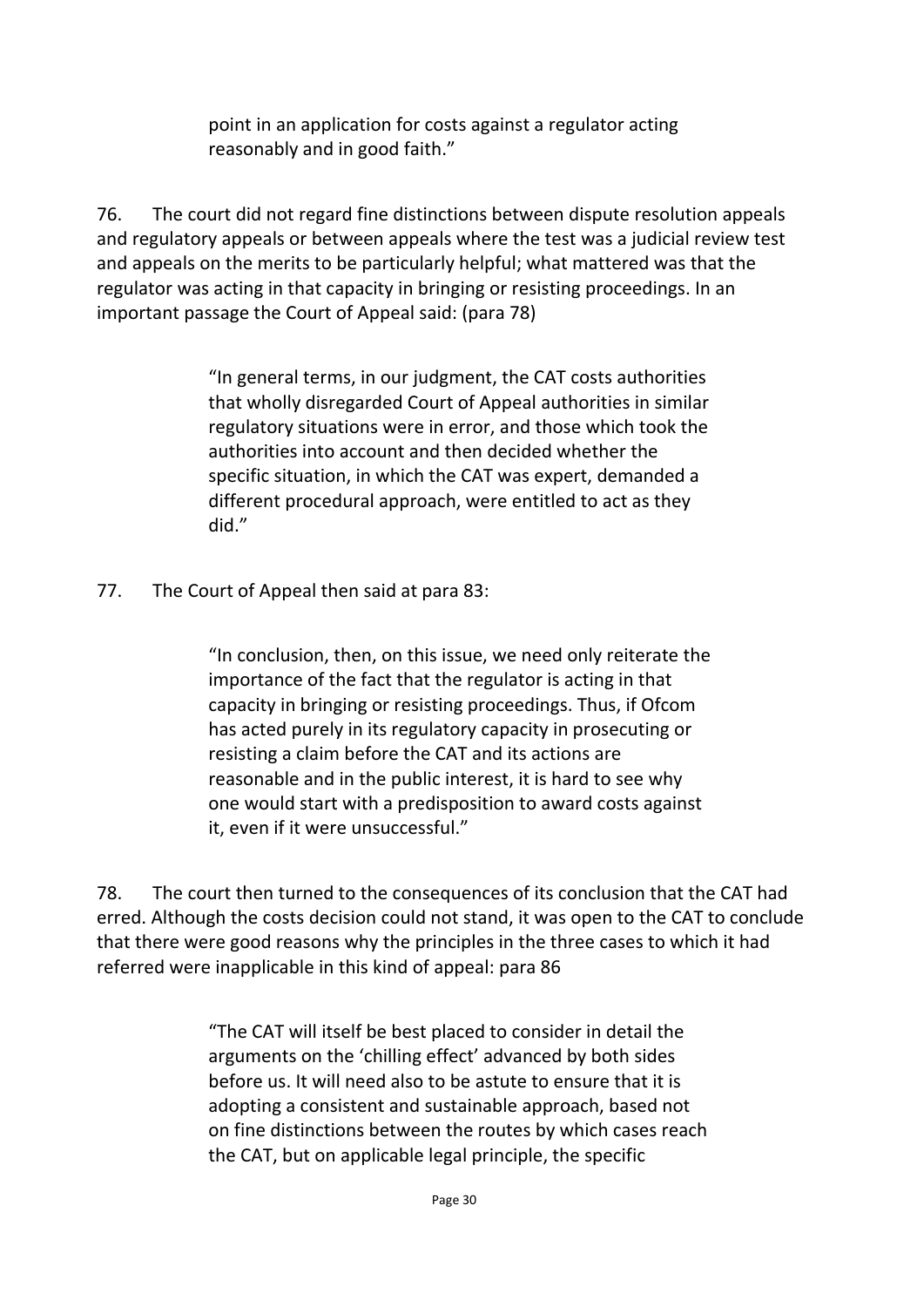industry position best understood by the CAT itself, and its own procedural rules."

79. The appropriate course was therefore to remit the case to the CAT "for reconsideration of the applicable starting point and its consequent decision". According to the CAT's website, BT subsequently withdrew its application for costs so there was no further decision by the CAT as to the appropriate starting point, having regard to the guidance provided by the Court of Appeal.

## **(e) The judgments below in Flynn's and Pfizer's appeal**

*(i) The CAT's Costs Ruling*

80. The costs sought by the parties in the Flynn and Pfizer appeals were £4.7m for Pfizer and over £3m for Flynn. The CMA's costs were £1.8m.

81. In arriving at the costs order, the CAT referred to the earlier cases that had established "costs follow the event" as the starting point in appeals under the Competition Act, particularly *Racecourse* and *Eden Brown*. The CAT noted that the Court of Appeal's judgment in *BT v Ofcom (Business Connectivity)* was handed down after the written submissions had been received on the issue of costs in *Flynn Pharma*  and the CAT had invited further submissions from the parties on it.

82. Unsurprisingly, the appellants argued that the *BT v Ofcom (Business Connectivity)* judgment did not affect the starting point for costs under the Competition Act. The CMA argued that that judgment required the CAT to reconsider its approach to possible costs awards against a public authority defending a decision in the public interest: para 23.

83. The CAT addressed the effect of *BT v Ofcom (Business Connectivity)* posing the question whether the CMA was in a "similar regulatory situation" to Ofcom. It regarded the answer to that question as not totally clear but highlighted some points of guidance. The CAT observed that none of the cases on costs to which the Court of Appeal had referred were cases in which the OFT or CMA were enforcing competition law; *Tesco* had been a market investigation appeal not an infringement case:

> "34. Some of the more general statements in [*BT v Ofcom (Business Connectivity)*] are, in literal terms, capable of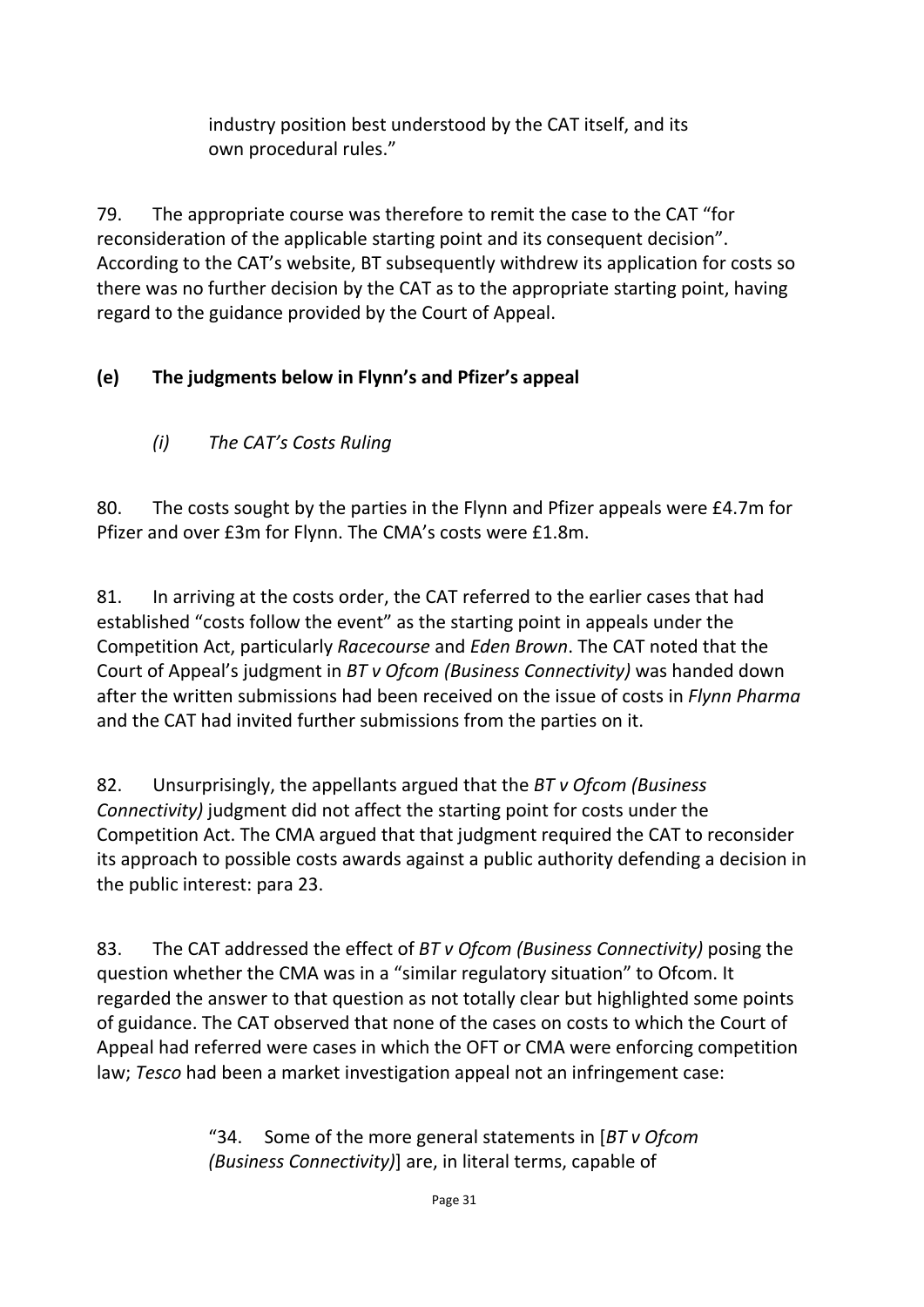applying in the context of competition enforcement. An example would be the broad terms in which it refers to a public authority carrying out its functions in the public interest. However, those statements were not applied to competition enforcement and, had the Court of Appeal intended its decision to apply also to that specific field, we would perhaps have expected a much clearer conclusion to that effect following a more detailed consideration of the issues."

84. The CAT noted in particular that the CAT's ruling in *Eden Brown* had not been drawn to the attention of the Court of Appeal. In that ruling the CAT had looked carefully at the nature of the OFT's role and activities having examined the judgment in *Perinpanathan* and the other *Booth* cases.

85. The CAT concluded that there were significant differences between the regime operated by Ofcom and that operated by the CMA. The CMA has a substantial measure of discretion as to how it carries out its statutory duty of promoting competition and was not obliged by law to take infringement decisions against particular undertakings. The CMA's powers to impose very substantial fines were quasi-criminal in nature and the parties had to bear the costs of the investigation into their conduct, whatever its outcome: para 46.

> "The appeal to the Tribunal is the parties' first opportunity to put their case to an independent and impartial appeal body and for the CMA to defend its decision. It is an appeal 'on the merits'. It is thus an essential part of the system by which competition authorities, in return for receiving extensive enforcement powers, are held to account by the courts. Such a competition appeal therefore appears to us to have significant differentiating characteristics from the application of the regulatory regime for communications, or a market investigation, or indeed the other situations considered in the *Perinpanathan* case."

86. The CAT concluded that the judgment in *BT v Ofcom (Business Connectivity)* did not justify a departure from the established jurisprudence as summarised in *Eden Brown* that the correct starting point was "costs follow the event". The CAT went on to make an issues-based order and to determine various other disputes about particular items of costs claimed.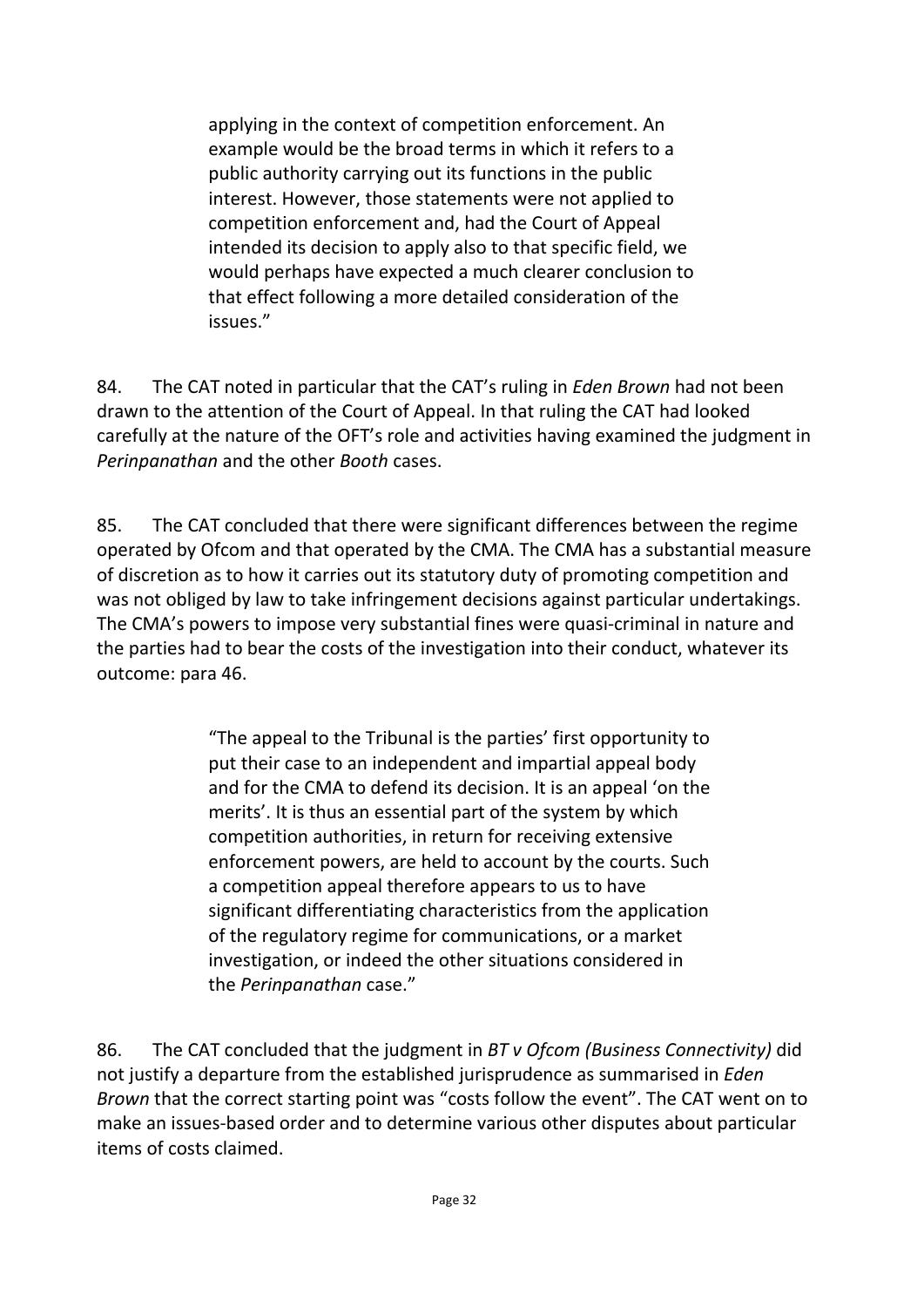#### *(ii) The Court of Appeal's judgment*

87. On appeal by the CMA, the Court of Appeal expressed the principle for which the CMA was contending as follows: para 5

> "that in proceedings by or against a regulator in the exercise of its statutory functions, the default position (or starting point) is that no order for costs should be made against the regulator, except for good reason. The mere fact of an outcome adverse to the regulator is not, of itself, a good reason. But a good reason would include unreasonable conduct by or on behalf of the regulator, or financial hardship likely to be suffered by a successful party if no costs order is made."

88. The Court then analysed the *Booth* line of cases. They recognised at para 22 that *Booth* itself did not explicitly support the proposition that the starting point is that no order for costs should be made. The need to encourage public authorities to make and stand by decisions is no more than a factor to be considered. But Sir Igor's preference for the statement of Moses LJ in the Divisional Court in *Baxendale-Walker* over Waller LJ's statement in *Adcock* did amount to the approval of no order as to costs as a starting point or default position: para 28. That was, Lewison LJ thought, clearly recognised in *Perinpanathan*.

89. The Court then turned to the CAT's jurisprudence starting with *GISC*. Lewison LJ read the judgment in *GISC* as a rejection of the argument based on *Booth* that the public interest element bore on the question whether to make a costs order at all, rather it should be dealt with by controlling the level of costs through active case management. *Racecourse* had then elevated the relevance of the appellant's expense in exercising his right to appeal from one of the factors listed in *GISC* to a starting point. This, he thought, was where the CAT lost sight of the *Booth* propositions and of the *GISC* observation that a general costs follow the event rule could deter appeals. The Court then analysed the judgment in *BT v Ofcom (Business Connectivity)* and concluded that the court there had intended its decision to apply to all merits appeals including cases under the Competition Act where the regulator was acting purely in its regulatory capacity rather than its own commercial interest: para 74. Lewison LJ concluded further that the Court of Appeal had "comprehensively rejected the proposition that the starting point, even in a merits or judicial review appeal in the CAT, is that costs follow the event". He summarised the applicable legal principles to be derived from these cases as follows: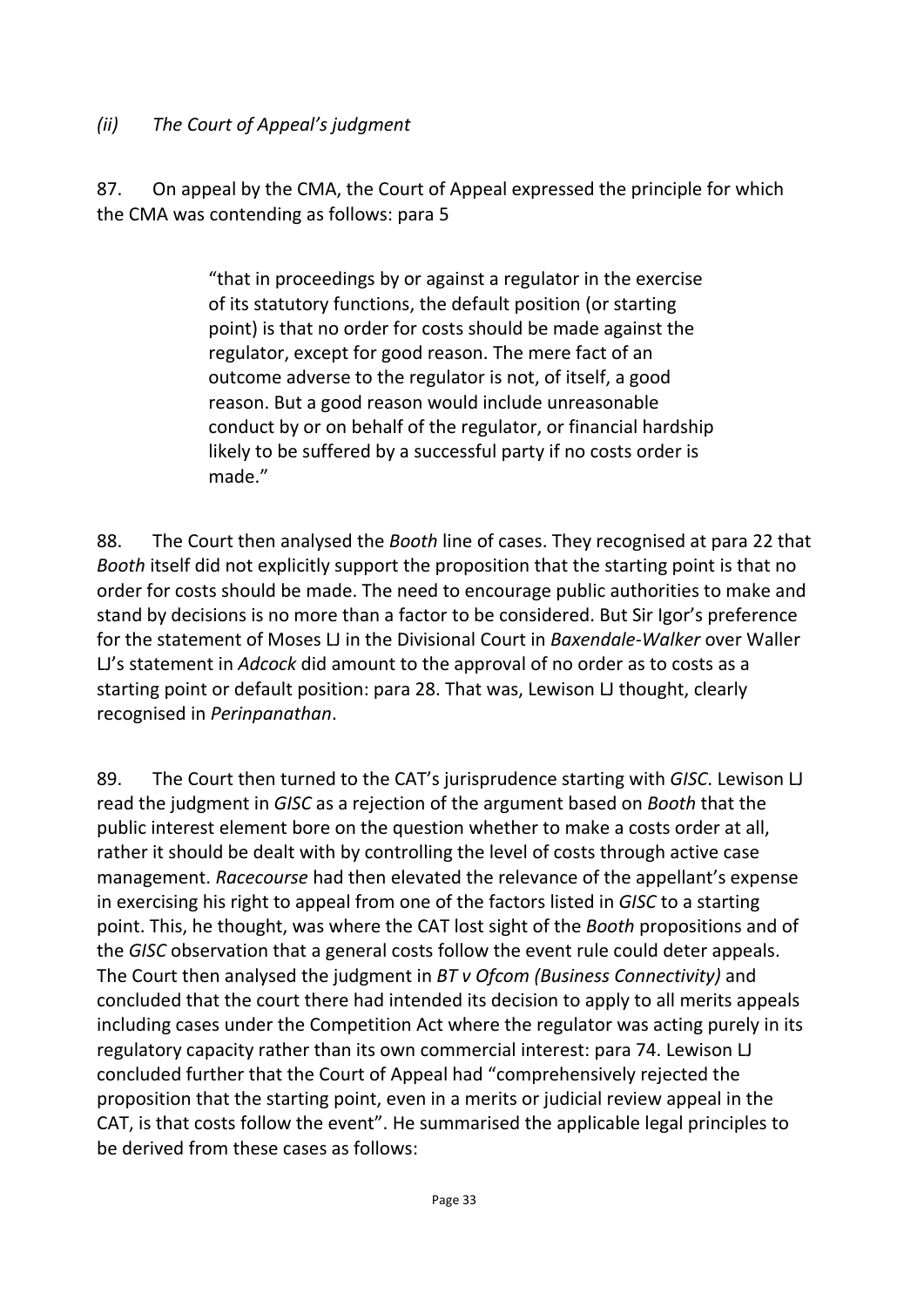"79(i) Where a power to make an order about costs does not include an express general rule or default position, an important factor in the exercise of discretion is the fact that one of the parties is a regulator exercising functions in the public interest.

(ii) That leads to the conclusion that in such cases the starting point or default position is that no order for costs should be made against a regulator who has brought or defended proceedings in the CAT acting purely in its regulatory capacity.

(iii) The default position may be departed from for good reason.

(iv) The mere fact that the regulator has been unsuccessful is not, without more, a good reason. I do not consider that it is necessary to find 'exceptional circumstances' as opposed to a good reason.

(v) A good reason will include unreasonable conduct on the part of the regulator, or substantial financial hardship likely to be suffered by the successful party if a costs order is not made.

(vi) There may be additional factors, specific to a particular case, which might also permit a departure from the starting point."

90. Lewison LJ therefore disagreed with the CAT's conclusion at para 34 of the CAT's Costs Ruling (which I have set out above). He concluded (para 91) that the CAT had misinterpreted *BT v Ofcom (Business Connectivity)* since he regarded the reasons given by the CAT for adopting a different approach in competition infringement cases as not compelling. He also referred to the arguments put forward on chilling effect, stating at para 100 that:

> "I would not regard the 'chilling effect' on the CMA as selfevident. But in so far as it has potential to exist, I consider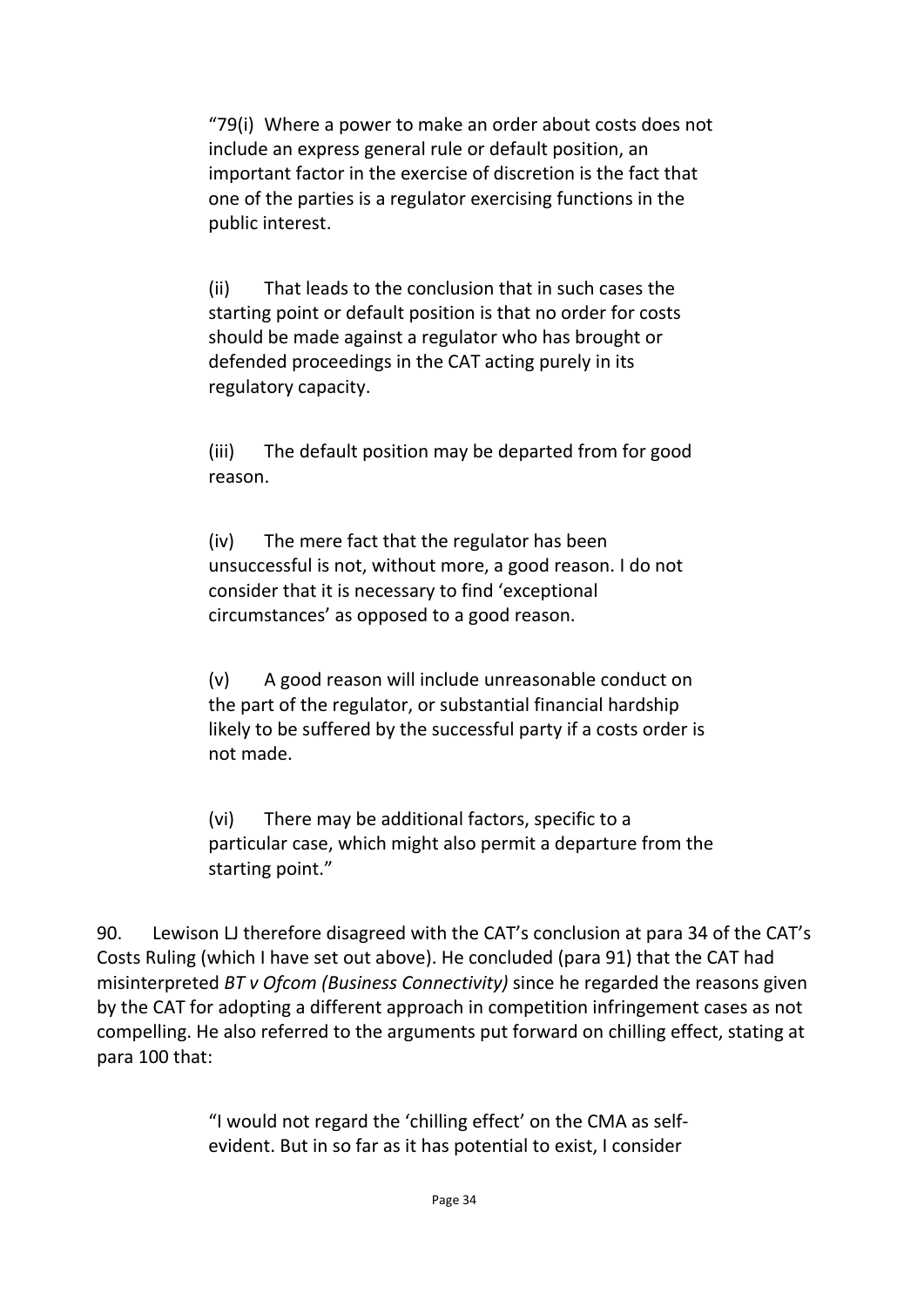that it is already accommodated within the principles developed by the cases in this court."

91. Lewison LJ referred to the appellants' argument that the CMA had continued to seek orders for costs against unsuccessful appellants and was proposing an asymmetric approach. He rejected the submission that this was contrary to rule 4 of the CAT's Rules which requires the CAT to apply the Rules in a way which ensures that the parties are "on an equal footing".

92. However, in reformulating the proposition which he was approving in the concluding paragraphs of his judgment, Lewison LJ confirmed that he was not in effect approving the submissions of counsel in *Booth* which Lord Bingham had rejected. He said:

> "105. Rather, in my judgment, the starting point or default position is that no order for costs should be made against a regulator who has brought or defended proceedings in the CAT acting purely in its regulatory capacity. That starting point may be departed for good reason; but the mere fact that the regulator has been unsuccessful is not enough."

93. He then considered whether the court should remit the question of costs to the CAT as the Court of Appeal had done in *BT v Ofcom (Business Connectivity)*. He did not see that any useful purpose would be served by remission. Floyd LJ agreed with Lewison LJ's judgment and Arnold LJ delivered a short concurring judgment. The appeal was therefore allowed and an order for no costs was substituted.

## **3. THE PRINCIPLES TO BE APPLIED**

94. I respectfully agree with Lord Neuberger's statement in the passage from his judgment in *Perinpanathan* that I have cited above, that even where a statutory power conferred on a court or tribunal to award costs appears to be unfettered, it is appropriate for an appellate court to lay down guidance or even rules which should apply in the absence of special circumstances.

95. The main issue raised by this appeal is, therefore, whether the Court of Appeal was right to hold that there is a general principle or rule that a court or tribunal exercising such a discretion should adopt as its starting point that it will not make an order for costs where the unsuccessful respondent is a public body defending a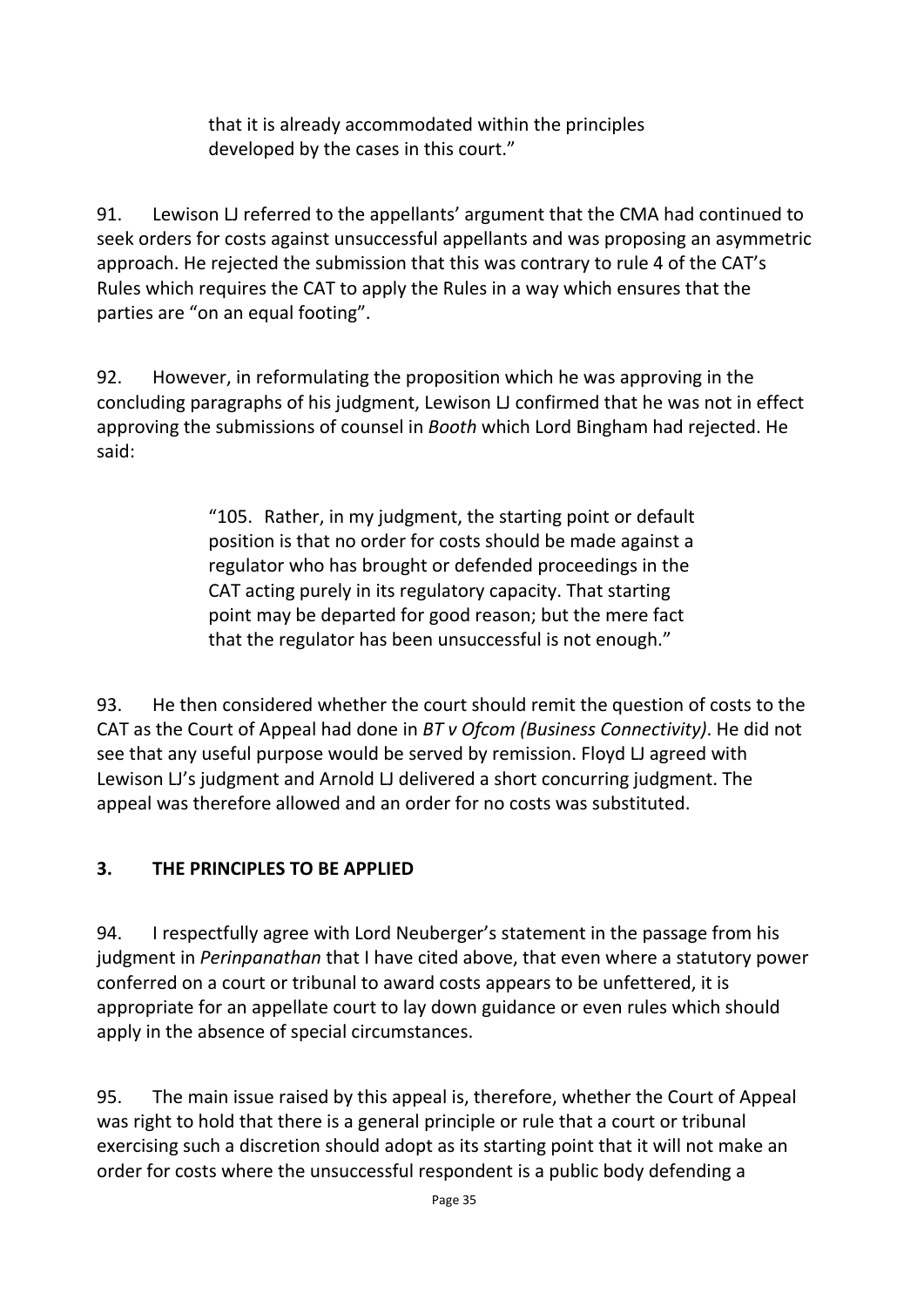decision it has taken in the exercise of its functions in the public interest unless there is some good reason to do so; the lack of success not being of itself a good reason to depart from that starting point.

96. If there is no such general principle, the next question is: has the CAT nonetheless erred in adopting a starting point of costs follow the event in Competition Act appeals by failing to give adequate consideration to the position of the CMA and the risk of a "chilling effect" on the CMA?

#### **(a) Is the principle asserted by the CMA supported by the** *Booth* **line of cases?**

97. In my judgment, there is no generally applicable principle that all public bodies should enjoy a protected status as parties to litigation where they lose a case which they have brought or defended in the exercise of their public functions in the public interest. The principle supported by the *Booth* line of cases is, rather, that where a public body is unsuccessful in proceedings, an important factor that a court or tribunal exercising an apparently unfettered discretion should take into account is the risk that there will be a chilling effect on the conduct of the public body, if costs orders are routinely made against it in those kinds of proceedings, even where the body has acted reasonably in bringing or defending the application. This does not mean that a court has to consider the point afresh each time it exercises its discretion in, for example, a case where a local authority loses a licensing appeal or every time the magistrates dismiss an application brought by the police. The assessment that, in the kinds of proceedings dealt with directly in *Booth*, *Baxendale-Walker* and *Perinpanathan,* there is a general risk of a chilling effect clearly applies to the kinds of proceedings in which those cases were decided and to analogous proceedings.

98. Where I depart from the CMA's argument and from the decision of the Court of Appeal in this case is in making the jump from a conclusion that in some circumstances the potential chilling effect on the public body indicates that a no order as to costs starting point is appropriate, to a principle that in every situation and for every public body it must be assumed that there might be such a chilling effect and hence that the body should be shielded from the costs consequences of the decisions it takes. An appeal is not sufficiently analogous to the *Booth* line of cases merely because the respondent is a public body and the power to award costs is expressed in unfettered terms. Whether there is a real risk of such a chilling effect depends on the facts and circumstances of the public body in question and the nature of the decision which it is defending - it cannot be assumed to exist. Further in my judgment, the assessment as to whether a chilling effect is sufficiently plausible to justify a starting point of no order as to costs in a particular jurisdiction is an assessment best made by the court or tribunal in question, subject to the supervisory jurisdiction of the appellate courts.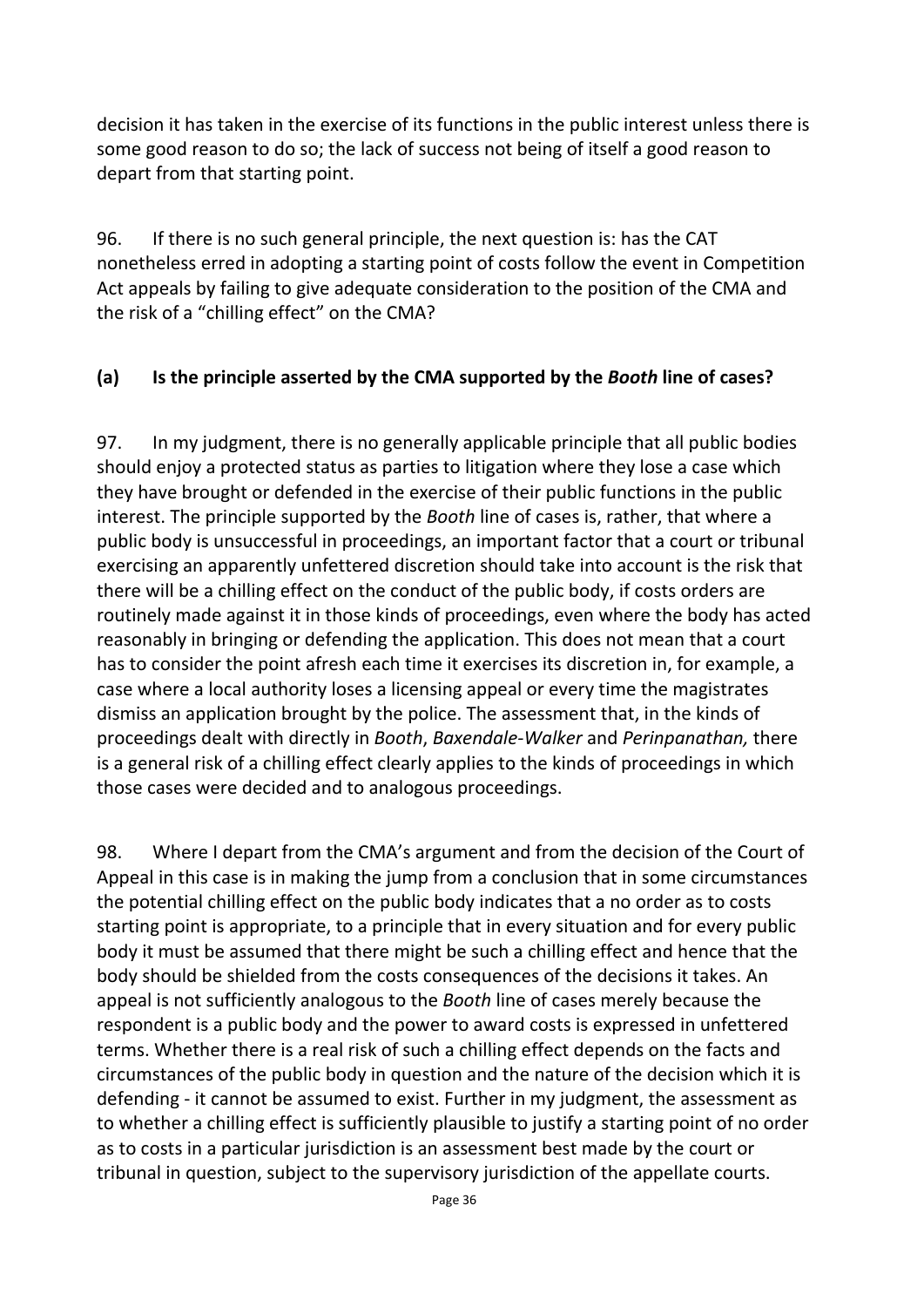99. The high points of the CMA's case are the statement of Lord Neuberger MR in *Perinpanathan* about the kinds of cases in which the *Booth* propositions will apply and the decision of the Court of Appeal in *BT v Ofcom (Business Connectivity)*.

100. In *Perinpanathan* Lord Neuberger said:

"73. So far as principle is concerned, the judgment of this court in *Baxendale-Walker v Law Society* [2008] 1 WLR 426 has given strong support to the notion that Lord Bingham CJ's three principles should apply where a regulatory body is reasonably carrying out its functions in court proceedings, at least where the rules of that court contain no presumption or principle that costs follow the event. The effect of the reasoning is that, just because a disciplinary body's functions have to be carried out before a tribunal with a power to order costs, it does not follow that there is a presumption that the tribunal ought to order the disciplinary body to pay the costs if it is unsuccessful, and that, when deciding what order to make, the tribunal should approach the question by reference to Lord Bingham CJ's three principles. It is hard to see why a different approach should apply to a regulatory or similar body carrying out its functions before a court - unless the rules of that court have any presumptive principle inconsistent with those principles, such as CPR rule 44.3(2)(a)."

101. Lord Neuberger did not refer to the CAT's case law in his judgment in *Perinpanathan*, and his statement at para 73 was focused on confirming the absence of any presumption that costs follow the event and directing the attention of courts to the *Booth* propositions.

102. I do not read the judgment of Stanley Burnton LJ in *Perinpanathan* as establishing the principle on which the CMA relies. He cited with approval the decision of the CAT in *British Telecommunications plc v Office of Communications* [2005] CAT 20. That was a dispute resolution case under the Interconnection Regulations where the CAT had made no order as to costs in an appeal against a decision by Ofcom determining a dispute between BT and Vodafone: para 30. But in the passage I have set out at para [62](#page-25-0) above, Stanley Burnton LJ emphasised that whether the principle should be applied in other contexts will depend on the substantive legislative framework and the applicable procedural provisions. The judgments in *Perinpanathan*  do not support the proposition for which the CMA contends in this appeal.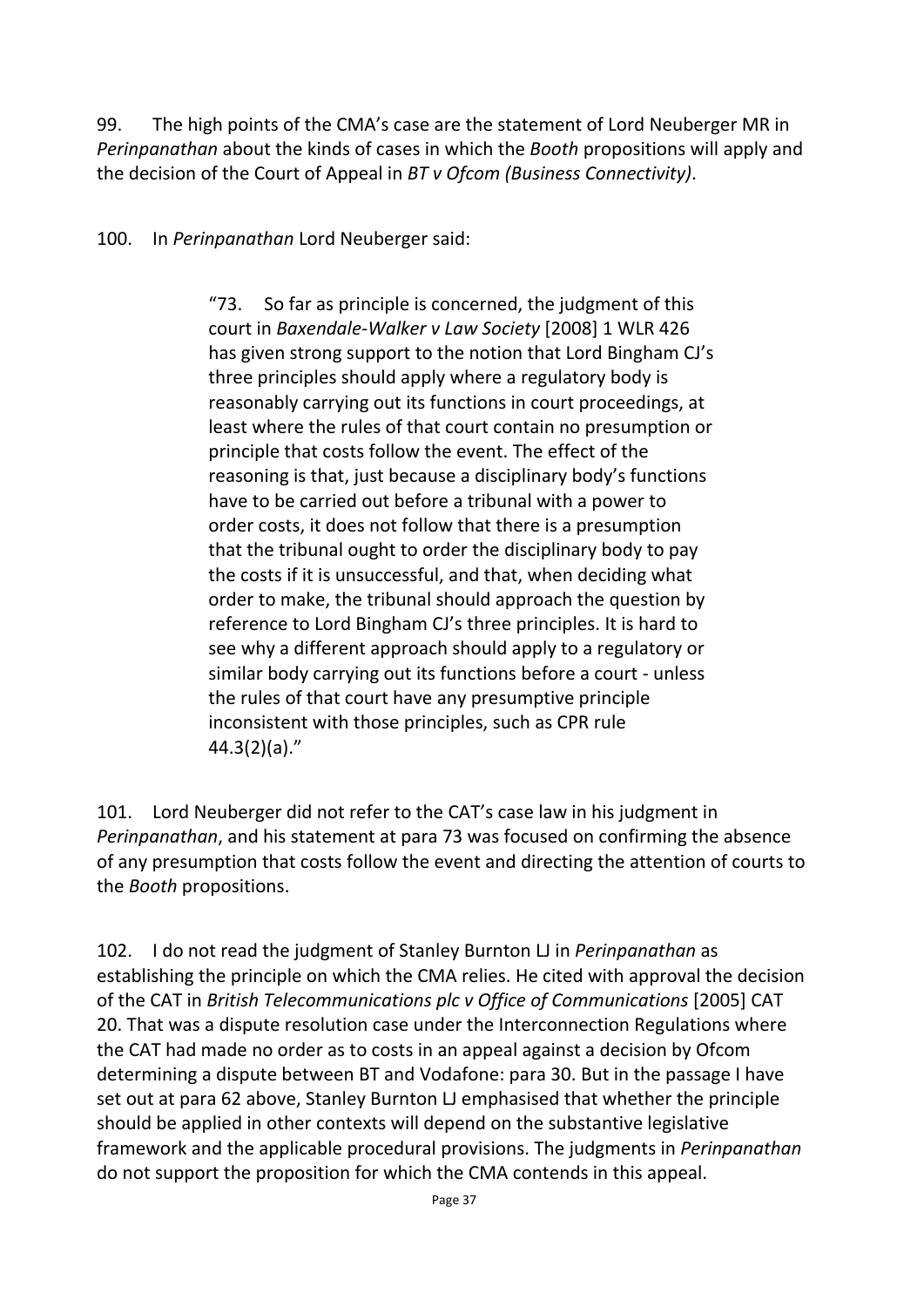103. Similarly, as regards *BT v Ofcom (Business Connectivity)*, I do not agree that the judgment of the Court of Appeal is authority for the proposition that in all cases where the party to an appeal before the CAT is a public body, there must be a presumption or starting point that no order for costs should be made against that body. That is not what the judgment mandates even where the public body is a regulator such as Ofcom rather than an enforcement body like the CMA. The CMA relies on the final sentence of para 83, quoted above, as establishing a principle for which they contend. That places too much weight on that sentence and ignores the other clear indications in the judgment that the Court of Appeal recognised the expertise of the CAT in deciding the outcome of any particular case. As Sir Geoffrey said at para 64:

> "Even in the context of a consideration of whether the CAT is bound by English Court of Appeal decisions in analogous spheres, it is important to understand the nature of the CAT's particular jurisdiction. The higher courts have repeatedly emphasised that the CAT is a specialist tribunal which sits with judges alongside expert and distinguished economists, accountants and/or industry experts. Tribunals should be the masters of their own procedure, fashioned in accordance with their own procedural rules, always provided that that procedure is not in conflict with any applicable legal principles (see, for example, *Sainsbury's v MasterCard* [2018] EWCA 1536 (Civ) at para 357; *Cooke v Secretary of State for Social Security* [2001] EWCA Civ 734, at para 16 per Hale LJ; *Regina (Cart) v Upper Tribunal* [2012] 1 AC 663; [2011] UKSC 28; *Regina (Jones) v First-tier Tribunal (Social Entitlement Chamber)* [2013] UKSC 19; [2013] 2 AC 48 at para 41 per Lord Carnwath)."

104. It also disregards the fact that the issue remitted by the Court of Appeal to the CAT in *BT v Ofcom (Business Connectivity)* was not simply whether there was any reason to depart on the facts of that case from a presumption of no order as to costs. The decision was remitted expressly so that the CAT could reconsider the applicable starting point, bearing in mind the *Booth* line of authority. That was because, as the Court of Appeal in that case recognised, the CAT is itself best placed to consider in detail the arguments on the "chilling effect" advanced by both sides. The Court of Appeal in *BT v Ofcom (Business Connectivity)* did not, as the CMA contends, take the incremental step of cementing a starting point of no order as to costs for every public body by requiring a court or tribunal to assume that there will be a chilling effect on its future conduct and making that the overriding factor in the exercise of the statutory unfettered discretion.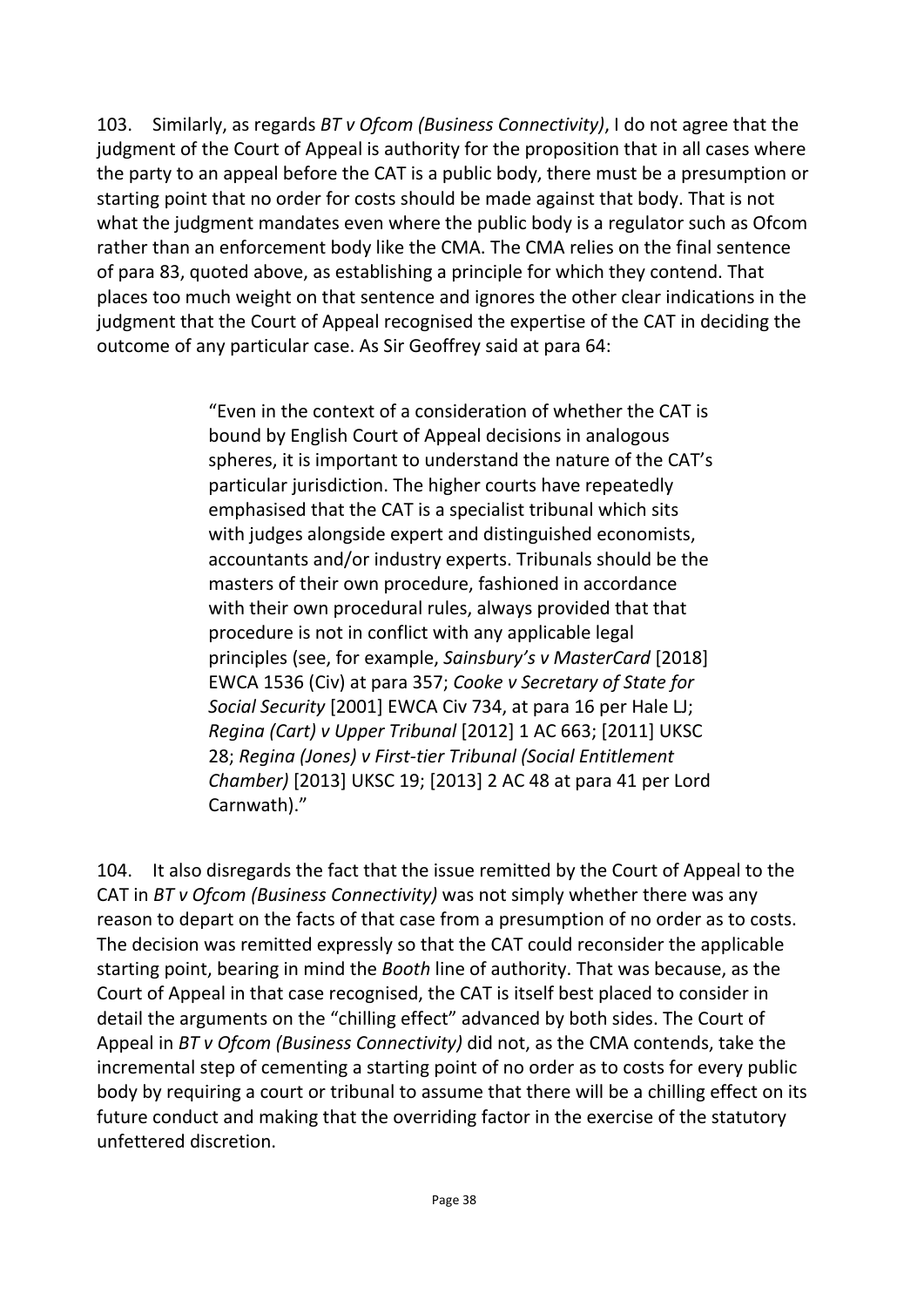## **(b) The CAT's approach to "chilling effect"**

105. Having rejected the CMA's contention that the *Booth* line of cases mandates the adoption of a "no order as to costs" starting point where the unsuccessful respondent is a public body, I consider now how the CAT has responded in its case law to arguments about "chilling effect" by the CMA and Ofcom.

106. Since the introduction of the wide costs discretion before the CCAT and the CAT, the CMA (formerly the DGFT and the OFT) and Ofcom have sought to resist adverse costs orders by raising the twin issues of their role in promoting the public interest and the risk that a fear of having to pay successful appellants' costs might deter them from making decisions in the public interest. The CAT has therefore considered the relevance of the potential "chilling effect" of costs orders on respondents before it. Sometimes it has done this by reference expressly to the *Booth* line of cases and sometimes without such reference.

107. In the early case of *GISC* which I have described above, the DGFT argued that a single decision under the Competition Act could be subject to challenges from several addressees on a wide range of grounds. Such potential exposure to multiple claims for costs could, the DGFT said, have serious implications for the public purse and, further, might influence his decision whether to take a formal, appealable, decision in marginal cases rather than deal with the matter informally: para 28. The DGFT fairly also argued that a "costs follow the event" rule might have a chilling effect on prospective appellants with a legitimate interest in challenging decisions including smaller companies and consumers: para 24. He recognised that this too could undermine the effective operation of the Competition Act.

108. The CCAT in *GISC* referred to *Booth* although it had not been cited to them, setting out Lord Bingham's three propositions. The CCAT was sympathetic to the DGFT's concern, acknowledged the public interest described by Lord Bingham in *Booth*  and accepted that the factors urged on it by the DGFT were potentially relevant to the exercise of its discretion. But these factors could not, the CCAT held, be decisive when considerations of fairness pointed in the opposite direction:

> "We also bear in mind that the Act endows the Director, in the public interest, with wide ranging and draconian powers, exercised on behalf of the State, which may substantially affect the civil rights and obligations of those concerned. The costs of the administrative procedures under the Act are not recoverable by the persons affected. However, the Act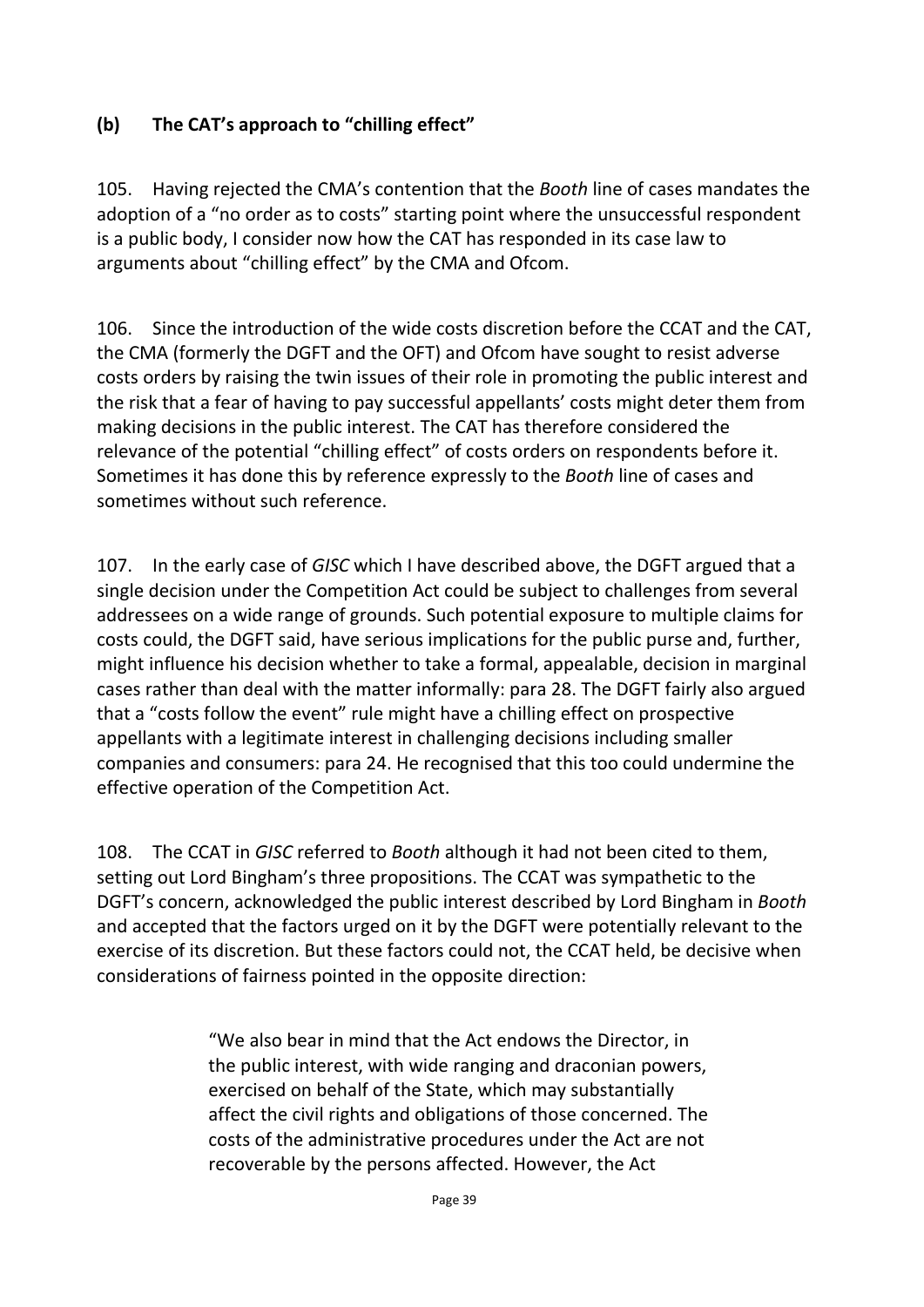provides that the exercise of the Director's powers may be challenged, on grounds of both fact and law, before a judicial tribunal. The Tribunal has been given the power to award costs. That power, it seems to us, is a counterbalancing element in the system which both imposes a necessary discipline on all concerned, and enables the Tribunal to deal with the issue of costs as fairly as possible according to the particular case."

109. The CCAT then looked at the history of the proceedings, the fact that the DGFT's position on the legality of GISC's rules was not supported by authority, the nature of the parties and the resources available to them and the extent to which they had succeeded in the appeal. It also ordered GISC (which had benefited from the negative clearance decision and had intervened in the appeal in support of the DGFT) to pay a proportion of the appellants' costs with the DGFT paying the remainder. Even though it adopted a starting point of costs follow the event, the CCAT therefore clearly took into account the role of the DGFT in crafting the costs order in fact made.

110. In *Eden Brown* where the CAT established that the starting point in appeals from infringement decisions under the Competition Act was that costs follow the event, the CAT referred to *Booth*, *Baxendale-Walker* and *Perinpanathan* which had been relied on by the OFT. The CAT said:

> "The imposition of sanctions for breach of the Chapter I or Chapter II prohibition under the 1998 Act, which constitute criminal penalties for the purpose of article 6 of the European Convention on Human Rights, cannot be regarded as remotely comparable to licensing decisions of a more administrative nature. And although the OFT is a competition authority acting in the public interest, under the regime of the 1998 and 2002 Acts it does not bring proceedings before this Tribunal in order to obtain the imposition of a sanction. The OFT puts the allegations of infringement to the parties involved, receives submissions from them in response and then itself takes a decision as to whether an infringement occurred and, if so, whether to impose a penalty and what the amount of that penalty should be. Hays and Eden Brown are not entitled to recover, nor have they claimed, any of the no doubt significant costs of contesting these issues before the OFT at that administrative stage. In our judgment, the approach set out in the *City of Bradford* case, as considered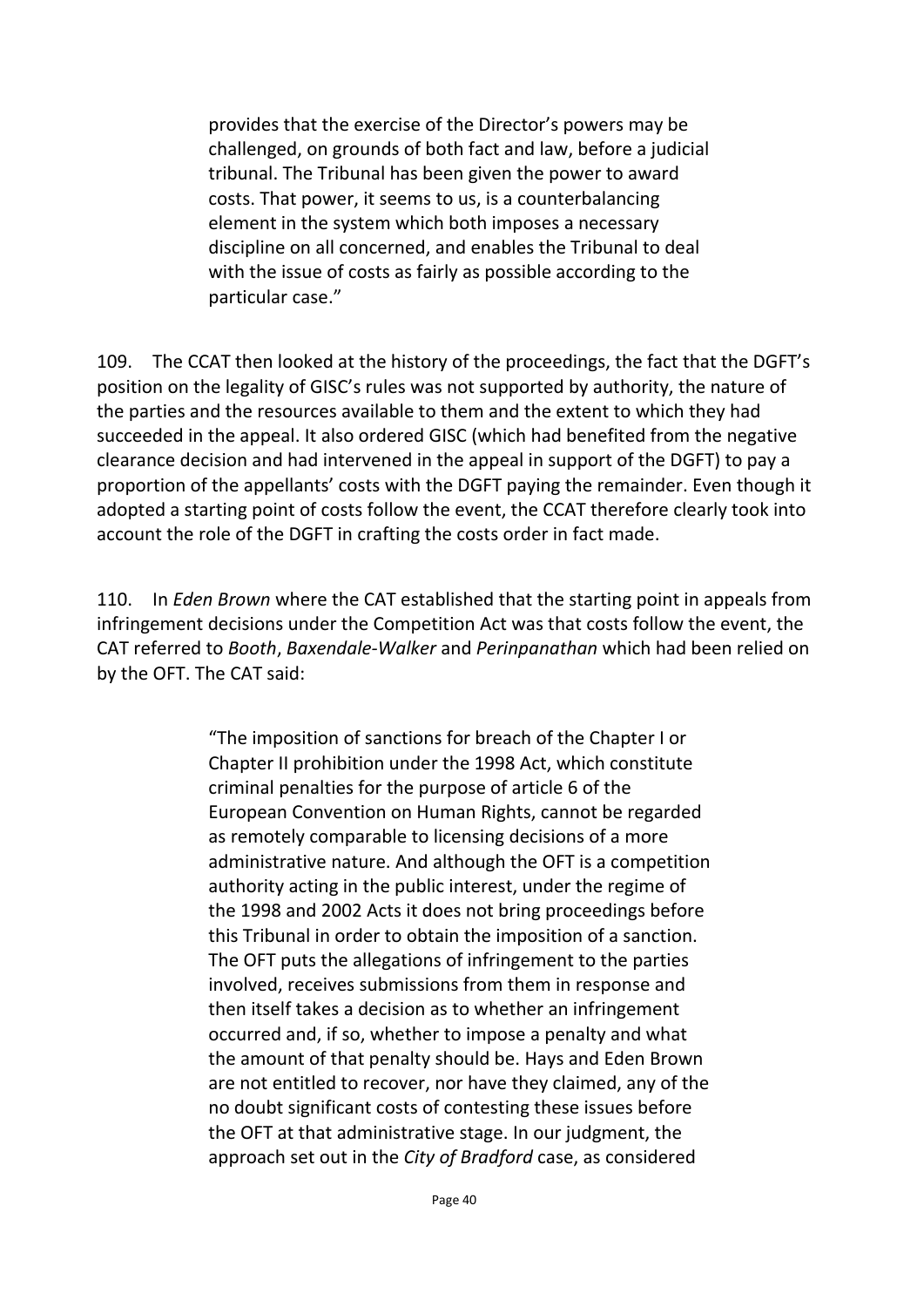and explained by the Court of Appeal in *Perinpanathan*, should have no application to an appeal before this Tribunal against a decision of the OFT finding infringement and imposing a penalty with regard to the Chapter I or Chapter II prohibitions (and/or articles 101 and 102 TFEU), irrespective of whether or not that appeal concerns only the question of the penalty."

111. The CAT therefore took costs follow the event as its starting point but emphasised that the question of success should generally be considered on an issue by issue basis.

112. The CAT has adopted a different starting point in other cases in response to concerns raised about chilling effect among other things. For example, in *BT v Ofcom (RBS Backhaul)* [2005] CAT 20 the Director General of Telecommunications (the predecessor of Ofcom) determined a dispute between Vodafone and BT. The CAT noted that in arriving at his determination the DG Telecoms "took into account what he believed to be wider benefits to the public interest such as greater network efficiency, facilitating innovation and investment in voice and data services, and ultimately benefits to end-users of mobile telephony services in terms of prices and quality": para 58. The CAT concluded that where DG Telecoms had resolved a dispute by taking a decision, that decision may well be appealed by whichever side lost. It would not be right to order him to pay BT's costs in circumstances where he defended the appeal entirely reasonably and wider public interests were involved. The CAT made no order as to costs. A similar result was reached in *The Number (UK) Ltd v Ofcom*  [2009] CAT 5 where the CAT observed that it would be unsatisfactory if different tribunal panels placed radically different weight on Ofcom's unique position as a regulator: para 3.

113. The importance of chilling effects has not been limited to dispute resolution cases. In *Hutchison 3G (UK) Ltd v Ofcom* [2006] CAT 8 the mobile operator successfully challenged a regulatory decision (rather than a dispute resolution decision) taken by Ofcom pursuant to its obligations under the telecoms Framework Directive, the CAT finding that Ofcom had erred in arriving at the conclusion that Hutchison 3G had significant market power in the market for terminating calls on its own network. In declining to order Ofcom to pay the appellant's costs, the CAT commented that wider public interests were at stake not just the private interests of H3G.

114. There have been many other rulings of the CAT in which it has made no order as to costs in cases where Ofcom has lost an appeal. The CAT has arrived at this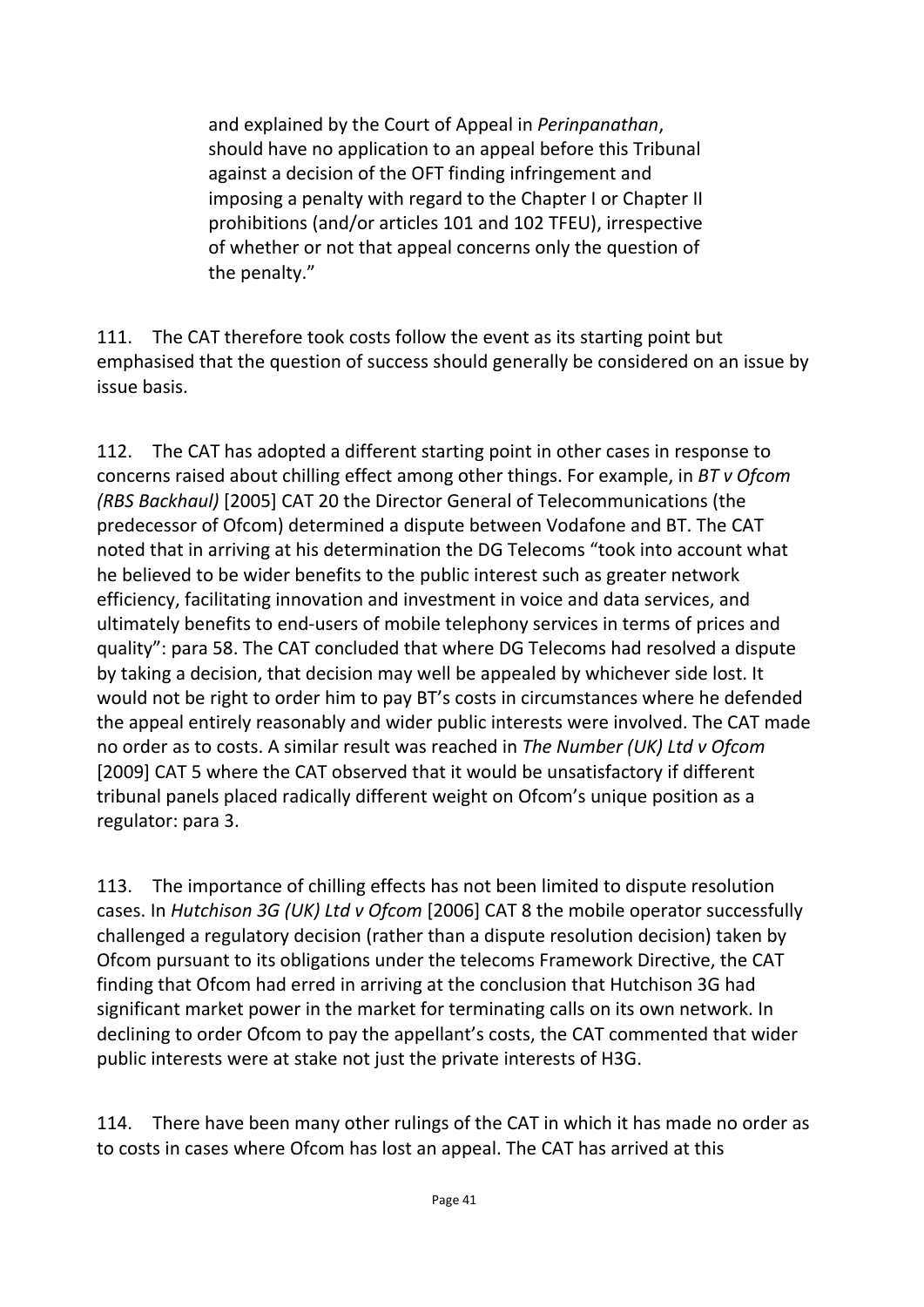conclusion in part because, as the CAT described in *RBS Backhaul*, many of the costs incurred by the parties should be regarded as the costs of doing business:

> "60. It is also relevant in our view that in a regulated industry such as this, BT and the other principal parties to these proceedings will be in a constant regulatory dialogue with OFCOM on a wide range of matters. The costs of maintaining specialised regulatory and compliance departments, and taking specialised advice, will not ordinarily be recoverable prior to proceedings. We accept that the situation changes once proceedings before the Tribunal are on foot, by virtue of rule 55 of the Tribunal's Rules. However, the question whether costs orders should be made in any particular case, or whether the costs should lie where they fall, arises against a background in which BT and the interveners are, in their own interests, routinely incurring regulatory costs which are not recoverable."

115. The CMA is not, of course, in the same position as Ofcom since it has no regulated community but can and does investigate undertakings in any sector of the economy. The CAT's recognition of the different position of Ofcom is reflected in Ofcom's own approach when applying for costs. When it wins an appeal and seeks to recover its own costs, Ofcom often asks only for its external legal costs and does not claim its internal legal costs: see *British Telecommunications plc v Ofcom (Partial Private Circuits)* [2011] CAT 35, para 26; *Telefonica UK Ltd v Ofcom* [2013] CAT 3, para 9 and *Everything Everywhere Ltd v Ofcom* [2011] CAT 45.

116. This self-restraint on the part of Ofcom is sometimes matched by a similar restraint on the part of a successful appellant. In the *T-Mobile* case in 2009, where unusually the CAT (which I chaired) ordered Ofcom to pay BT its costs, the costs claimed by BT were limited to the costs of its external advisers (counsel and expert witnesses). The CAT considered *Baxendale-Walker* which was cited to it by Ofcom but decided that the modest costs award it was making would not risk deterring Ofcom from standing by its decisions. Despite being critical of Ofcom in the substantive judgment, the CAT cut back BT's external costs claimed of £315,000 to a total of £160,000 and one party was ordered to bear its own costs.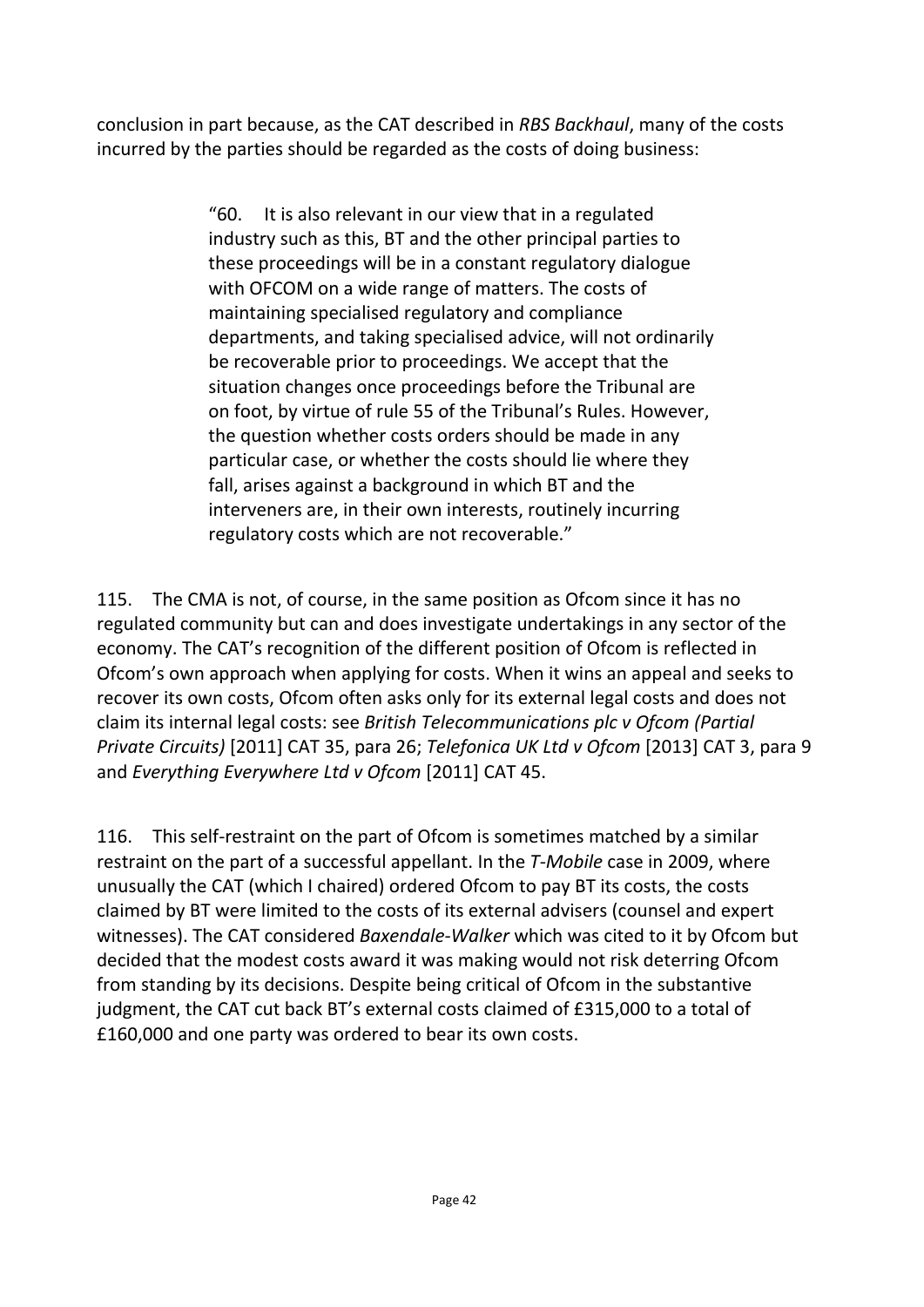## **(c) The CAT's starting point in Competition Act appeals**

117. Has the CAT nonetheless erred in rejecting the analogy with the *Booth* line of cases to the extent that it has adopted a starting point of costs follow the event in Competition Act appeals? Stanley Burnton LJ said in *Perinpanathan* that whether the principle in the *Booth* line of cases applies in any particular jurisdiction depends on the substantive legislative framework and the applicable procedural provisions. I therefore turn to consider whether the CAT is entitled to conclude that its approach to the award of costs in appeals under the Competition Act is the right one.

## *(i) The applicable procedural provisions*

118. When the first procedural Rules were promulgated for the CCAT and the CAT, it was clear that in many of the different kinds of appeals before it, the respondent would be a public body defending its decisions taken in the public interest and in the exercise of its public functions. Despite that, Parliament did not provide any steer in rule 26(2), rule 55 or rule 104 that that factor should dictate the exercise of the CAT's discretion. Indeed, that factor is not listed in rule 104 as one of the factors that the CAT may take into account. To the contrary, the success or failure of the parties is expressly stated to be a relevant factor and the CAT is enjoined by rule 4 to deal with cases justly by ensuring that the parties are on an equal footing and to have regard to the financial position of each party.

119. The power in paragraph 10 of Schedule 4 to the Enterprise Act to make different provision for costs in the rules for different kinds of proceedings has been used very sparingly indeed. The Schedule currently constrains what the Tribunal rules can say about costs in collective proceedings by providing, in paragraph 17(3) that Tribunal rules may not provide for costs or expenses to be awarded against someone on whose behalf a claim is made in a collective action save in the particular circumstances described in paragraph 17(1)(h), (ha), (2) and (2A). Apart from that, there is no statutory restriction on the kinds of costs rules that can be made for the different kinds of CAT proceedings. Since 2003, the CAT's costs rule has been drafted in very broad terms so that it can be applied across the whole range of varied jurisdictions.

120. The CAT's practice of adopting a starting point of costs follow the event in appeals under the Competition Act was well established by the time the rules were reviewed and revised in 2015. By that time it had become clear that the CAT had considered on many occasions the application of the *Booth* line of cases and the chilling effect arguments frequently put forward by the CMA and by Ofcom. The CAT had taken those arguments into account by adopting a no order as to costs starting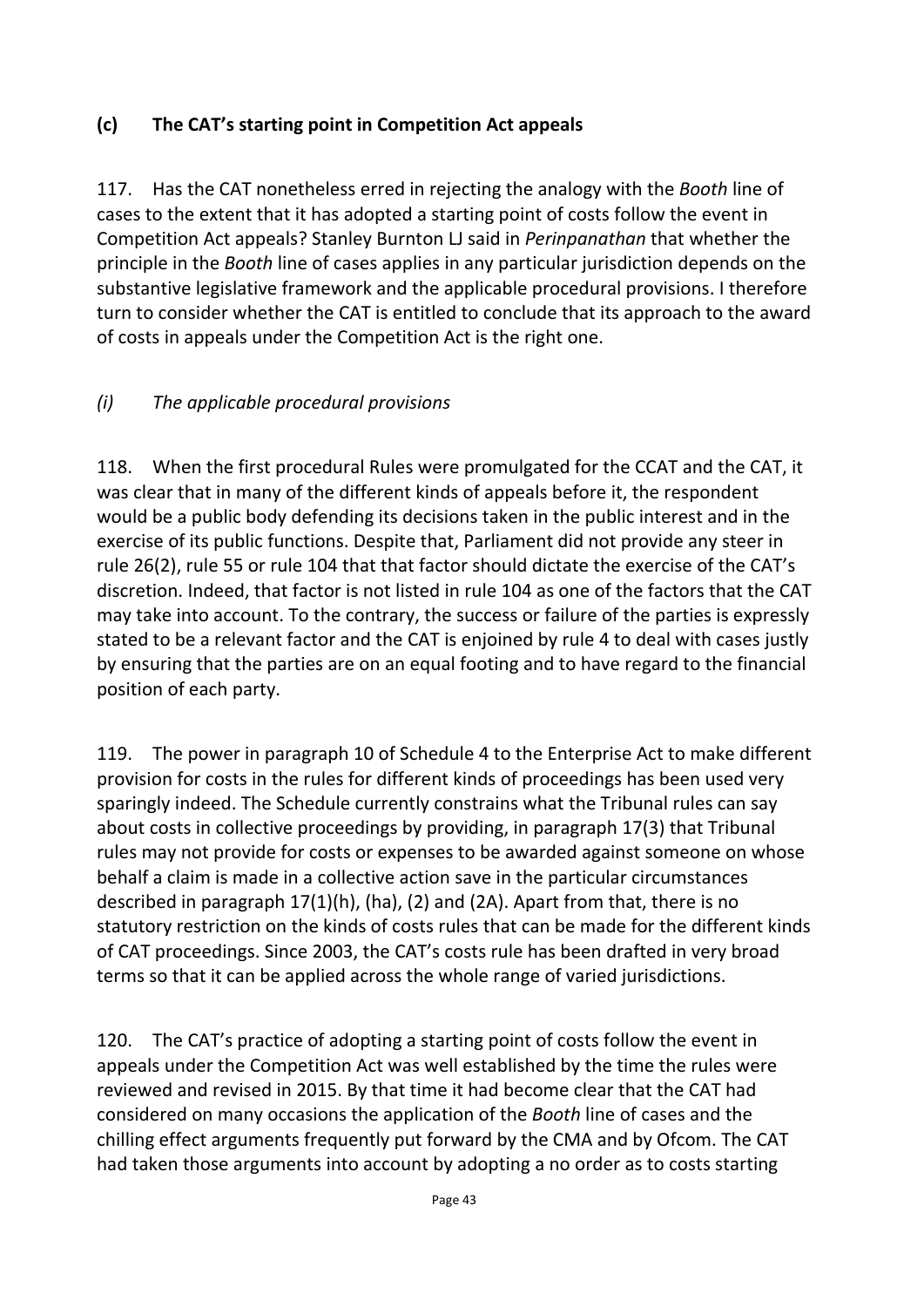point in relation to some kinds of proceedings. In others, such as Competition Act proceedings, it had determined that those arguments did not militate against a costs follow the event starting point. Rule 104 adopted in 2015 carried forward the broad discretion into the 2015 Rules without adding the potential chilling effect to the list of factors and without taking away the reference in the list to the success or failure of the parties.

## *(ii) The substantive legislative framework within which the CAT operates*

121. Turning to the substantive legislative framework in which the Competition Act appeals arise, the level of decision-making activity of local authorities, the police and the professional disciplinary bodies concerned in the *Booth* line of cases is of an entirely different order from that of the CMA. The CMA takes a limited number of decisions each year under the Competition Act. In the financial year 2020 to 2021, the CMA issued eight infringement decisions and accepted commitments to resolve one further investigation. It prohibited four mergers and cleared 21, having reviewed about 600 transactions. It also published reports in three sectors under its market study, investigation and review jurisdiction.

122. Of course, the CMA's statutory functions involve it in much other work but these are the kinds of decisions that it takes as a competition enforcement authority that might trigger an appeal and result in an adverse costs order. It is in a very different position from a local authority or other licensing authority. In its written intervention, the SRA points out that it undertakes about 120-130 prosecutions a year. It is funded predominantly by practising certificate fees and other fees paid by the solicitors' profession. Although, following *Baxendale-Walker*, it is not usually subject to an adverse costs order where the solicitor is successful, it does usually recover its costs from the unsuccessful solicitor when the Disciplinary Tribunal upholds the complaint. These costs can be considerable and if they were not recovered by the SRA from the unsuccessful solicitor, the costs would have to be borne by the profession. I recognise the importance of the *Baxendale-Walker* authority for the continued proper functioning of the SRA and I do not regard this judgment as casting any doubt on the correctness of that decision.

123. By contrast, the way that the functions of the CMA are funded dispels any plausible concern that its conduct will be influenced by the risk of adverse costs orders. In the published Financial Statement for the year 2020/2021, the CMA explains how appeal costs are dealt with. Where the CMA is successful and the appeal is dismissed, income is received by the CMA when the appellant pays the costs award made by the CAT. The costs award will likely cover not only the external disbursements incurred by the CMA in instructing counsel and expert witnesses but also a sum for its internal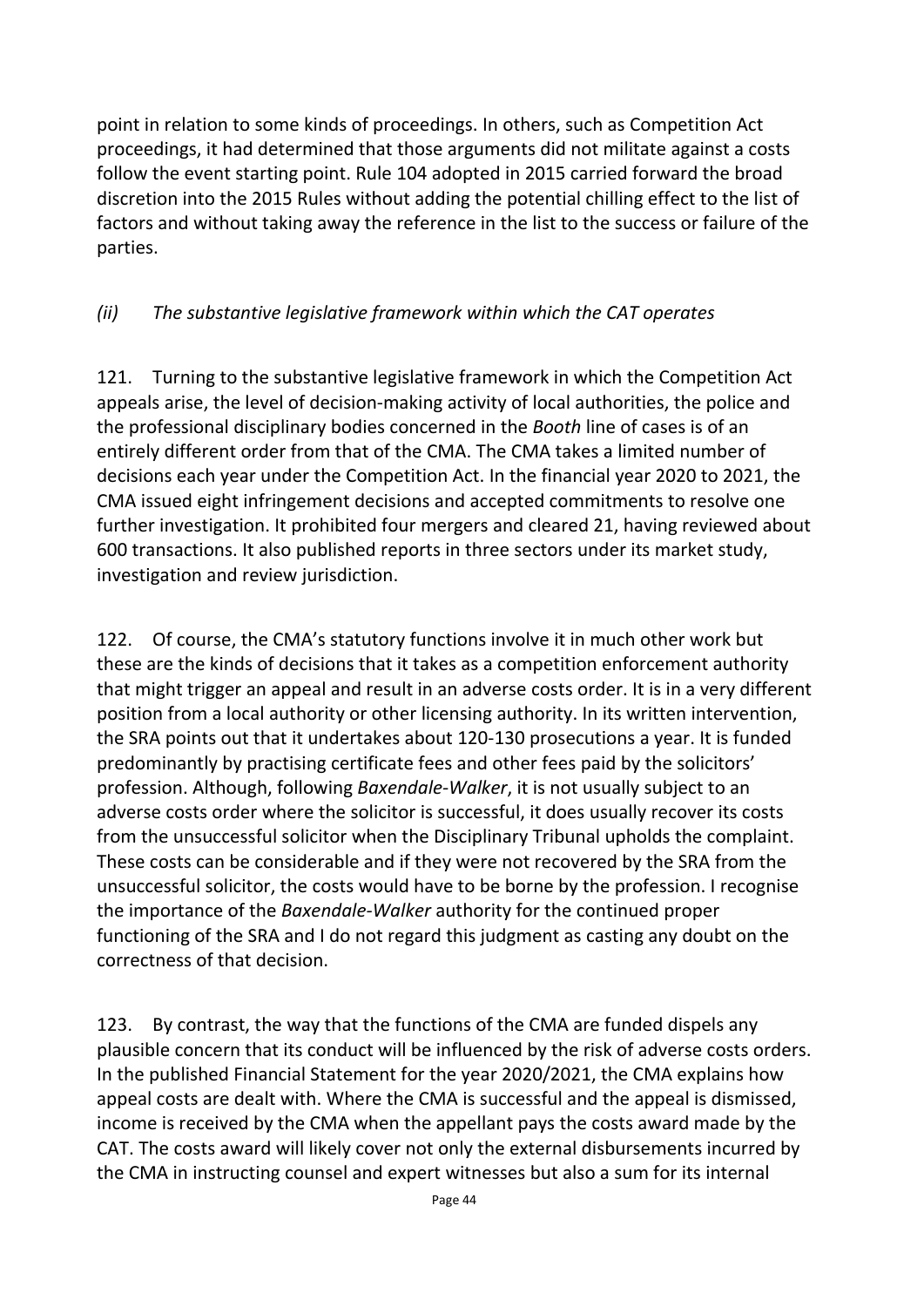legal costs, calculated in the way I describe further below. The CMA includes in its accounts only what is received from the opposing party in respect of the CMA's internal legal costs, not the disbursements since it has paid these out and is simply recouping them from the appellant. According to the financial accounts, the CMA received £1.1m in reimbursed costs in 2020/2021, substantially more than the £587,000 received in 2019/20.

124. When the CMA loses an appeal it does not, of course, recoup its disbursements from the appellant and may have to pay the appellant's costs. But although the financial statement includes a line for litigation costs, this shows a zero entry for both the current year and the previous year. A footnote explains why: "The CMA has approval to fully offset litigation costs against [the Competition Act] penalty income effectively meaning that these costs are fully funded which consequently results in nil litigation costs being recognised in the [Statement of Comprehensive Net Expenditure]". Thus, before accounting to the Consolidated Fund for the penalties it collects during the year, the CMA can deduct its own external legal costs and any disbursements that it has not recovered from the successful appellant and also the value of any costs award made against it in the successful appellant's favour. A later statement shows that litigation costs, that is primarily CMA's own external legal costs and disbursements not recovered from the appellant together with any costs it is ordered to pay to a successful appellant, amounted to slightly over £2m which was offset against the penalty income that year of £56.7m.

125. Two conclusions may be drawn from this arrangement that the CMA has with HM Treasury. The first is that there is no adverse effect on the CMA's finances arising from a liability to pay the costs of a successful appellant, provided that it properly performs its function of identifying and investigating significant infringements of the competition rules and that it is successful at least some of the time in imposing fines which are not challenged on appeal or where any challenge is unsuccessful. The fines it receives in decisions which withstand any potential for challenge pay for its costs of those decisions which it has taken, stood by and defended, albeit unsuccessfully.

126. Secondly the CMA is incentivised to investigate and sanction infringements by substantial undertakings even though they may be more likely to appeal against a decision and likely to spend more on that appeal. The level of penalty that the CMA can impose for an infringement is linked to the relevant turnover of the company and the penalty may be increased to ensure that it is sufficient to deter the infringing undertaking from breaching competition law in the future: see the recently revised *CMA's Guidance as to the appropriate amount of a penalty* (16 December 2021). The adoption of the costs follow the event starting point does not appear so far to have deterred the CMA from pursuing major market participants. The decision about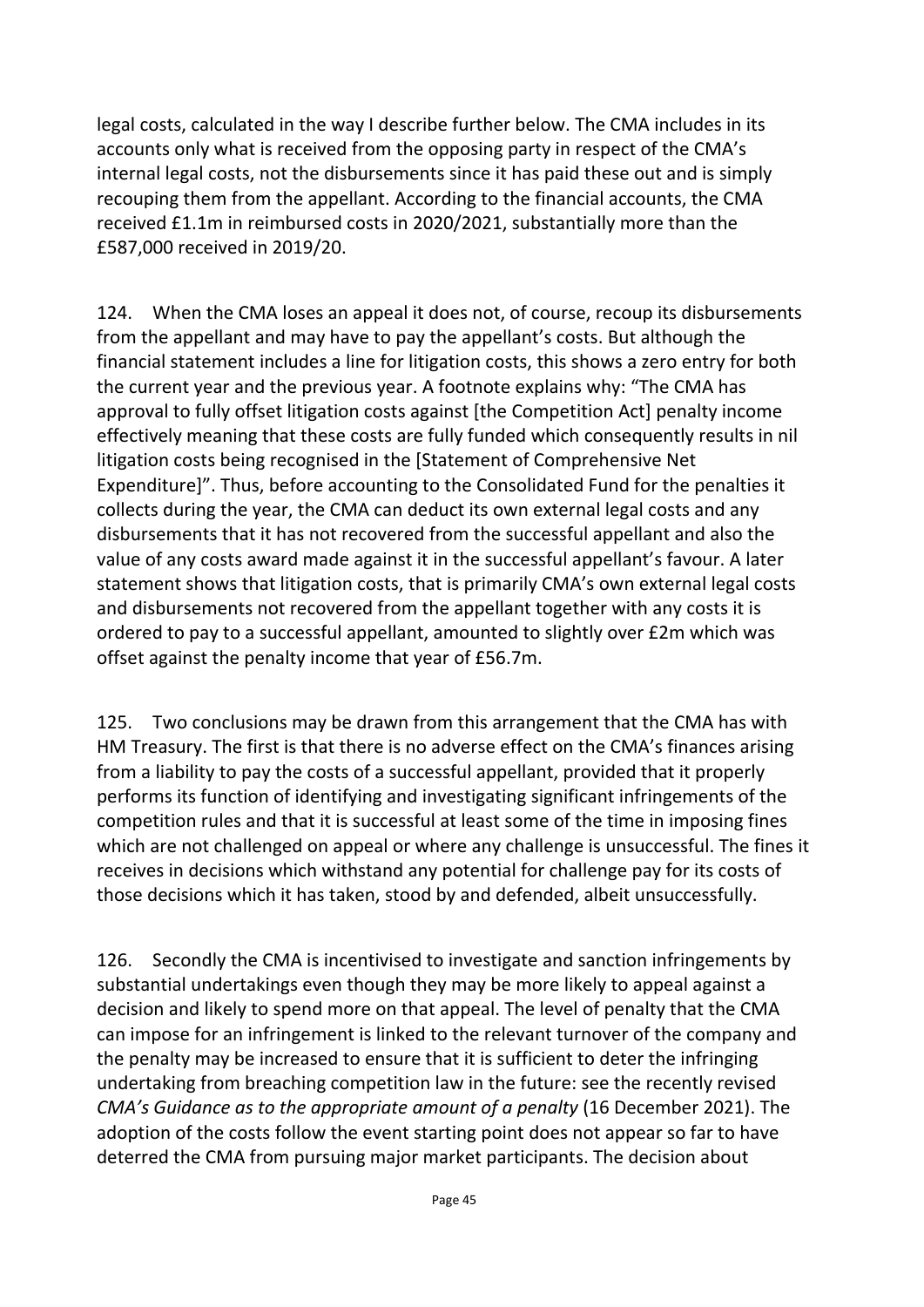phenytoin sodium was one of a number of recent investigations in the pharmaceuticals industry and the subjects of recently opened investigations under the Competition Act include the conduct of Google and Apple.

127. The appellants also drew our attention to the fact that the CMA claims its internal costs against an unsuccessful appellant at an hourly rate that exceeds the actual cost of employing those staff. This issue was considered by the CAT in the costs ruling in *Ping Europe Ltd v CMA* [2019] CAT 6. Ping's appeal against a decision that it had infringed the Chapter 1 prohibition was dismissed save for a small reduction in its fine from £1.45m to £1.25m. The CAT held that the starting point was that costs follow the event in appeals brought under the Competition Act, citing *Eden Brown*. The CMA was the clear winner though a 10% deduction was made because of Ping's success in reducing the penalty.

128. The CMA sought to recover the costs of its internal salaried staff at Government solicitors' guideline hourly rates. At the CAT's request, the CMA filed a revised costs schedule providing an assessment of the hourly rate for its internal salaried staff recalculated on the basis of the annual cost of each individual including salary and attributable overheads. This showed that the hourly rates claimed represented a 145% uplift on the actual costs of employing the staff. Ping argued that recovery of the costs claimed would breach the indemnity principle since the sums claimed for particular lawyers were equivalent to several years of salary for that lawyer, even though the costs schedule showed that they only spent a few weeks or months working on the case.

129. The CAT considered that the disparity highlighted did give rise to concern that the indemnity principle would be infringed: para 47. But given that any reduction would be arbitrary, the CAT upheld the CMA's claim on the basis that it would be disproportionate to require the CMA to carry out a comprehensive analysis and allocation of its internal costs: para 50. This reasoning was applied by the CAT in *Tobii AB (PUBL) v CMA* [2020] CAT 6, an unsuccessful challenge to the CMA's decision to prohibit a merger.

130. In my judgment the CAT was right in the CAT's Costs Ruling to distinguish the nature of decisions taken by the public bodies concerned in the *Booth* line of cases from the decisions taken by the CMA under the Competition Act. As the CAT said at para 46 of that Ruling, the right of appeal conferred on an addressee of an infringement decision is "an essential part of the system by which competition authorities, in return for receiving extensive enforcement powers, are held to account by the courts".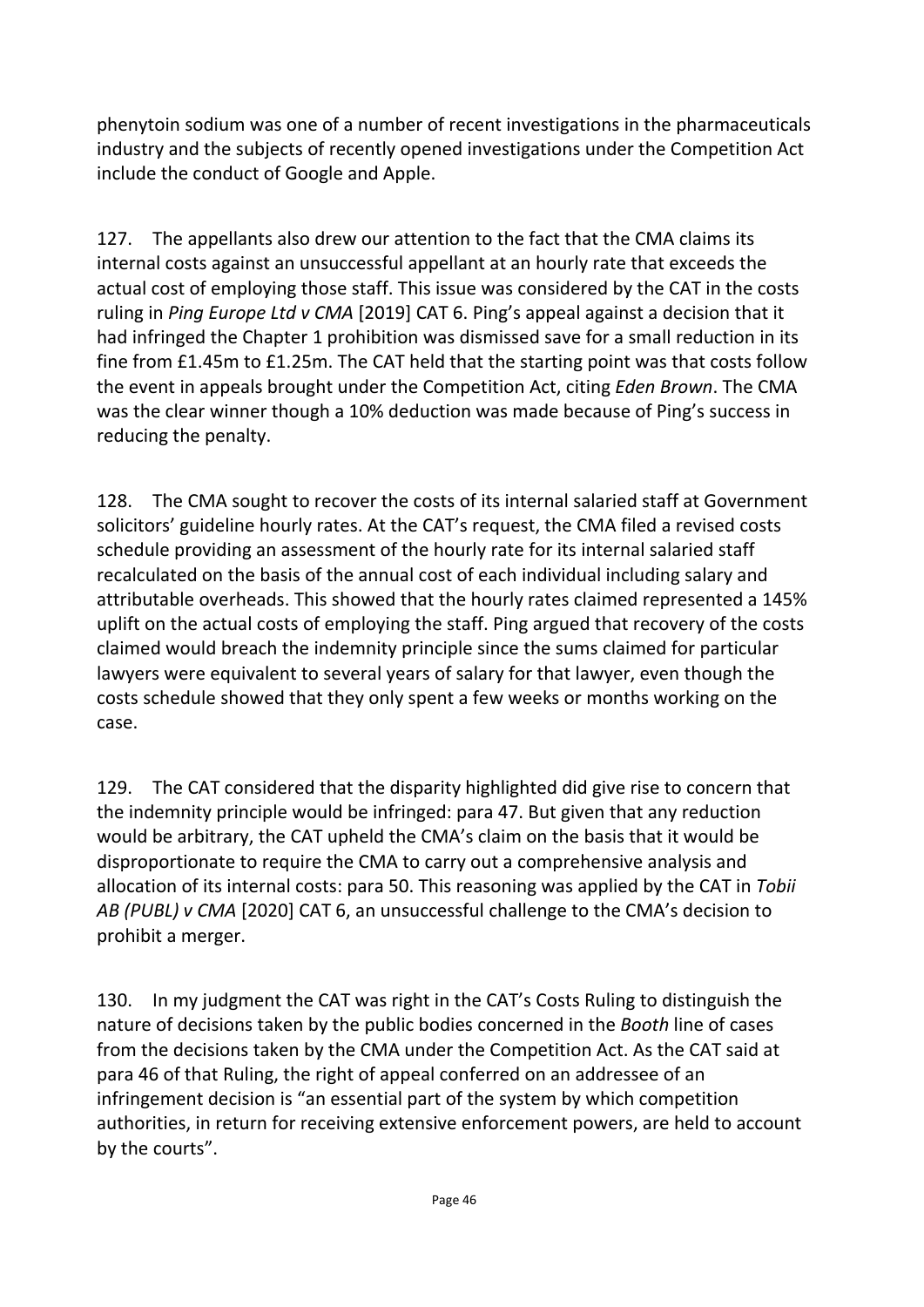131. In *Kier Group plc v OFT* [2011] CAT 33 (chaired by the then President of the CAT, Barling J) the OFT argued in addition to the risk of chilling effect, that the risk of a costs order would reduce the OFT's resources available to investigate and pursue infringements of the competition rules, which would ultimately be to the detriment of consumers: see para 10. The CAT rejected these submissions:

> "14. … The fact that an appellant has established that a penalty is excessive and disproportionate should in our view be a central consideration for the Tribunal when the question of costs of the appeal comes to be determined. To insulate the OFT in the way suggested from the costs discipline to which all public bodies are subject in the context of ordinary judicial review would not be conducive to the effective enforcement of the competition rules."

132. Barling J's reference there to the policy reasons for holding public bodies to account when they unlawfully exercise their wide ranging powers echoes many statements to the same effect by senior courts in judicial review cases in the High Court. *In re Southbourne Sheet Metal Co Ltd* [1993] 1 WLR 244 concerned director disqualification proceedings which were commenced but then withdrawn by the Secretary of State. The Court of Appeal rejected in robust terms the concept of "public interest litigation" holding that any public interest immunity for the consequences of unjustified initiation of the proceedings would be "entirely unwarranted". Beldam LJ said he could think of no practice "less in the public interest or more calculated to encourage the indiscriminate initiation of proceedings at the unjustifiable expense on an individual": p 254.

133. The High Court has regarded the prospect of an adverse costs order as beneficial on the basis that it will encourage better decision-making within Government, a more realistic appraisal by the respondent Department of the merits of defending any particular application and the efficient and proportionate conduct of proceedings. It is also considered just that a person wronged by the actions of a public body should be reimbursed his or her costs. Thus, Lord Neuberger MR said in *R (M) v Croydon London Borough Council* [2012] EWCA Civ 595; [2012] 1 WLR 2607 that the costs follow the event rule applied in the Administrative Court just as much as to other parts of the civil justice system and it made no difference that a defendant was a public body:

> "The court's duty to protect individuals from being wronged by the state, whether national or local government, is every bit as vital as its duty to enable them to vindicate their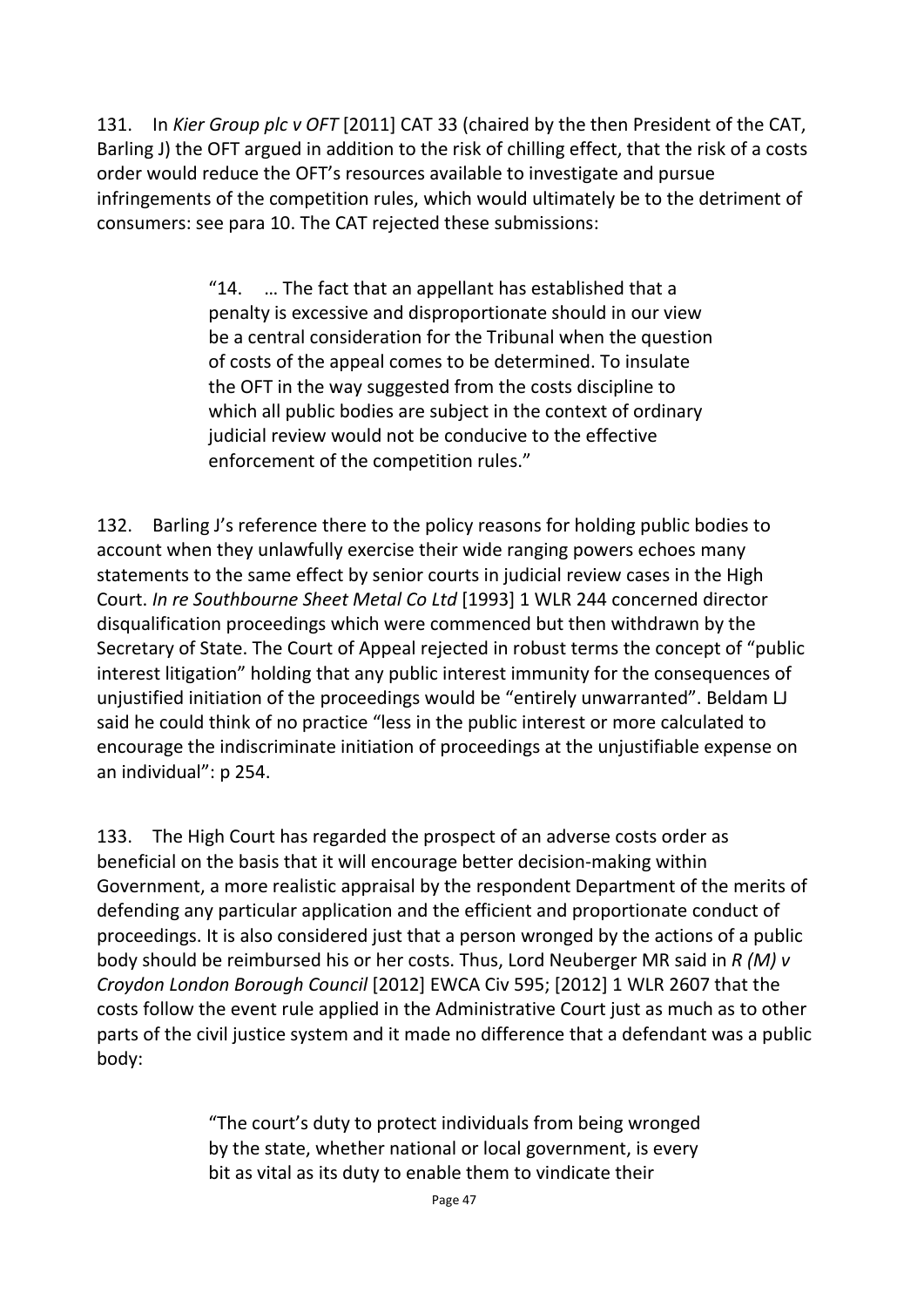private law rights. And the fact that the defendants are public bodies should make no difference, as Pill LJ explained in the *Bahta* case [2011] 5 Costs LR 857, para 60."

134. I accept of course, that the costs rule that the courts were applying in those cases stipulated costs follow the event as the starting point. But in my judgment, the policy justifying the adoption of that starting point in judicial review proceedings can be a factor in the CAT's exercise of its discretion even where it is not expressly provided for.

135. The CAT was also entitled to take into account at para 42 of the CAT's Costs Ruling the fact that the addressees will have incurred substantial expense in the investigation stage before the adoption of the decision. Those costs are not recoverable from the CMA even if the decision is set aside. This is a point emphasised by the Association of the British Pharmaceutical Industry and the British Generic Manufacturers Association in their written intervention. The ABPI and the BGMA cite one recent example from the pharmaceutical sector where, following an investigation lasting more than three years into the conduct of one company, the OFT closed its file with a "no grounds for action" decision in March 2019. Such an undertaking, which can be active in any sector of the economy, must bear those costs. If the investigation does result in an infringement decision but that decision is withdrawn or overturned on appeal, those costs of the investigatory phase are not recoverable even if an order for costs of the appeal is made in the party's favour. Moreover, that investigatory stage enables the CMA to consider in great detail whether it should take action under the Competition Act and the CMA has an extended period in which to test and refine its justifications for any action it does decide to take. This also points in favour of subjecting the CMA to the discipline associated with having to pay the successful appellant's costs if ultimately the CAT concludes that the infringement decision or the fine imposed was not well-founded.

## **(d) Other ways in which the CAT takes account of the potential for "chilling effect" in its costs decisions**

136. The Court of Appeal in this case was wrong, in my view, to dismiss the relevance of other ways in which the CAT takes into account the nature and functions of the respondent body. The factors considered in *Booth* may legitimately be accommodated by the outcome of a costs award even if costs follow the event is taken as the starting point. What emerges from a survey of the CAT's rulings is that the result in cases where that starting point is applied is usually very different from the result that is likely to have been arrived at in the High Court applying the starting point in CPR rule 44. These seem to me legitimate ways in which the CAT can take account of the nature of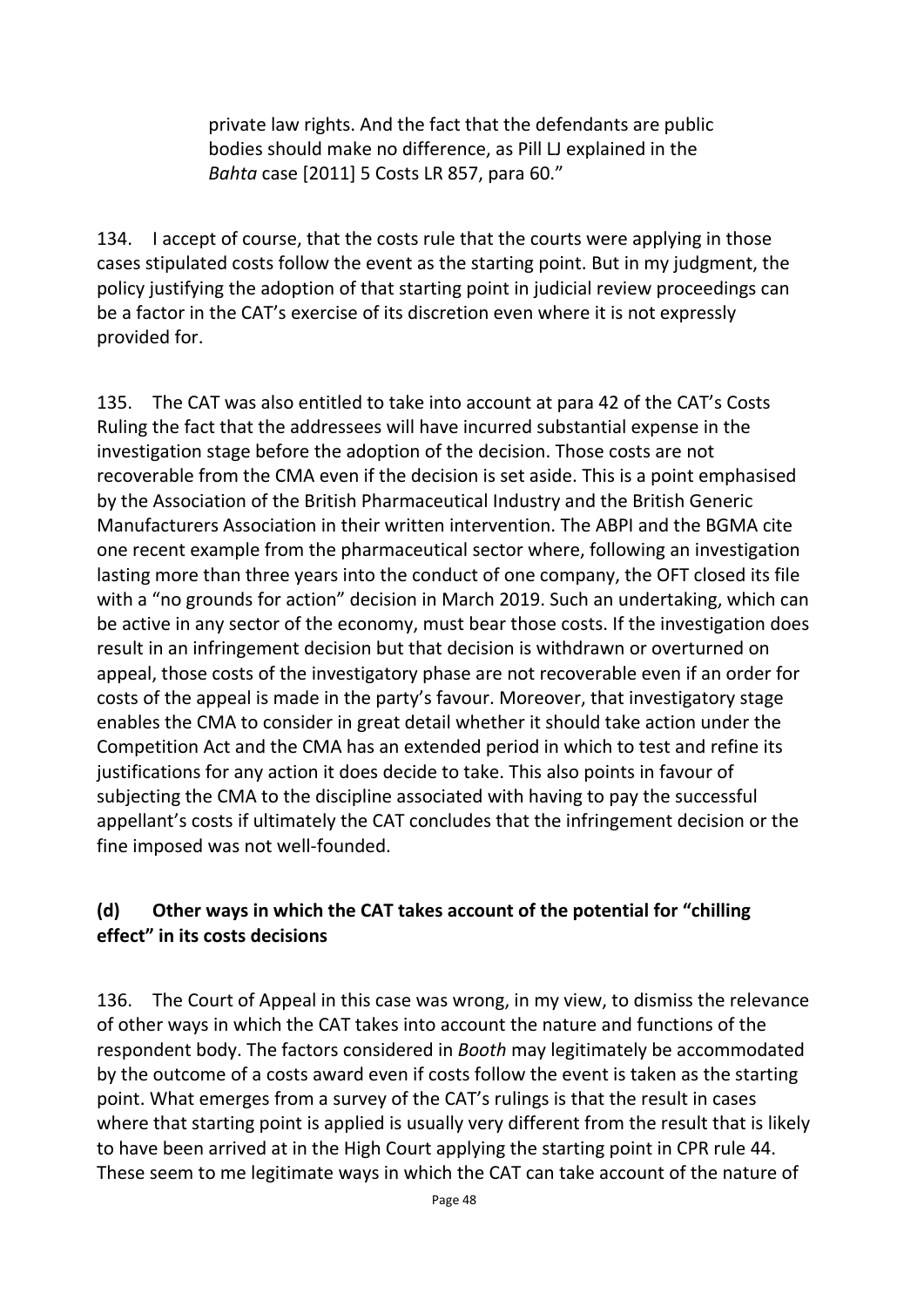the body appearing before it. As the CAT said in *Merger Action Group v Secretary of State for Business, Enterprise and Regulatory Reform* [2009] CAT 19, para 19:

> "It is axiomatic that all such starting points are just that - the point at which the court begins the process of taking account of the specific factors arising in the individual case before it and there can be no presumption that a starting point will also be the finishing point. All relevant circumstances of each case will need to be considered if the case is to be dealt with justly."

137. I highlight a number of these differences below.

138. The first difference is the detailed consideration and reasoning provided by the CAT in making its costs decisions. Most judges will recognise the description of the cost award under review in *Chief Constable of Derbyshire v Goodman* [2001] LLR 127, an appeal from the refusal of a gun licence. In examining the short passage of the transcript in which the judge had decided to award costs against the Chief Constable, May LJ sitting in the Divisional Court noted that the relevant case law had not been drawn to the judge's attention. Further, he said:

> "it is evident from the transcript, that the question of costs was, as so often happens, dealt with in fairly short order at the end of a long day, perhaps it was a Friday, and that the discussion was quite short."

139. The CAT, by contrast, receives extensive written submissions from the parties following the hand down of its judgments; there is certainly no dearth of authorities cited and the reasoning for the decision is always fully considered and explained.

140. The second difference is that the CAT has been much readier than the High Court to make issues-based orders, by which I mean orders where a significant deduction is made from the winning party's costs award to reflect costs spent by both parties on issues which were either decided in favour of the overall loser or were not dealt with in the judgment. Thus, in *Emerson Electric Co v Morgan Crucible Company plc* [2008] CAT 28 where the CAT confirmed costs follow the event as the starting point in a damages claim between two private parties, a 50% reduction in the costs awarded was made to reflect the time and costs that had been devoted to questions on which the successful defendants had lost: para 52.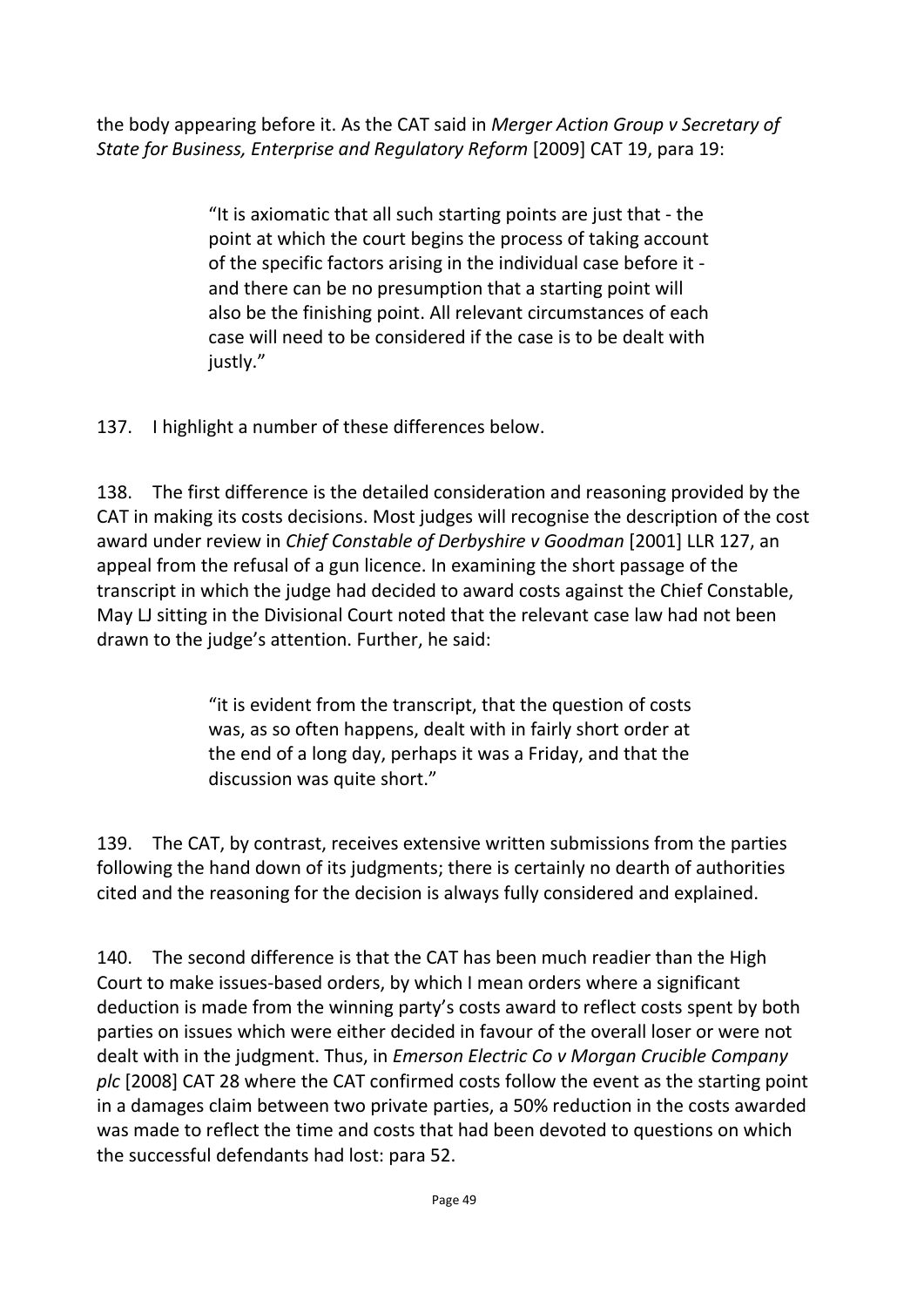141. In *British Telecommunications plc; CityFibre Infrastructure Holdings plc v Ofcom*  [2018] CAT 1 the CAT considered costs where it had quashed certain determinations made by Ofcom about market definition. The CAT adopted a starting point of costs follow the event (see para 29). Despite that, and despite the fact BT had been the overall winner, an issues-based costs order was made. Particularly significant was the fact that BT's challenge to the remedy had not been determined at all because Ofcom's substantive decision was overturned. The CAT said that if it were simply applying the same costs follow the event approach as the High Court, Ofcom would be required to pay for BT's arguments on remedy. The CAT decided that the fairest solution was to apply the same proportional reduction to BT's costs of the remedy challenge as they applied to the market definition issues which were litigated and on which BT had won. BT was only awarded 50% of the costs once they had been assessed on the standard basis (not 50% of the claimed costs) and all the disbursements connected with one of the experts' reports were disallowed because of its prolixity and argumentative nature.

142. The third difference is that even where costs follow the event is the starting point and no issues-based costs order is appropriate, the CAT often makes very substantial reductions in the costs that the CMA or Ofcom is ordered to pay. The CAT sent a shot across the bows of appellants early on in *Unichem Ltd v OFT* [2005] CAT 31 when it observed at para 27:

> "While it is, necessarily, open to a company which chooses to make an application to the Tribunal to assemble a legal team and to present its case in the manner it sees fit, and to incur any costs which it considers appropriate in doing so, it does not necessarily follow that the respondent, (or indeed any other party) against whom an order for costs is made should necessarily be liable for the full extent of those costs. A successful applicant is entitled to no more than reasonable and proportionate costs."

143. Such reductions occurred in the two cases which confirmed costs follow the event as the starting point. In *Racecourse* the CAT disallowed 7.5% of one of the appellant's costs as being referable to an important point on which they had lost. As regards the other appellant, the CAT held that the costs claimed were manifestly disproportionate having regard to its role in the proceedings. Further, that party was not entitled to recover the costs which it had incurred in supporting or duplicating arguments already advanced by the primary appellant. Having cut down the recoverable costs of a party's expert evidence to about a fifth of that claimed, the CAT ordered the OFT to pay only 50% of the remainder.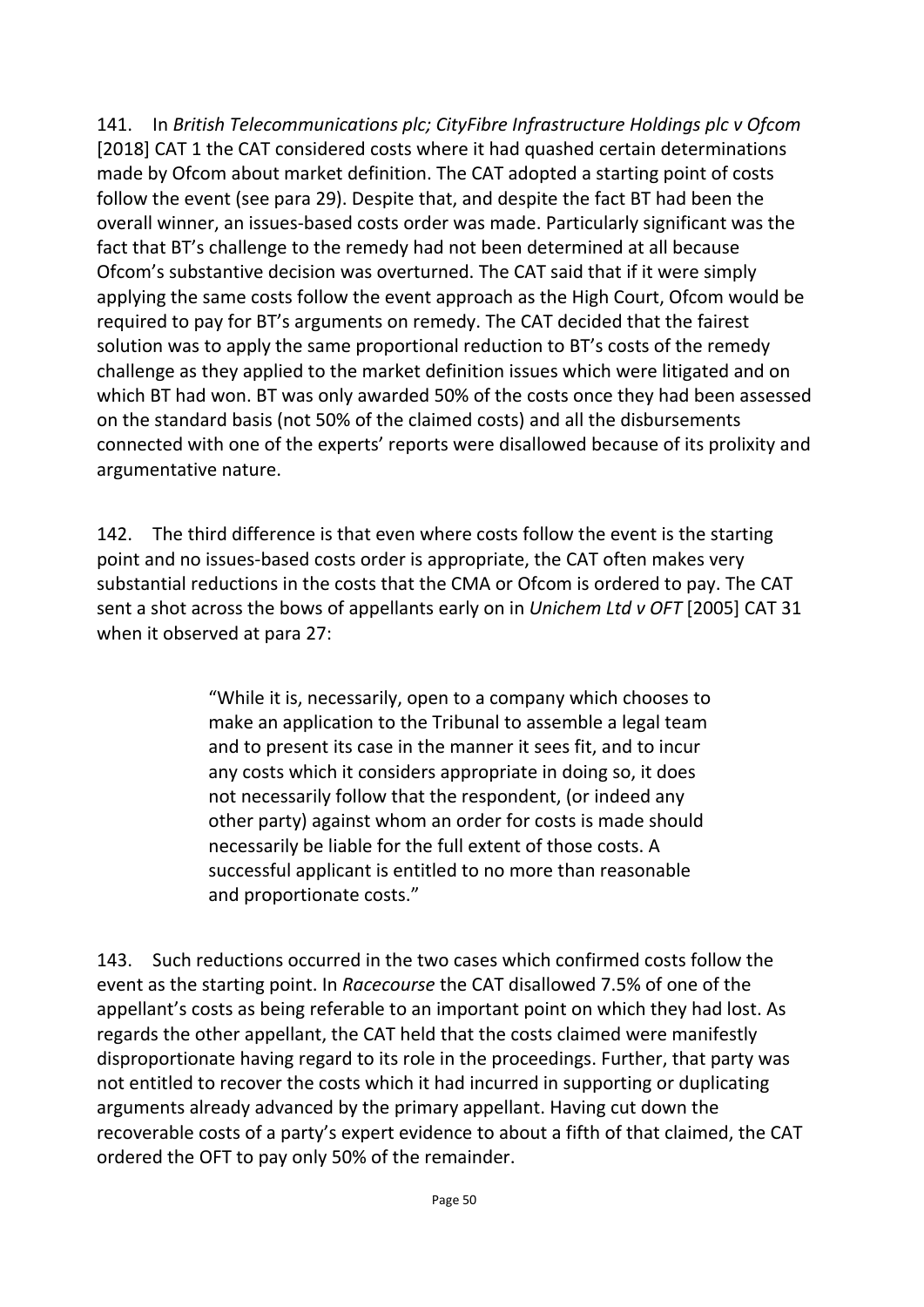144. In *Eden Brown*, having rejected the OFT's reliance on chilling effect arguments, the CAT then looked carefully at the costs claimed. They disallowed the costs claimed by one appellant, Hays, associated with the instruction of a second senior Queen's Counsel - not only his fees but all the solicitors' costs of instructing him in the case. They also disallowed the costs of Hays' instruction of an expert accountant. They awarded Hays 65% of their remaining costs to be subject to detailed assessment, commenting for the assistance of the costs judge that some of the figures in Hays' costs schedule were remarkably high.

145. One can see that in the two cases for which the CAT was criticised in *BT v Ofcom (Business Connectivity)* for paying too little attention to chilling effect, the costs actually awarded were a small fraction of those claimed, despite the CAT adopting a costs follow the event starting point. In *Tesco* where the CAT upheld Tesco's judicial review challenge to a market investigation report, part of the decision was quashed and the matter remitted to the Commission. Tesco applied for its costs of the CAT proceedings. On the exchange of costs statements, it emerged that Tesco's costs were about six times the costs incurred by the Commission in respect of the main hearing and nearer to seven times in relation to the separate hearing on relief. Some of the items claimed were "such as to cause a sharp intake of breath" on the part of the CAT: para 45. Tesco's claimed costs of £1.5m were reduced to £342,000, the CAT taking the Commission's costs as a benchmark with an uplift to reflect the greater burden that falls on the applicant with the conduct of the proceedings.

146. As we have seen, the CAT in *PayTV* took as its starting point that costs follow the event. It then considered whether either side had won and held that Sky had achieved everything that it could have hoped to achieve in its appeal. The CAT expressly considered the risk that costs of the order of magnitude claimed "might conceivably have some influence on Ofcom's approach should a similar case arise in future": para 56. On balance, depriving Sky of all its costs would not be justified by the risk of a chilling effect on Ofcom's future regulatory action in accordance with its statutory obligations: para 58. Despite being the very clear winner, Sky was not awarded its costs in relation to an issue on which it lost nor on issues which the CAT did not have to decide. Sky was also not awarded its costs of the consequential orders and relief proceedings. The CAT concluded at para 64: "This will no doubt still be a substantial amount, but we do not consider that it will carry a significant risk of a 'chilling' effect on Ofcom's regulatory action in the future such as to justify depriving Sky of this more limited costs award". Ofcom was not ordered to pay the FAPL's (the Football Association Premier League) costs nor the costs or any of the interveners.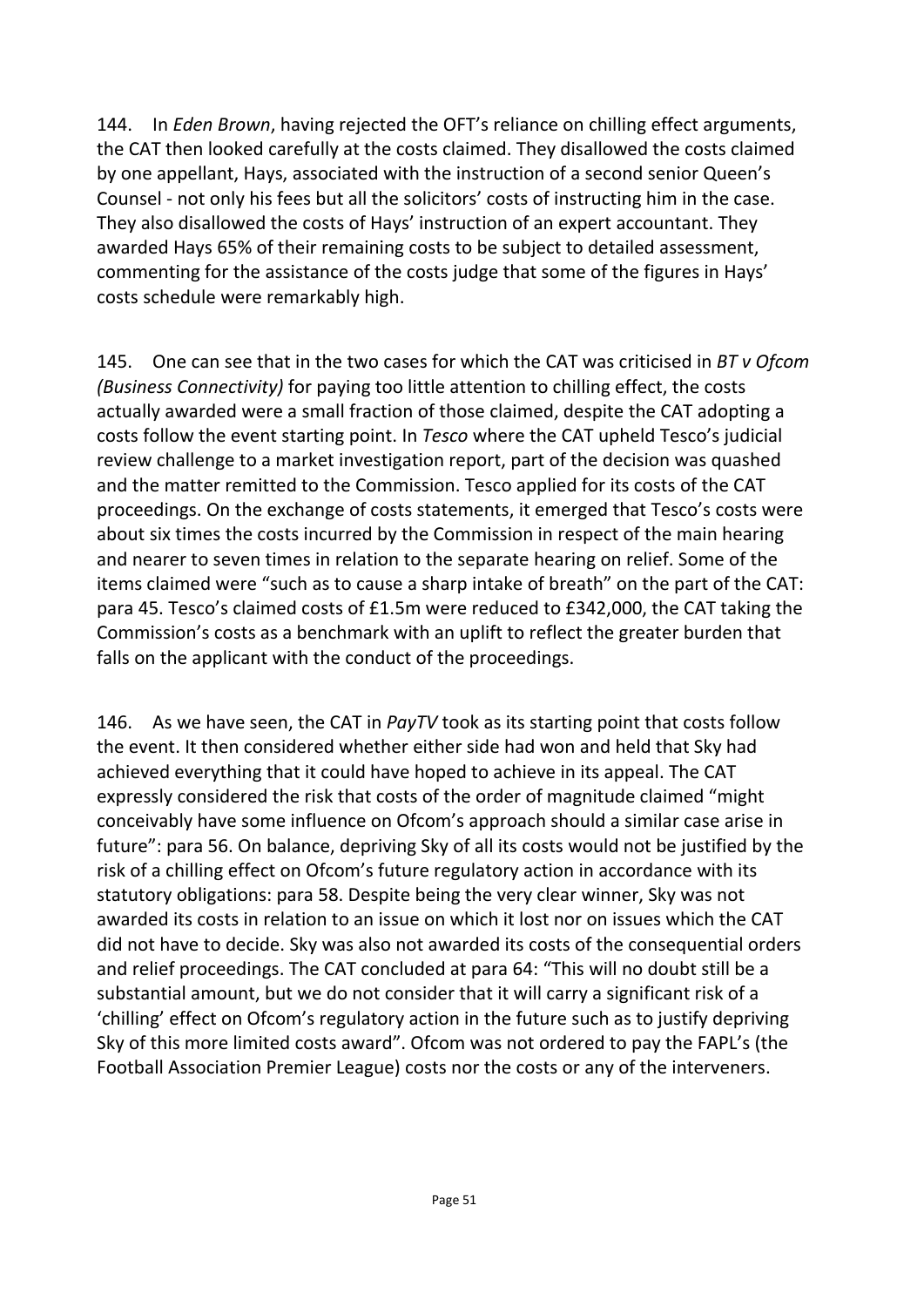147. The possibility of a chilling effect was therefore well in view in *PayTV* and clearly influenced the outcome of Sky's costs application even where the starting point of costs follow the event was adopted.

148. In the present case, the application of the costs follow the event starting point of which the CMA complains in fact resulted in an issues-based order. Pfizer and Flynn did not recover their costs of the dominance issue on which they lost and there was a further substantial cutting back of the costs to which the percentage that the CMA would be required to pay was applied.

149. Fourthly, the variety of factors which the CAT takes into account when considering costs, and in particular whether to depart from the starting point, is very varied. Some of these factors are the same as those arising in any legal proceedings, such as the unreasonable conduct of the parties or financial hardship. Others are factors that arise because of the particular nature of the proceedings, for example:

a. the speed at which the proceedings challenging a merger clearance had to be prepared; this may justify the inclusion of what turn out to be peripheral issues in the notice of application: *IBA Health v OFT* [2004] CAT 6, para 55;

b. the great disparity in resources between the appellants and the competition authority and the fact that the costs though high were small relative to the total turnover of the appellants: *Mastercard UK Members Forum Ltd v OFT* [2006] CAT 15, para 63;

c. the fact that the work done for the proceedings would be useful for the appellant in an investigation into the same conduct being conducted in another forum: *Mastercard*, above, para 66;

d. the importance of not deterring small undertakings from bringing reasonable appeals from infringement decisions of the OFT: *Apex Asphalt and Paving Co Ltd v OFT* [2005] CAT 11, para 26;

e. the importance also of not deterring competitors from challenging a decision to clear a proposed merger where potential applicants may be very much smaller than the parties to the merger: *IBA Health*, paras 36, 40 and 41 (where the CAT expressly referred to *Booth*);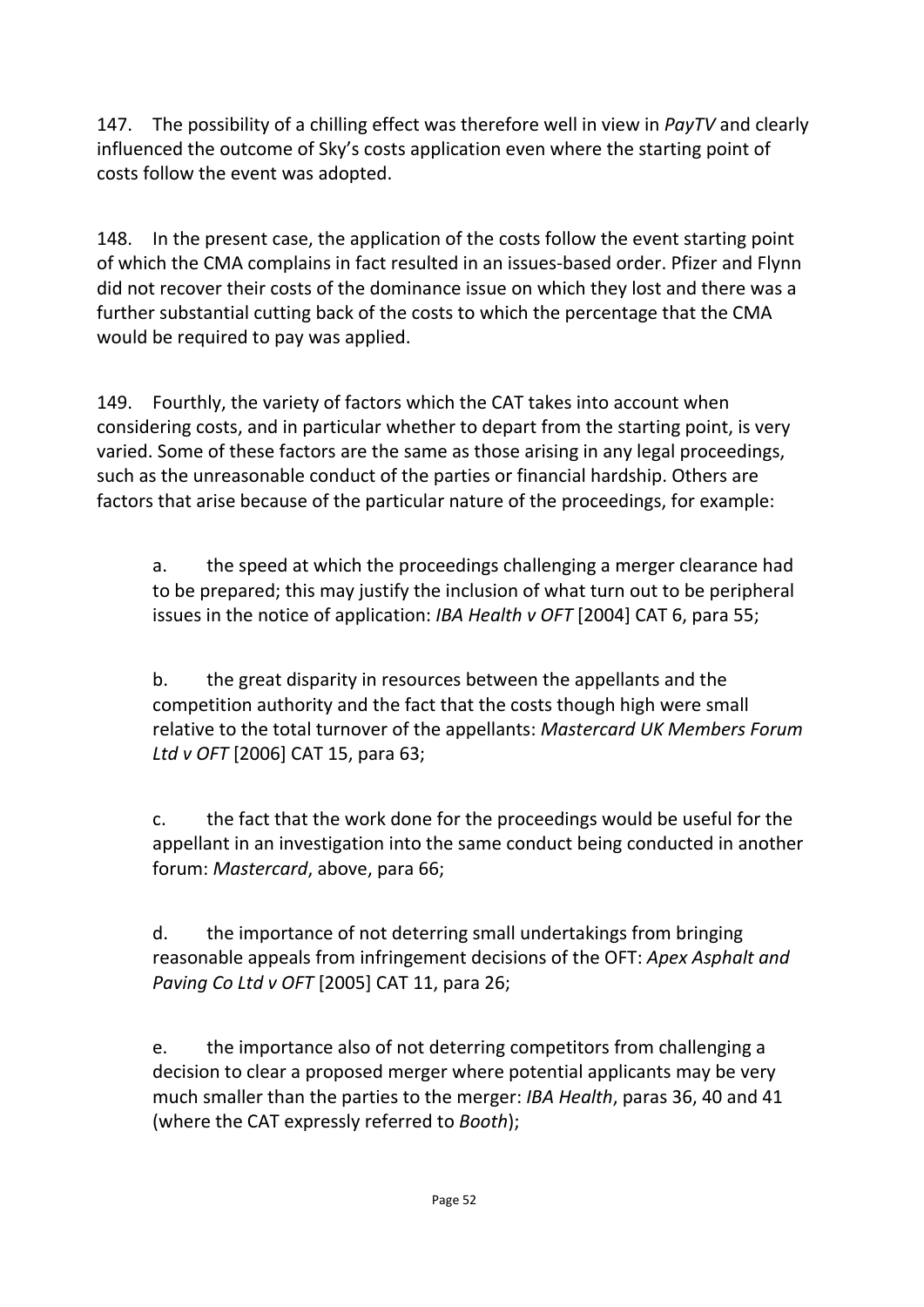f. the need on the other hand to discourage "spoiling tactics" by a third party seeking to disrupt merger proposals between its competitors: *Celesio AG v OFT* [2006] CAT 20;

g. the fact that the undertaking challenging a merger had no personal or private interest in the outcome of proceedings and had brought to the appeal genuine concerns that were shared by many people and were a legitimate matter of public interest: *Merger Action Group*;

h. the fact that the reasoning in the challenged decision had been unclear until expanded upon in the evidence lodged by the OFT in the appeal: *Celesio AG* and *IBA Health*, para 49.

150. Fifthly and finally, in *GISC* the CCAT said that concerns over costs were best addressed by other means, in particular by careful case management which focused as early as possible on identifying the main issues to avoid unnecessary escalation of costs. A useful illustration of that practice at work in the CAT was in the rulings in the appeals brought by 25 of the 103 addressees of the OFT's 2009 decision entitled *Bid rigging in the construction industry in England*. The CAT set up three panels to hear the appeals which were managed in a proactive way. There were strict time limits for oral submissions and three panels delivered a total of nine judgments on 15 April 2011. The appeals against liability were dismissed but the appeals against penalty succeeded, resulting in a substantial reduction in the penalties imposed, in some cases to less than a tenth of the fine imposed by the OFT.

151. The CAT considered in each case that as a matter of principle, the starting point in appeals against a decision under the Competition Act should be that costs follow the event where it is possible to identify a clear winner. The appellants were the clear winners and claimed their costs, the costs incurred varying greatly between them.

152. All three panels cut back the costs that the OFT was ordered to pay. The CAT applied a costs cap of £200,000 to each appellant. The overall costs award was reduced in *Keir* from over £1.9m claimed to just over £1m. In the appeals decided in the *G F Tomlinson Group Ltd v OFT* [2011] CAT 32 (which I chaired), the costs awarded against the OFT were cut down from £720,094 claimed to £485,292. The two appellants in *Quarmby Construction Co Ltd v OFT* [2011] CAT 34 were not awarded any costs.